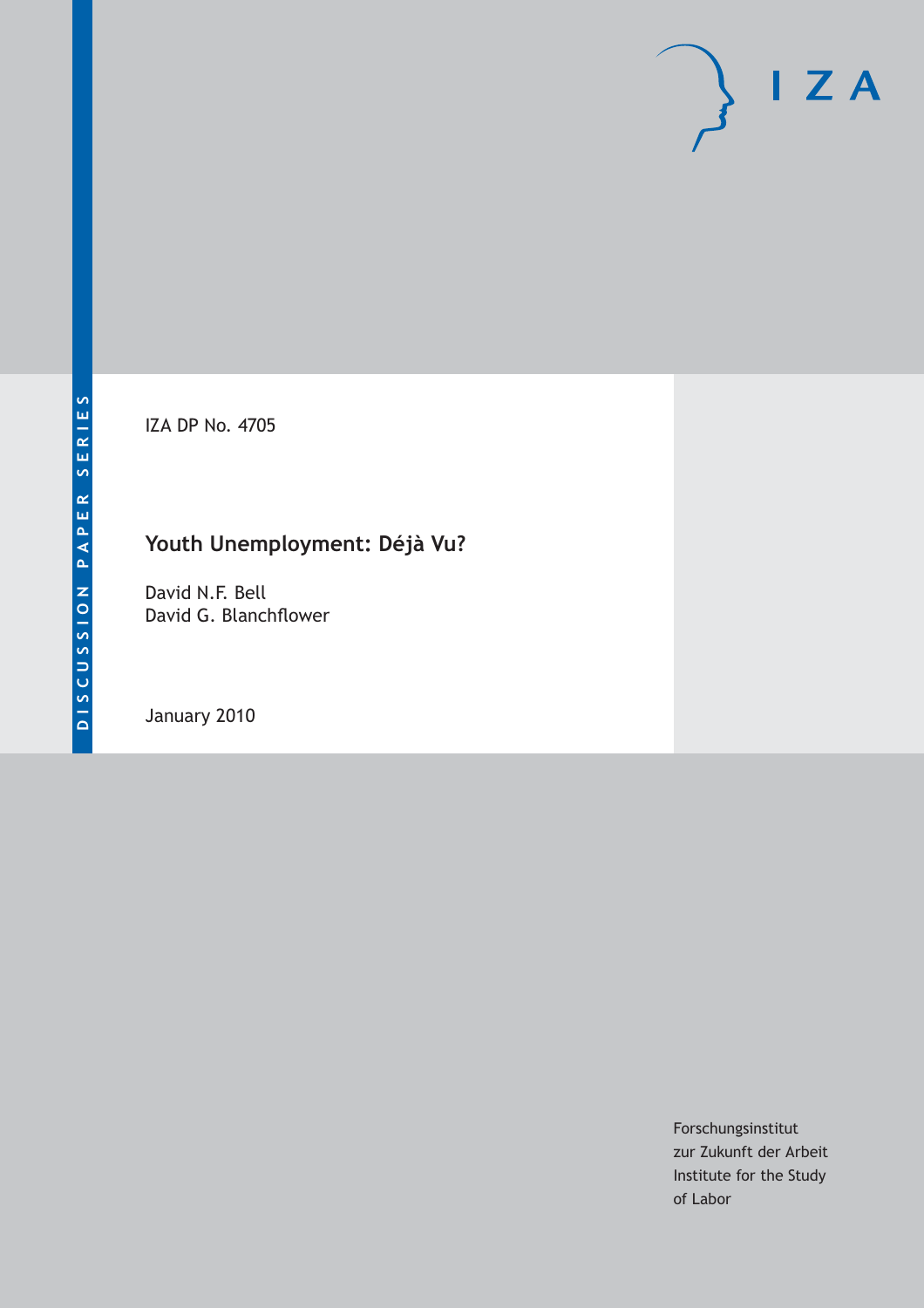# **Youth Unemployment: Déjà Vu?**

# **David N.F. Bell**

*University of Stirling and IZA* 

# **David G. Blanchflower**

*Dartmouth College, University of Stirling, CESifo, NBER and IZA* 

Discussion Paper No. 4705 January 2010

IZA

P.O. Box 7240 53072 Bonn **Germany** 

Phone: +49-228-3894-0 Fax: +49-228-3894-180 E-mail: iza@iza.org

Any opinions expressed here are those of the author(s) and not those of IZA. Research published in this series may include views on policy, but the institute itself takes no institutional policy positions.

The Institute for the Study of Labor (IZA) in Bonn is a local and virtual international research center and a place of communication between science, politics and business. IZA is an independent nonprofit organization supported by Deutsche Post Foundation. The center is associated with the University of Bonn and offers a stimulating research environment through its international network, workshops and conferences, data service, project support, research visits and doctoral program. IZA engages in (i) original and internationally competitive research in all fields of labor economics, (ii) development of policy concepts, and (iii) dissemination of research results and concepts to the interested public.

IZA Discussion Papers often represent preliminary work and are circulated to encourage discussion. Citation of such a paper should account for its provisional character. A revised version may be available directly from the author.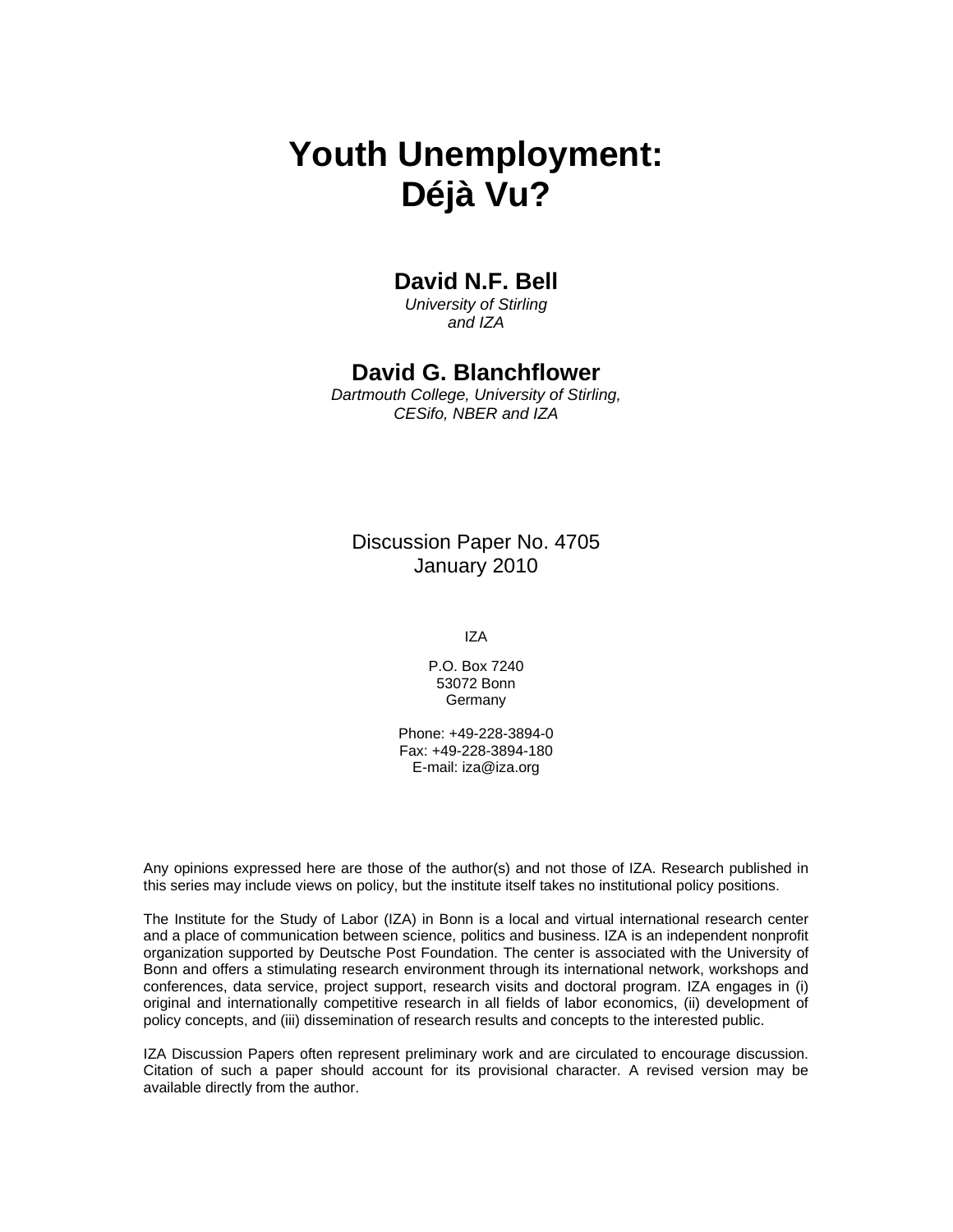IZA Discussion Paper No. 4705 January 2010

# **ABSTRACT**

# **Youth Unemployment: Déjà Vu?**

This paper reviews current issues in youth labour markets in developed countries. It argues that young people aged 16-25 have been particularly hard hit during the current recession. Using the USA and UK as cast studies, it analyses both causes and effects of youth unemployment using micro-data. It argues that there is convincing evidence that the young are particularly susceptible to the negative effects of spells of unemployment well after their initial experience of worklessness. Because the current youth cohort is relatively large, the longer-term outlook for youth unemployment is quite good, but there is a strong case for policy intervention now to address the difficulties that the current cohort is having in finding access to work.

JEL Classification: J01, J11, J21, J23, J38, J64

Keywords: youth unemployment, scarring, ethnic crime, health, life satisfaction, wages, ALMP

Corresponding author:

David Bell Division of Economics University of Stirling Stirling, Scotland United Kingdom E-mail: dnfb1@stir.ac.uk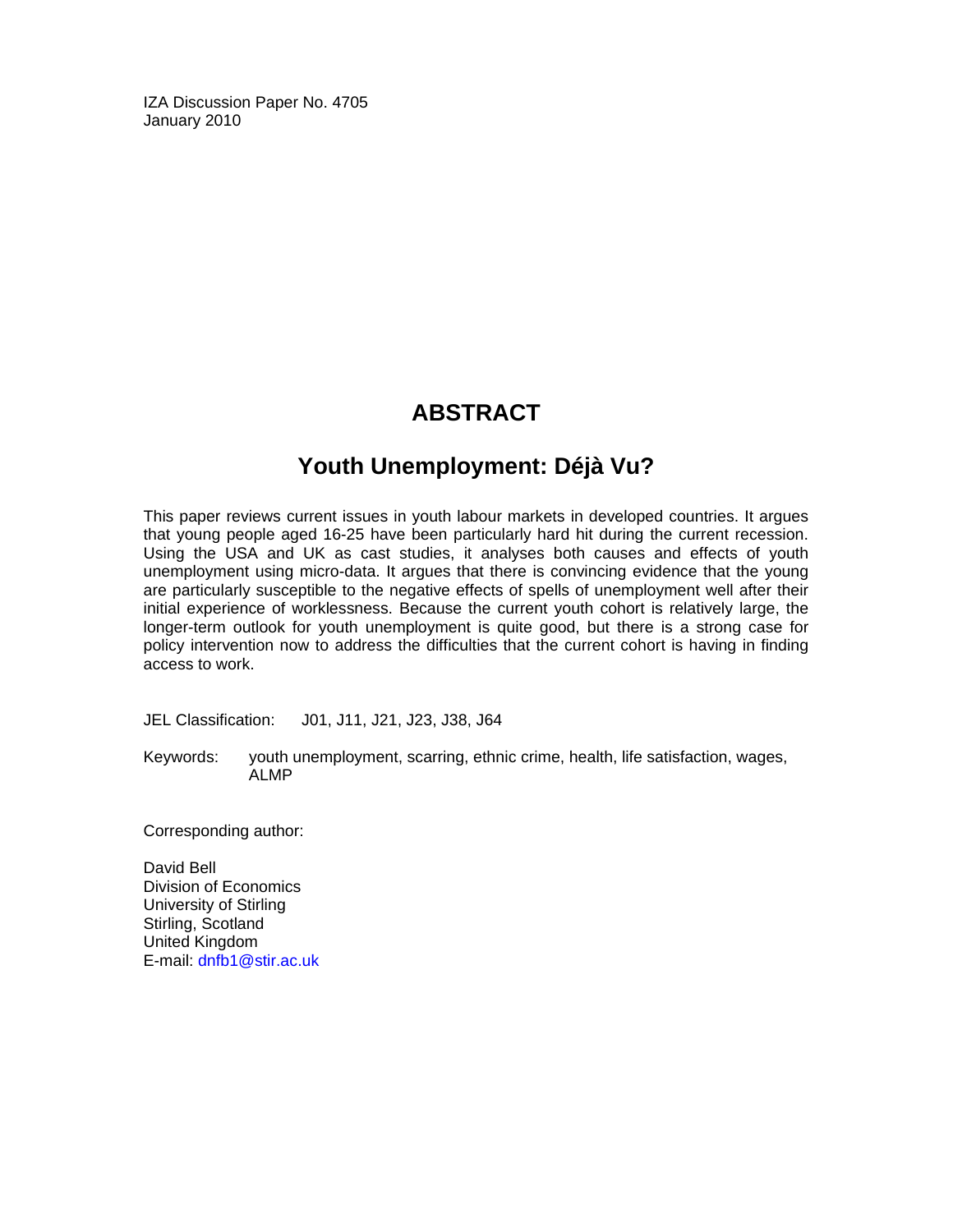#### **1. Introduction**

Youth unemployment is one of the most pressing economic and social problems confronting those countries whose labor markets have weakened substantially since 2008, following the near-collapse of worldwide financial markets. There is an element of déjà vu around this development: youth unemployment first became a serious problem for industrialized countries during the 1980s. While labour markets were booming in the early part of this century, youth unemployment was still a concern. But the particularly rapid increase in youth unemployment during the current recession has once again sharpened the policy focus on this issue.

The overall increase in unemployment has been dramatic: the October 2009 IMF in its World Economic Outlook, 2009, suggests that the unemployment rate in advanced economies will rise from 5.4 per cent in 2007 to 9.3 per cent in 2010. The IMF expects this number to peak at over ten per cent.<sup>1</sup> The OECD in its **Economic Outlook**, 86, November 2009, forecasts that the OECD unemployment rate will be 9.8% in 2010.<sup>2</sup> The OECD generally is less optimistic about how high unemployment rates will increase than the IMF.

This paper focuses particularly on youth unemployment, why we should be concerned about it, why it is increasing again, how the present difficulties of young people entering the labour market differ from those of the past and what useful lessons have been learned that may guide future policy on youth unemployment. We focus mainly on the UK and USA, but introduce evidence from other countries where appropriate. The youth joblessness crisis of the early 1980s appears to be repeating itself. It feels like déjà vu.

# **2. Youth labour markets**

Table 1 reports how OECD countries have been impacted by the recession. We report the turning point of the recession, measured by the low point of the unemployment rate and the extent to which the unemployment rate has increased since then. Spain, Ireland and the United States have had the largest increases in unemployment. Germany and the Netherlands have had the smallest increases.

<sup>&</sup>lt;sup>1</sup> The IMF forecasts unemployment in 2010 will be as follows: advanced economies 9.3%; United States 10.1%; Euro area1 11.7%; Germany 10.7%; France 10.3%; Italy 10.5%; Spain 20.2%; Netherlands 6.6%; Belgium 9.9%; Greece 10.5%; Austria 6.4%; Portugal 11.0%; Finland 9.8%; Ireland 15.5%; Slovak Republic 10.3%; Slovenia 6.1%; Luxembourg 6.0%; Cyprus 5.9%; Malta 7.6%; Japan 6.1%; United Kingdom1 9.3%; Canada 8.6%; Korea 3.6%; Australia 7.0%; Taiwan 5.9%; Sweden 8.2%; Switzerland 4.5%; Hong Kong 6.5%; Czech Republic 9.8%; Norway 3.8%; Singapore 3.7%; Denmark 4.2%; Israel 8.6%; New Zealand 7.9%; Iceland 10.5%; major advanced economies 9.4% and newly industrialized Asian economies 4.4%;

<sup>&</sup>lt;sup>2</sup> The OECD forecast for unemployment rates in 2010 by country is as follows: Australia 7.7%; Austria 7.9%; Belgium 10.6%; Canada 9.8%; Czech Republic 9.2%; Denmark 7.9%; Finland 10.8%; France 11.2%; Germany 11.6%; Greece 10.3%; Hungary 11.7%; Iceland 9.9%; Ireland 14.8%; Italy 10.2%; Japan 5.7%; Korea 3.9%; Luxembourg 7.2%; Mexico1 6.9%; Netherlands 7.0%; New Zealand 7.9%; Norway 4.3%; Poland 11.6%; Portugal 11.2%; Slovak Republic 13.6%; Spain 19.6%; Sweden 11.4%; Switzerland 5.1%; Turkey 16.4%; United Kingdom 9.7%; United States 10.1%; Euro area 12.0% and Total OECD 9.8%.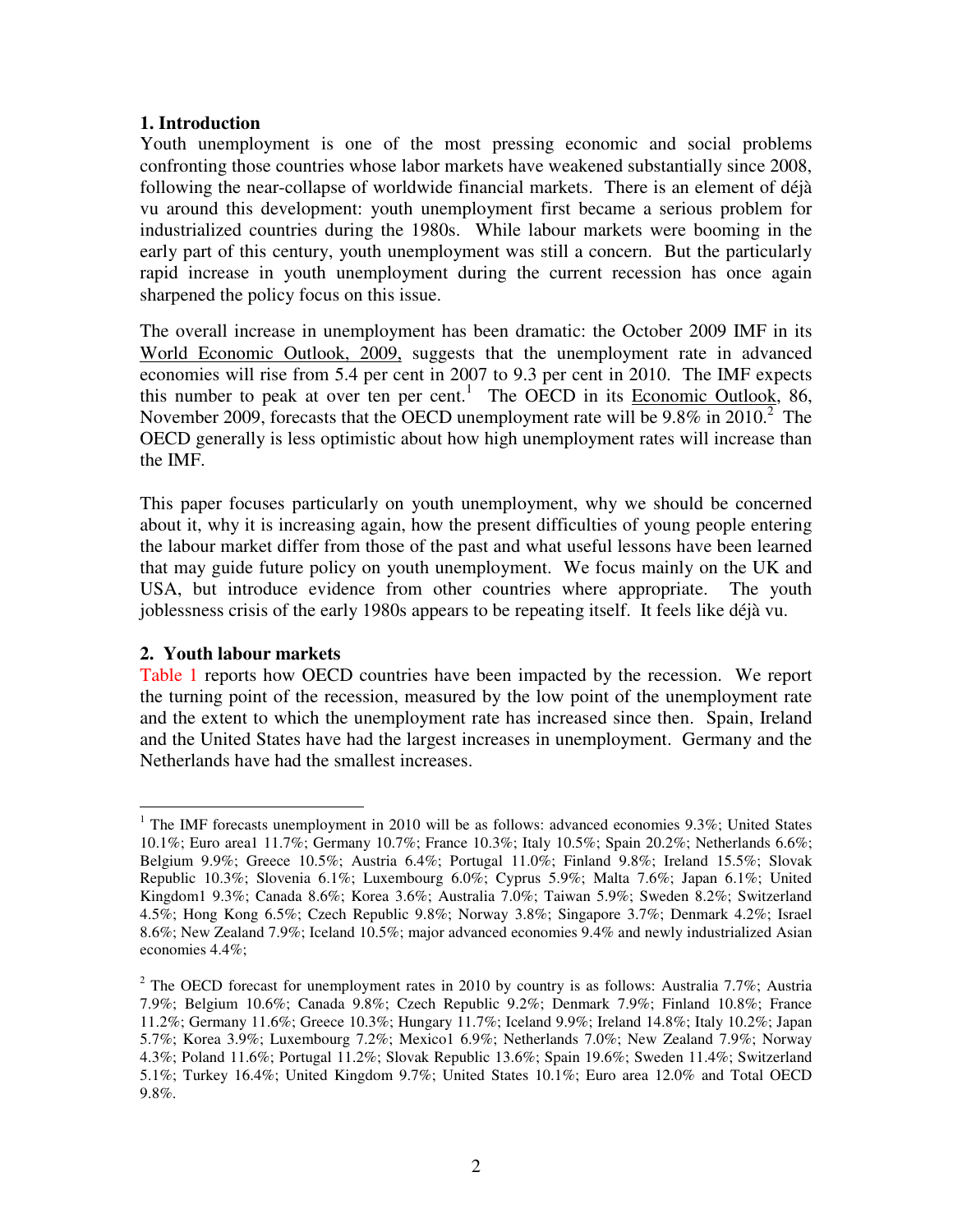The young, have been particularly affected, by the rising levels of unemployment associated with this recession, in Europe and North America. Table 2 shows the rise in youth unemployment rates from July 2008 to July 2009. Currently youth unemployment rates for the under 25s in the EU27 are 19.7% and 17.8% in the United States respectively. They are especially high in Spain (38.4%). They are everywhere higher than adult rates. The final column gives the ratio of youth to overall unemployment rates. Youth rates are more than two and a half times overall rates in Belgium, Finland, France, Hungary, Luxembourg, Slovenia, Sweden and the UK.

In 2008, the  $ILO<sup>3</sup>$  noted that recently there had been a *declining* trend in youth unemployment around the world. The world unemployment rate of youth aged 15-24 rose from 10.9% in 1999 to a peak in 2004 of 12.6% and declined to 11.9 per cent by 2007 (Table 3). The ILO noted that the world youth unemployment rate was nearly three times the adult rate but 2.4 times in the developed world. It is apparent that, in contrast to the rest of the world, the trend in youth unemployment has been *rising* in the UK, as has the ratio of youth-to-adult rates.

The United Nations (2007) confirmed the finding of high youth unemployment rates and high youth-to-adult rates in the UK.<sup>4</sup> They estimated this ratio in the UK at 3.6 in 2005, which, in Europe was only exceeded by Malta (3.7), Italy (3.9), Sweden (3.8) and Iceland (4.5) and joint sixteenth with Costa Rica and Haiti out of 117 countries. Outside Europe, New Zealand was the only OECD country with a higher ratio (3.8).

The proportion of the young in the UK who are in full-time education, increased from 26% in 1993 to 38% in 2007. This proportion is still well below that of many other countries. Data from the OECD suggests that the proportion of the young who are in school is considerably higher in, for example, Belgium (60%); Finland (56%); France  $(61\%)$ , Italy  $(57\%)$ ; Luxembourg  $(69\%)$  and Sweden  $(57\%)$ . One response to rising unemployment on the part of youth has been to return to full-time education (Blanchflower and Freeman, 2000, Rice, 1999).<sup>5</sup>

One effect of the increased participation in further education is that the 16-24 cohort, are now better qualified than they were during the last recession. Thus, for example, in 1993, 5.8 per cent of 16-24 year olds were graduates, while in 2008 that share had risen to 13.2 per cent. The improvement in qualifications is more concentrated among females than males. By 2008, the proportion of females aged 18-24 with no qualifications had fallen to 4.6 per cent, but for males was still over 7 per cent. Reflecting the generally higher skills profile among females, it is also worth noting that mean hourly wages for females are

 $\overline{a}$ 

 $3$  ILO (2008), 'Global employment trends for youth', October, ILO Geneva.

<sup>&</sup>lt;sup>4</sup> United Nations (2007), 'The world youth report 2007—young people's transition to adulthood: progress and challenges', United Nations (http://www.un.org/esa/socdev/unyin/documents/wyr07\_complete.pdf).

 $<sup>5</sup>$  P. Rice (1999), 'The impact of local labour markets on investment in higher education: evidence from the</sup> England and Wales Youth Cohort Studies', Journal of Population Economics, 12, pp. 287-312.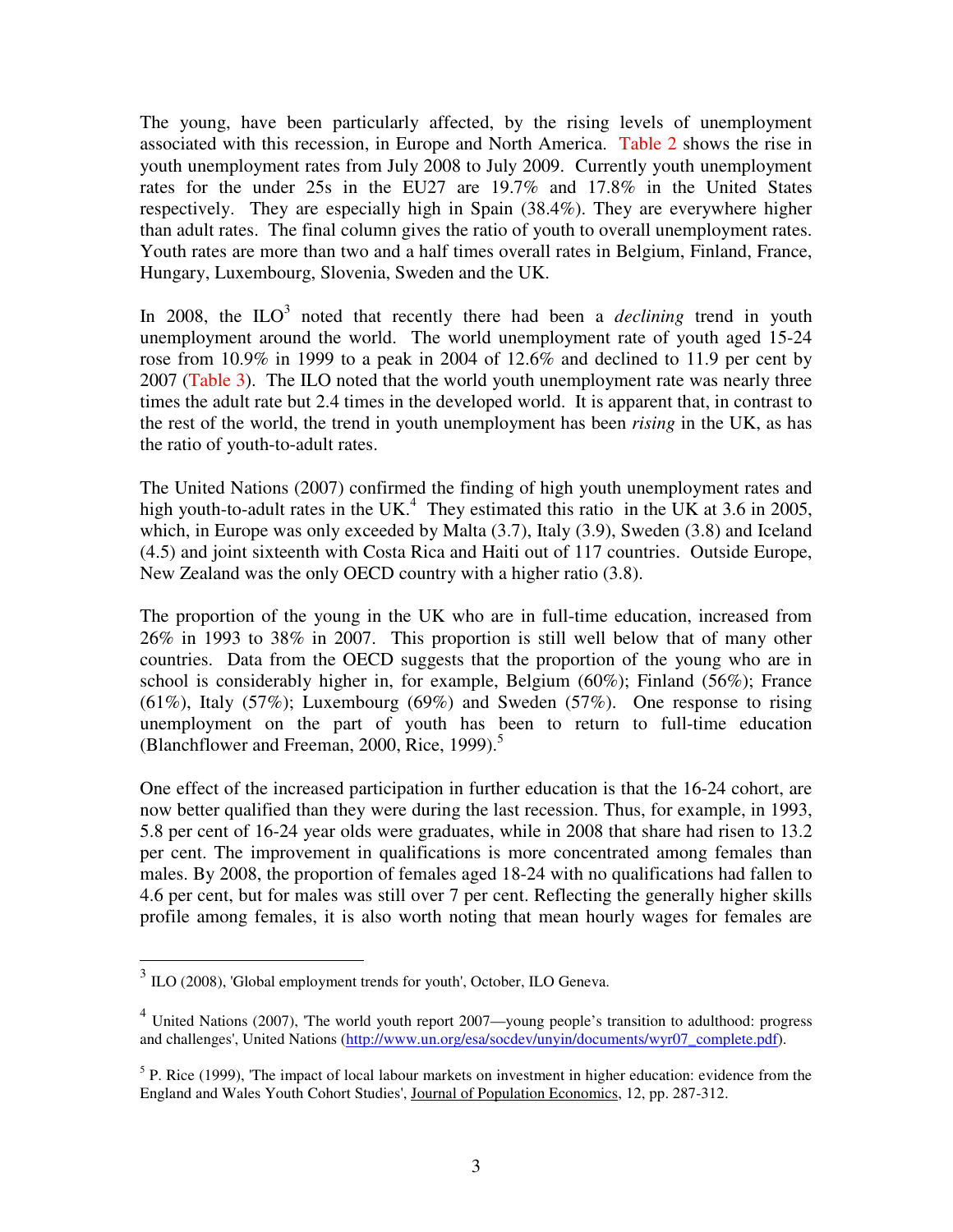higher than those for males among this age group, though not significantly so (Source: Labour Force Survey).

The OECD (2008b) recently also noted that, even before the slowing of the UK labour market in the spring of 2008, a variety of indicators of youth performance between 2005 and 2007 do paint a more mixed picture.<sup>6</sup> On the one hand, they noted that the youth employment rate is 12 percentage points higher than the OECD average and long-term unemployment has decreased by over 7 percentage points over the past decade. The young in the UK are less likely to be in temporary work but more likely to be part-time than in the OECD as a whole. Dropout rates continue to be below the OECD average. Low-paid employment is still common among youth but its persistence has halved since the early 1990s..

There is also some evidence from around the world, that the least educated, as well as those with the lowest skill levels, plus minorities and immigrants, are especially impacted by the drop in demand. In the US for example, in August 2009, black unemployment rates stood at 15.1% and Hispanics at 13.0% compared with 8.9% for whites.<sup>7</sup> Unemployment rates for high school dropouts were 15.6% compared with 9.7% for high school graduates, 8.2% for those with some college and 4.7% for those with a college degree and higher.

In the UK, unemployment rates are much higher for the least skilled occupations. According to weighted data from the recently available UK 2009 Q2 Labour Force Survey (LFS), unemployment rates by highest qualification were as follows.

| Degree or equivalent          | 3.7%  |
|-------------------------------|-------|
| Higher degree                 | 2.7%  |
| First degree                  | 3.8%  |
| Other degree                  | 3.3%  |
| Higher education              | 4.2%  |
| GCE A level or equivalent     | 7.3%  |
| GCSE grades A-C or equivalent | 9.6%  |
| Other qualifications          | 10.7% |
| No qualifications             | 14.4% |

Unemployment rates, which average 7.7%, by racial group were whites 7.1%, mixed race 17.2%; Asians 11.8%, blacks 17.3% and Chinese 4.2%. The unemployment rate of those whose country of origin was outside the UK was 9.3%. According to the *Eurobarometer* survey of individuals available #70.1, which surveyed respondents in the EU27 between October and November 2008, the weighted EU27 average unemployment rates by education attainment suggested unemployment rates of 4.7% for individuals who left

 6 OECD (2008b), Jobs for Youth - United Kingdom, OECD, Paris

<sup>&</sup>lt;sup>7</sup> Source: 'The employment situation', Bureau of Labor Statistics, August 2009. http://www.bls.gov/news.release/empsit.nr0.htm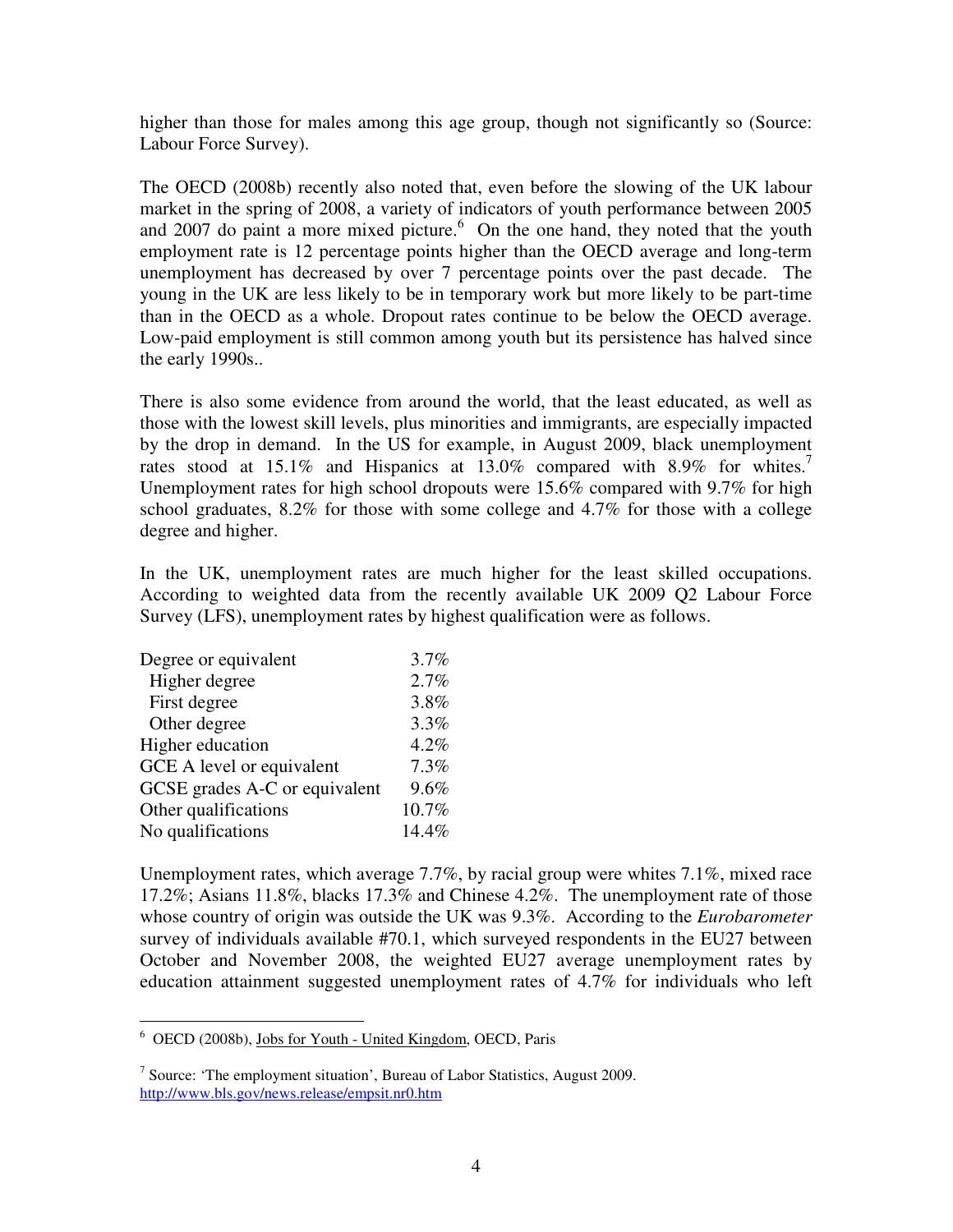school at age 20 or higher and  $9.0\%$  for those who left school at a younger age.<sup>8</sup> Unemployment rates were  $7.6\%$  for the indigenous populations and  $11.1\%$  for immigrants. Table 4 provides evidence of unemployment rates by qualification across OECD countries. It is quite clear that for all age groups and countries, unemployment rates are higher for the least educated.

We now turn to examine very recent micro-data on unemployment in Europe, for Spring 2009. In Table 5, we make use of the data from Eurobarometer #71.2, which was taken in May-June in the EU27 countries plus Croatia, Macedonia and Turkey. In total there are nearly 30,000 observations. In column 1 we estimate a dprobit on the probability an individual is unemployed, zero otherwise. $9$  The proportion of the total population that are under the age of twenty five are two and a half percentage points higher than those aged 45-54 and lower than those aged 25-34. In part this arises because of the high proportion of youngsters who are still studying. However, in column two, when the sample is conditioned on being a member of the labour force, it is apparent that the unemployment rate of the young is especially high. Unemployment is highest for the least educated, minorities, those suffering from a chronic physical or mental health problem which affects their daily activities and residents of Spain, Ireland, Croatia, East Germany, Hungary, Latvia, Lithuania and Macedonia.

Column 3 estimates the probability that the respondent reports that they have lost a job of the result of the economic crisis. The sample again includes the whole population and once more the young are disproportionately hard hit. Men, the least educated, and residents of Ireland, Latvia, Lithuania and Spain are most likely to report in the affirmative.

Of interest also are the attitudes of the young employed to the possibility that they will lose their job in the near term, and also if they did how hard it would be for them to find another one. Column 4 estimates an ordered logit where the employed are asked how confident they are in their 'ability to keep their job over the next few months'. The young are especially confident. The result is similar in column 5 which models the likelihood a worker could find a job if laid-off on a ten point scale where 1 is not at all likely and 10 is very likely. The old, immigrants and the unhealthy are especially fearful of finding another job. The young are especially optimistic that they could find a job if they were laid-off.

Table 6 provides some explanation for the rise in youth unemployment. The youth cohort is especially large at a time when the labor market is in the doldrums. The table shows the size of four single age cohorts in comparison to the size of the cohort of twenty

l  $8$  Data are available on approximately 25,000 individuals in the workforce.

<sup>9</sup> *Dprobit* fits maximum-likelihood probit models and is an alternative to probit. Rather than reporting the coefficients, dprobit reports the marginal effect, that is the change in the probability for an infinitesimal change in each independent, continuous variable and, by default, reports the discrete change in the probability for dummy variables.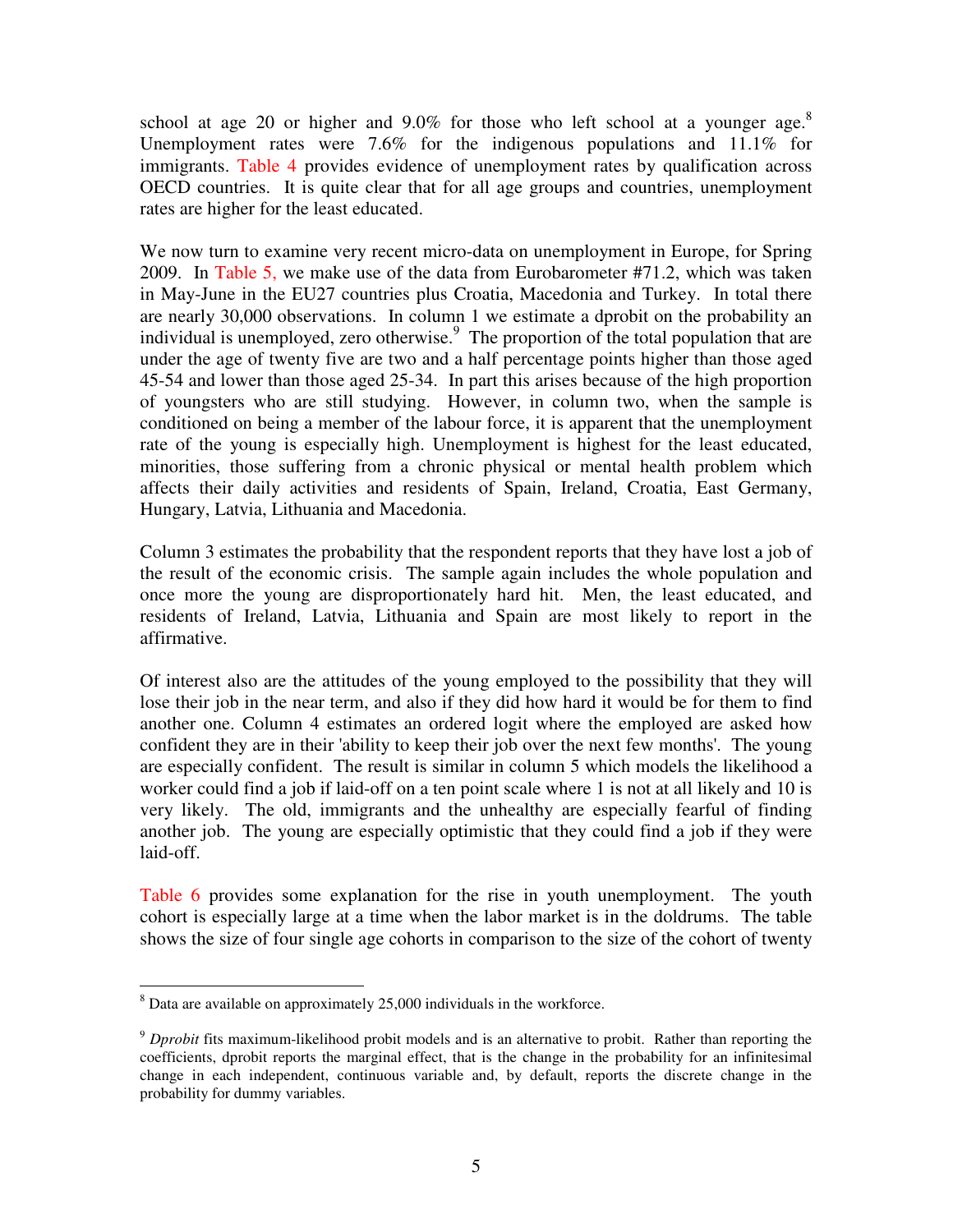year olds, which for simplicity is set to 100. In some countries twenty five year olds are the largest group while for others, the maximum occurs at a different age. We find that

a) In some Western countries the number of twenty year olds is greater than the number of twenty five year olds. Examples are the UK, Sweden, the Netherlands, Italy and Denmark that have very high youth unemployment rates.

b) Significant exceptions to this finding are evident in Eastern Europe (Armenia, Belarus, Estonia, Georgia, Latvia, Lithuania, Moldova, Romania, Russia and the Ukraine) that have declining birth rates and hence aging populations.

c) The size of the youth cohort will quickly collapse, especially in Eastern Europe.

Over the next five years, based on the current number of fifteen year olds, there will be a rapid decline in the number of twenty year olds. Progressively shrinking cohorts will have even more dramatic effects on the number of entrants to the labour market in ten and fifteen years time. The decline is relatively small in the US compared with other countries, in part because of its relatively high rate of immigration. Immigrants tend to be young. In ten years time in the Euro area the number of twenty year olds will have dropped by twelve percent. In ten years, the size of the youth cohort is going to be smaller in all European countries except Denmark, Luxembourg and Norway.

In summary, the recession has reversed recent reductions in youth unemployment in the developed world. Like other groups on the margins of the labour market, the young tend to experience particularly high rates of unemployment during recessions. The current experience fits this pattern. However, the youth cohort is diminishing in size in most countries, suggesting that, in the future, excess supply of younger workers is less likely to be problematic.

# **3. Two Case studies - the United States and the United Kingdom**

In this section, we investigate past and current labour market experience for younger people using two large scale, micro-datasets workers in two countries - the United States and the United Kingdom.

# *a) The youth labor market in the United States.*

A great deal of what is known about the youth labor market comes from a series of research volumes published by the National Bureau of Economic Research. These volumes were based primarily, but not exclusively on research done in the United States (Freeman and Wise, 1982; Blanchflower and Freeman,  $2000$ ).<sup>10</sup> It is certainly a case of

 $\overline{a}$ <sup>10</sup> Freeman, R. B. and D. A. Wise, (editors), The Youth Labor Market Problem: Its Nature, Causes, and Consequences, University of Chicago Press and NBER. R.B. Freeman and H. J. Holzer, ' The Black Youth Employment Crisis', University of Chicago Press and NBER, 1986 D.G. Blanchflower and R.B. Freeman (editors), Youth Employment and Joblessness in Advanced Countries, University of Chicago Press and NBER, 2000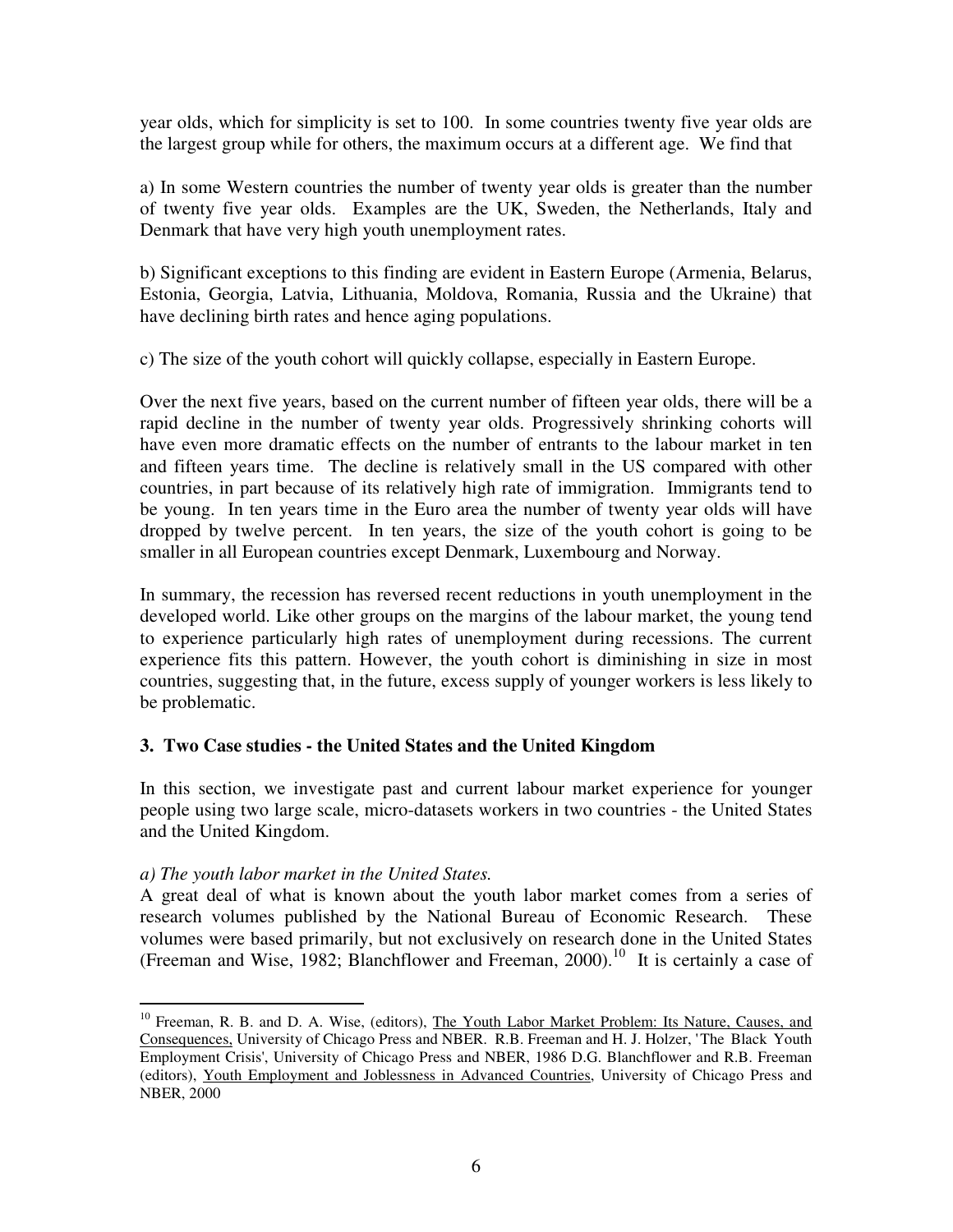*déjà vu* in the United States, where the youth labour market crisis that occurred in the 1980s is now repeating itself.

As mentioned above, the size of the youth cohort in the US is not going to decline as fast as in most other OECD countries, as was apparent from Table 6, partly due to immigration. Immigrants tend to disproportionately be young and have more children. Figure 1 illustrates.

Table 7 presents recent evidence on changes in labour market status of young people ages 16-24 in July of each year from 2006 to 2009. The youth labor force aged 16 to 24 working or actively looking for work grows sharply between April and July each year. During these months, large numbers of high school and college students take or search for summer jobs, and many graduates enter the labor market to look for, or begin, permanent employment. In the summer of 2009, the youth labor force grew by 2.6 million to a total of 23.7 million. Consistent data are available for four years. A number of findings stand out

1) Youth unemployment has grown rapidly in both levels and rates since 2007. At the same time labour force participation rates and employment-population rates fell. Most rapid growth was in youngsters looking for full-time jobs.

2) Unemployment rates were especially high for blacks (31.2% in 2009) and Hispanics  $(21.7\%)$ .

3) Unemployment rates were higher for men than women.

Table 8 pursues further the issue of the characteristics of the young unemployed and how these have changed over time in the United States. It reports the results of estimating a dprobit where the dependent variable is one if the individual is unemployed, zero if employed. Columns 1-3 make use of data from the Outgoing Rotation Group files of the Current Population Survey for 1979; 1982-1983 pooled; 2007 and 2008 pooled. The final column for 2009 makes use of data from the Basic Monthly files of the CPS, of which the outgoing rotation group files are a subset. We choose these years to compare the incidence of youth unemployment in this recession with that of the early 1980s. In 1979 the annual unemployment rate was 5.8% compared 9.7% in 1982 and 9.6% in 1983. In 2007 it was 4.6% and 5.8% in 2008: it averaged 9% from January-September 2009. Hence we can compare the changes that took place as the labour market went from boom to bust in both recessions.

The raw data for the young are as follows. From boom to bust in both recessions impacts the least educated, African Americans and especially African Americans who are high school dropouts. This is confirmed in the regressions.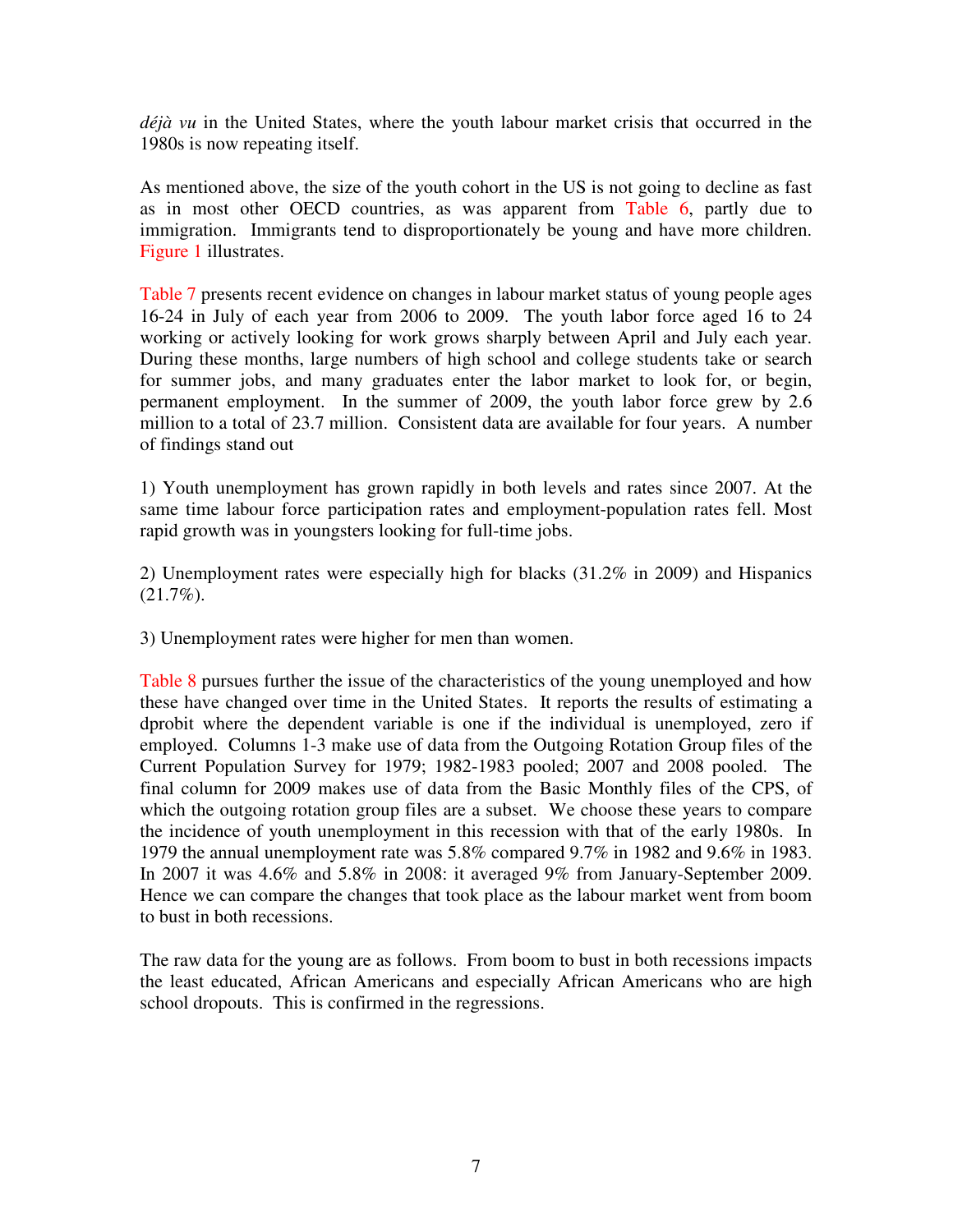|                     | White | <b>Black</b> | Hispanic | All  |
|---------------------|-------|--------------|----------|------|
| 1979                | 9.9   | 26.3         | 13.3     | 11.9 |
| High school dropout | 17.5  | 36.4         | 18.4     | 19.9 |
| 1982-1983           | 14.8  | 36.8         | 21.9     | 17.8 |
| High school dropout | 25.9  | 53.1         | 31.8     | 29.7 |
| Some college        | 9.0   | 26.9         | 12.2     | 10.8 |
| 2007-2008           | 9.6   | 19.6         | 12.3     | 11.3 |
| High school dropout | 16.8  | 31.6         | 17.1     | 18.8 |
| 2009                | 15.0  | 28.4         | 19.2     | 17.6 |
| High school dropout | 23.8  | 43.6         | 26.5     | 27.2 |
| Some college        | 9.5   | 18.6         | 12.6     | 11.2 |

#### *US Unemployment rates % (weighted)*

 $\overline{a}$ 

The probability of being unemployed is highest for those aged 16. Young blacks are especially hard hit by recession. But up to 2009, the gap between whites and blacks in terms of their relative unemployment rates is much less than in the 80s.

#### *b) The nature of the youth labour market problem in the UK*

The majority of youth unemployment in the UK is in the 18-24 age group (the young), rather than in the 16-17 age group (the very young). For example, in 2009 Q3 there were 197,000 unemployed 16 and 17 year olds compared with 746,000 18-24 year olds. There were half a million claimants of unemployment benefits, who were aged 18-24, but none who were 16-17, as this age group is not eligible to claim unemployment benefits. The representation of those aged less than 25 among the unemployed is much greater than their representation in the overall population. $^{11}$ 

Those unemployed aged 18-24 have increased as a share of total unemployment since the turn of the millennium. As can be seen below, despite a declining overall unemployment rate and a declining rate for the young between 1993 and 2004, their unemployment rate has risen since then. Moreover, their share of unemployment has risen steadily from 21.7% in 1999 to 31.4% in 2008 but has fallen back a little at the end of 2009.

<sup>&</sup>lt;sup>11</sup> In 2007 15-24 year olds constituted 13.37% of the population and 20.15% of the population of working age (15-64M/59F). See Table 1.4 Population Trends, No 134, Winter 2008. http://www.statistics.gov.uk/StatBase/Product.asp?vlnk=6303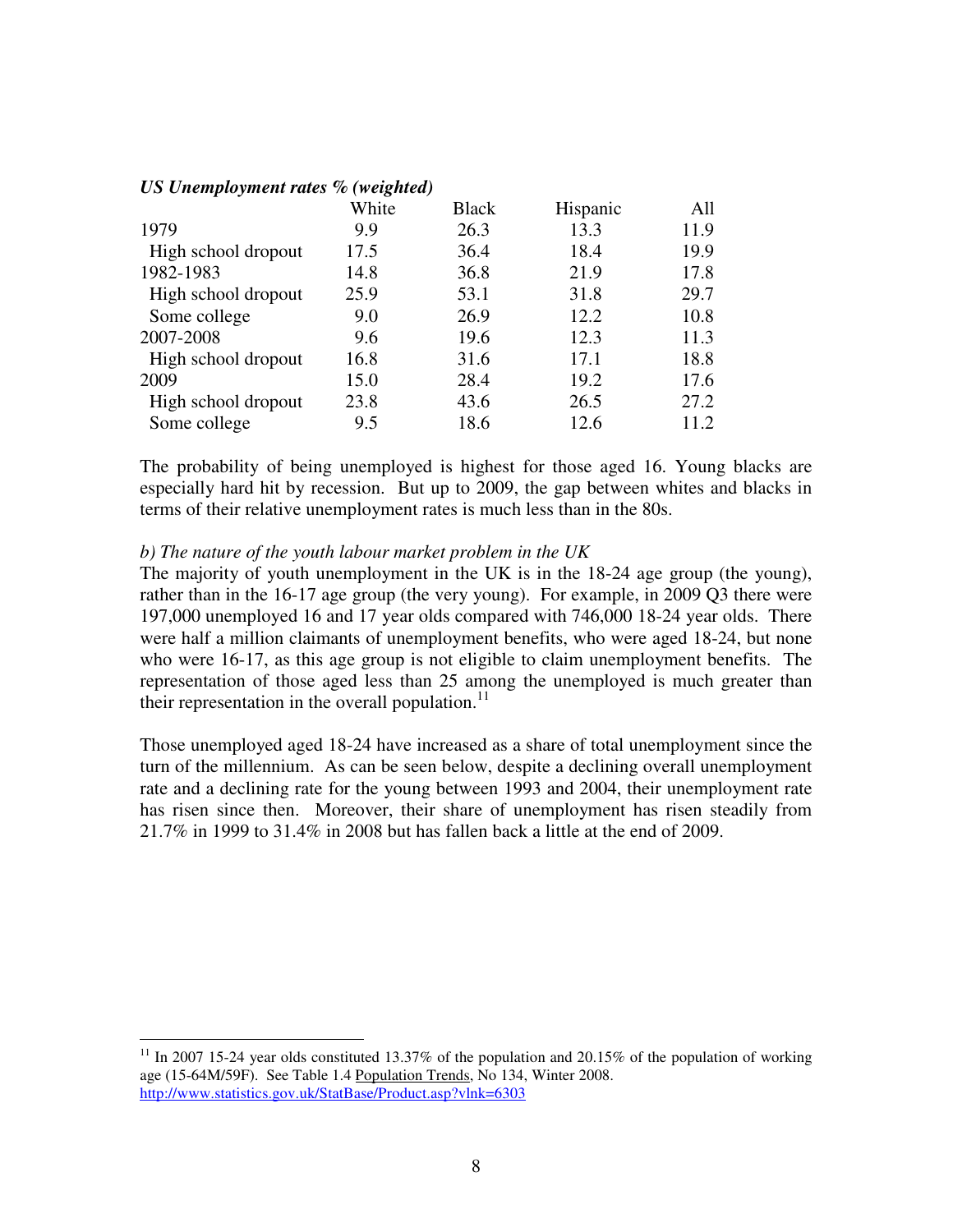| Unemployment rate 18-24 unemployment rate |     |      | 18-24 as $%$ overall |  |
|-------------------------------------------|-----|------|----------------------|--|
| 1993<br>10.4                              |     | 17.5 | 25.0                 |  |
| 1994                                      | 9.5 | 16.3 | 23.9                 |  |
| 1995                                      | 8.6 | 15.0 | 23.1                 |  |
| 1996                                      | 8.1 | 14.3 | 22.7                 |  |
| 1997                                      | 6.9 | 12.9 | 22.3                 |  |
| 1998                                      | 6.3 | 12.0 | 22.8                 |  |
| 1999                                      | 6.0 | 11.2 | 21.7                 |  |
| 2000                                      | 5.4 | 10.6 | 22.4                 |  |
| 2001                                      | 5.1 | 10.4 | 23.9                 |  |
| 2002                                      | 5.2 | 10.5 | 23.8                 |  |
| 2003                                      | 5.1 | 10.6 | 24.8                 |  |
| 2004                                      | 4.8 | 10.4 | 26.2                 |  |
| 2005                                      | 4.9 | 11.0 | 27.8                 |  |
| 2006                                      | 5.4 | 12.2 | 27.7                 |  |
| 2007                                      | 5.3 | 12.3 | 28.3                 |  |
| 2008                                      | 5.7 | 13.2 | 31.4                 |  |
| 2009 Q3                                   | 7.8 | 18.0 | 30.3                 |  |

Youth unemployment rates are particularly high for racial minorities. As we noted above, black unemployment rates ages 18-24 were 26.3% and for Asians were 21.3%. The rate for those without qualifications in the 2008 LFS was also high, at 28.9% and 47.4% for young blacks, 30.0% for young whites and 38.3% Asians respectively, without qualifications. We have special concerns regarding the employment prospects of these young people without qualifications- the disadvantaged young - going forward.

Table 9 reports the probability of a young person under 25 being unemployed using data from the 1981 and 1983-1986 pooled Labour Force Surveys again using a dprobit equation for unemployment. We chose these years as the unemployment rate was  $9.6\%$ in 1981 - the start of the bust - compared with 11.5% in 1983; 11.8% in 1984; 11.4% in 1985 and 11.3% in 1986 - the bust itself. As in the USA, the incidence fell hardest on the sixteen year olds, the least educated and minorities, and especially so for blacks. Unemployment was highest in the bust in Tyne and Wear and lowest in the South East.

Table 10 performs a similar exercise with LFS data for the boom times - 2006 Q1 to 2008 Q1 and the bust, 2008 Q2 to 2009 Q3. Results are similar. Incidence in the bust is highest among sixteen year olds, blacks and to a lesser extent Asians, and the least educated and in Tyne and Wear once again, but also in the West Midlands. There is evidence that university graduates have a higher incidence of unemployment than those with higher education and A-levels or equivalent and that gap has widened recently. This group will typically have less labour market experience than those with lower qualifications. In a regression on all age groups, graduates have a significantly lower risk of unemployment than the less well-qualified.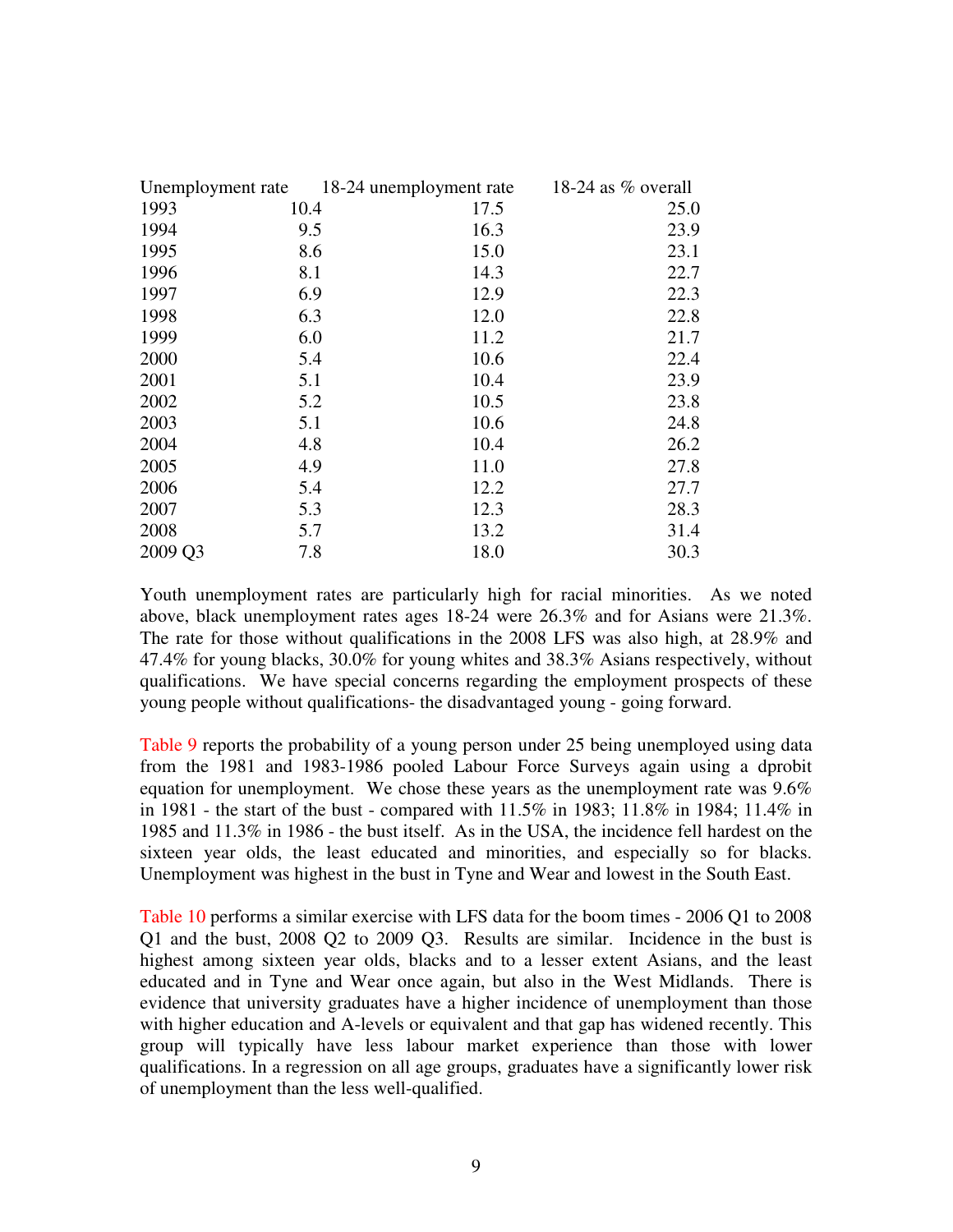Part of the explanation for the rise in youth unemployment in the UK has been the recent rise in the size of the youth cohort discussed earlier. This is illustrated below:

| Total UK population | $#16-24$ year olds | 16-24 as $%$ total |
|---------------------|--------------------|--------------------|
| (000s)              | (000s)             |                    |
| 56,357              | 8,079              | 14.3%              |
| 56,684              | 8,332              | 14.7%              |
| 57,439              | 7,491              | 13.0%              |
| 58,164              | 6,495              | 11.2%              |
| 58,886              | 6,383              | 10.8%              |
| 59,113              | 6,504              | 11.0%              |
| 59,323              | 6,632              | 11.2%              |
| 59,557              | 6,785              | 11.4%              |
| 59,846              | 6,960              | 11.6%              |
| 60,238              | 7,099              | 11.8%              |
| 60,587              | 7,221              | 11.9%              |
| 60,975              | 7,368              | 12.1%              |
|                     |                    |                    |

Source: Population Trends, 134, Winter 2008, Table 1.4.

From 1980 to 2000 the absolute and relative size of the youth cohort shrank. However, since 2000 the size of the youth cohort - the children of the baby boomers - has grown steadily, from 6.4 million (10.8% of the population) in 2000 to 7.4 million (12.1%) in 2007. The growth of the 16-24 cohort has thus been faster than the overall growth in the population. The number of 16-24 year olds in 2007 is still around seven hundred thousand less than the number in 1981 (8.1 million). However, the size of that cohort will decline quite rapidly. The following numbers are taken from Key Population and Vital Statistics, 2006 and they show the numbers of children by single year of age (in thousands) in mid 2006.

|                          | Age in $2006$ Cohort size ('000s) | Age in $2006$ | Cohort size ('000s) |
|--------------------------|-----------------------------------|---------------|---------------------|
| $\theta$                 | 732                               | 13            | 759                 |
| $\boldsymbol{l}$         | 716                               | 14            | 785                 |
| 2                        | 705                               | 15            | 800                 |
| $\mathfrak{Z}$           | 681                               | 16            | 791                 |
| $\overline{\mathcal{A}}$ | 663                               | 17            | 791                 |
| 5                        | 664                               | 18            | 809                 |
| 6                        | 680                               | 19            | 805                 |
| 7                        | 700                               | 20            | 810                 |
| 8                        | 713                               | 21            | 825                 |
| 9                        | 732                               | 22            | 808                 |
| 10                       | 728                               | 23            | 793                 |
| 11                       | 732                               | 24            | 788                 |
| 12                       | 749                               |               |                     |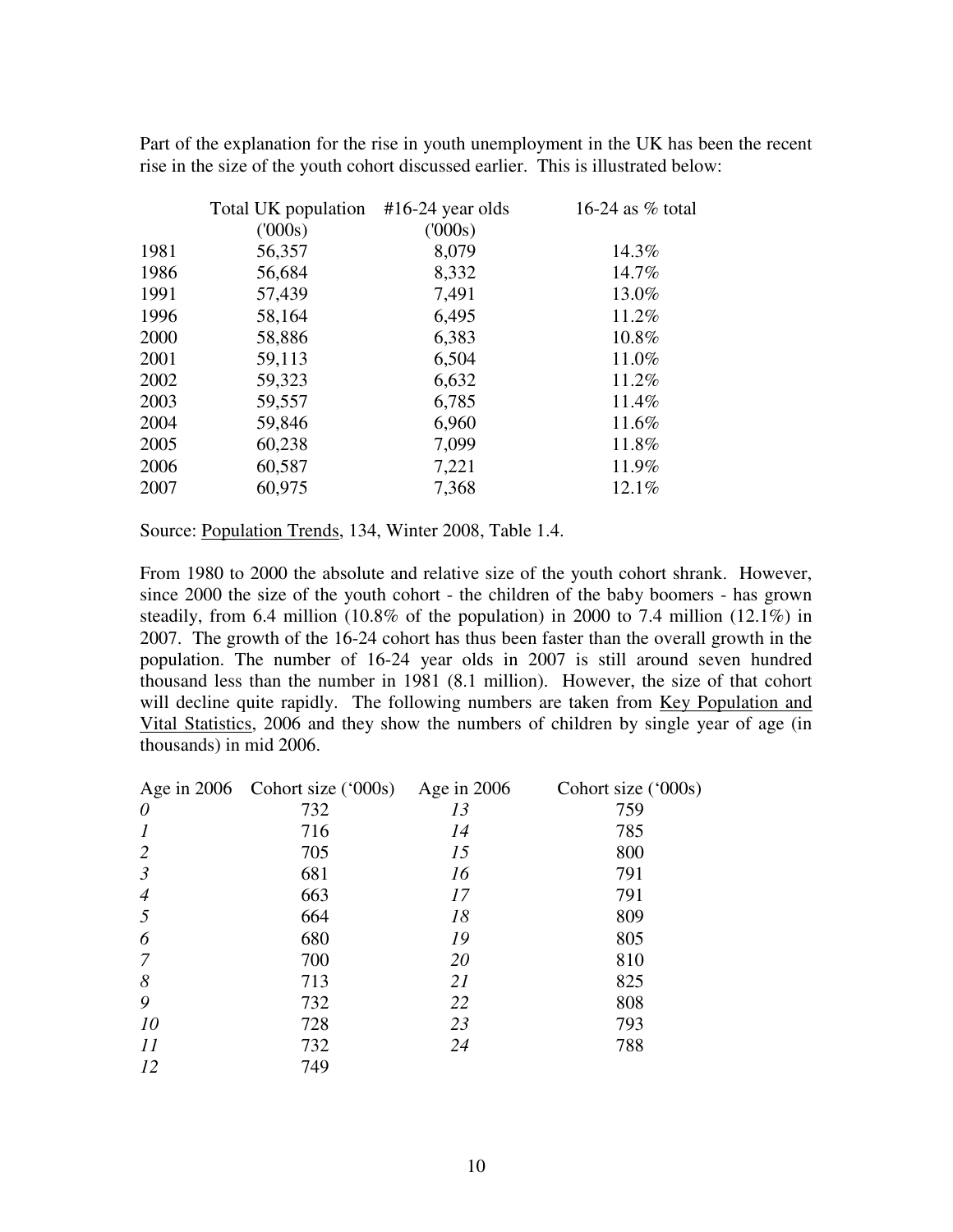The growth of the age 16-24 cohort is a temporary phenomenon. It will start to decline in absolute and relative size from 2009 onwards as the larger older cohorts drop out and the younger smaller ones are added. For example, in 2009 there are approximately 825,000 24 year olds (age 21 in 2006) who will drop out and will be replaced by 749,000 fifteen year olds (aged 12 in 2006) so the cohort will shrink by around 75,000. Analogously, it will drop by a similar number the next year. Figure 2 illustrates the changing cohort sizes in the UK.

Of particular concern also in the UK is the high proportion of young people who are not in education employment or training (NEET). In 2009 Q3 there were 261,000 16-18 year olds and  $933,000$  18-24 year olds classified as NEET.<sup>12</sup> Overall 18% of 16-24 year olds were in this category. Low-skilled youth who become NEET find it more difficult to reengage in employment and learning than 16-24-year olds on average and there is evidence that they may become trapped in NEET. In October 2008 The Prince's Trust, conducted a survey of 2,004 16- to-25 year olds and found that 27% of NEETs reported that life has 'no purpose', compared with 14% overall. Only 60% of NEETs said they were happy compared with 71% for all young people.<sup>13</sup>

Godfrey et al (2002) estimated the costs of being NEET for the Department for Education and Skills.<sup>14</sup> They considered social costs as well as public finance costs over the current, medium and long-term. These included estimates of the costs of educational underachievement, unemployment, inactivity, crime and health. The authors were not able to estimates of the costs of the lowering of the skills base and hence their findings may underestimate the full costs. Their major finding was that the 157,000 NEETs aged 16-18 present in the UK population in 1999 would accrue additional lifetime costs of around £7bn (2001 prices) in resource terms and £8.1bn in additional public spending. The per capita equivalents are £45,000 in resource costs and £52,000 in public finance costs.

# **4. Causes of Unemployment**

The orthodox explanation of unemployment that argues that institutions matter has been subject to fairly extensive econometric testing, and in recent years, the validity of the empirical results supporting this view has been called into question.<sup>15</sup> It has proved difficult to estimate a set of cross-country panel unemployment regressions that contain a

 $\overline{a}$ <sup>12</sup> See http://www.dcsf.gov.uk/rsgateway/DB/STA/t000751/index.shtml

<sup>&</sup>lt;sup>13</sup> 'The Prince's Trust YouGov Youth Index', 2008

<sup>&</sup>lt;sup>14</sup> Godfrey, C., Hutton, S., Bradshaw, J., Coles, B., Craig, G. and Johnson, J., (2002), *Estimating the Cost* of Being 'Not in Education, Employment or Training' at Age 16-18, Research Report 346, Department for Education and Skills.

<sup>&</sup>lt;sup>15</sup> R. Layard, S.N. Nickell and R. Jackman (2005), Unemployment, macroeconomic performance and the labour market, Oxford University Press, 2<sup>nd</sup> edition. S.N. Nickell (2006), 'A picture of European unemployment: success and failure', in Structural unemployment in Western Europe, edited by M. Werding, CESifo Seminar Series, MIT Press, Cambridge, MA.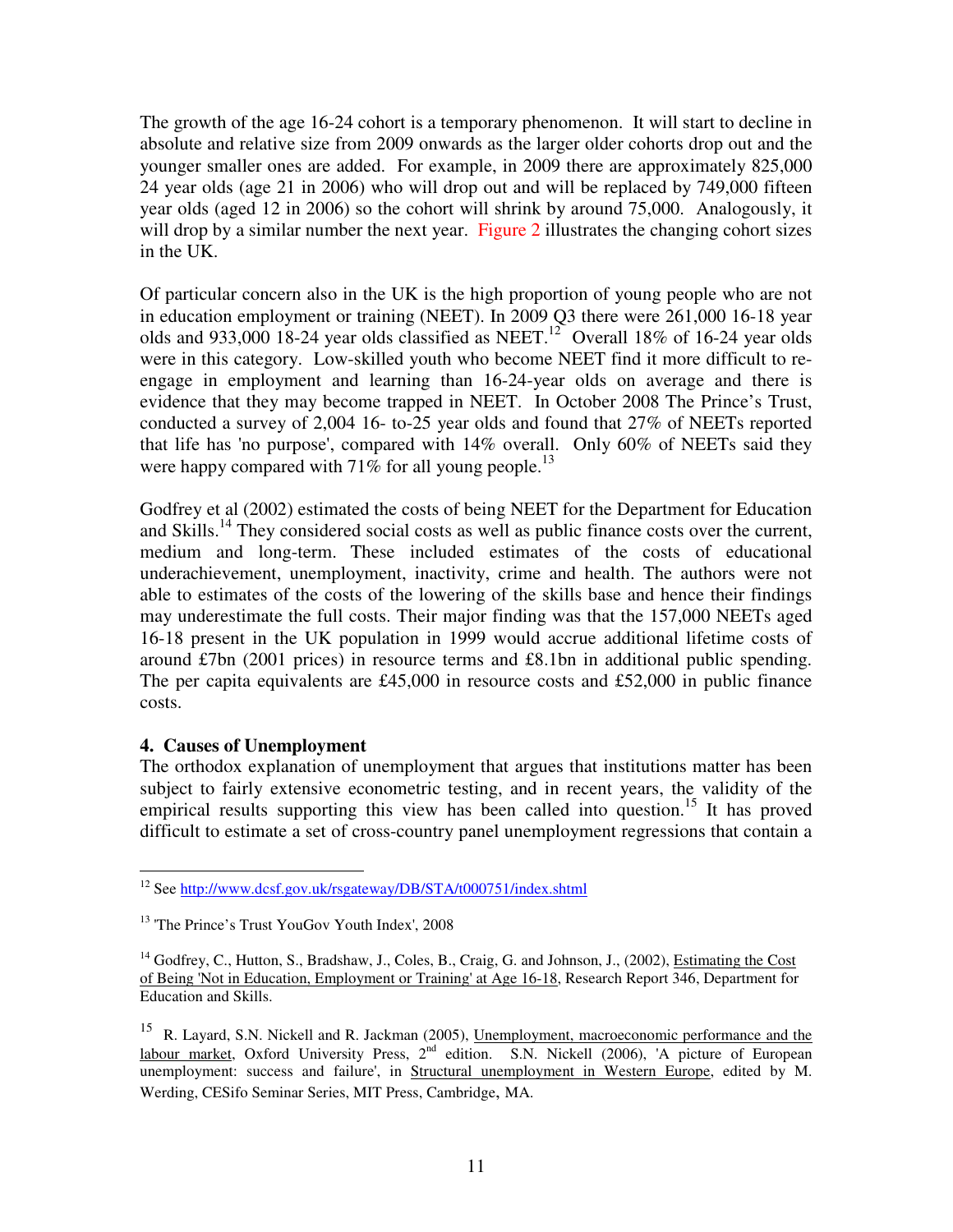lagged unemployment rate and a full set of year and country dummies and show that any of the labour market rigidity variables work. This is a crucial test. This is the first main similarity between European labour markets: labour market institutions do not tend to cause unemployment. The major exception is changes in the replacement rate, which, in some specifications, do appear to be negatively correlated with changes in the unemployment rate. Blanchard and Wolfers (2000) have argued that "the interaction of shocks and institutions does a good statistical job of fitting the evolution of unemployment both over time and across countries." This result is questionable because it is obtained in an over-fitted model — few data points and lots of variables —and the results appear to be driven by the cross-section variation rather than by any time series changes.<sup>16</sup> There are only eight time series data points as they use five-year averages from 1960-1995.

As an illustration, we ran a pooled cross-country time series using the CEP/OECD Institutions data for 1975-2002 for eighteen OECD countries (Australia; Austria; Belgium; Canada; Denmark; Finland; France; Germany; Ireland; Italy; Japan; Netherlands; Norway; Portugal; Spain; Sweden; United Kingdom, and the United States). We included controls for union density, the strictness of employment protection legislation, gross benefit replacement rates data and the tax wedge.<sup>17</sup> The dependent variable was the log of the unemployment rate and the equation includes a full set of country and year dummies. Coefficients and t-statistics are as follows. Only the lagged dependent variable is significant in any specification, whether the model is run without year dummies or country dummies (column 1); with year dummies (column 2) or both country and year dummies (column 3). The 'flexibility' explanation of unemployment is wrong.

|                                         | (1)            | (2)            | (3)            |
|-----------------------------------------|----------------|----------------|----------------|
| Log of unemployment rate <sub>t-1</sub> | .9333 (80.39)  | .9415(70.61)   | .9405(72.11)   |
| Union density                           | $-.0004(0.91)$ | $-.0006(1.52)$ | .0011(0.89)    |
| <b>Employment</b> protection            | .0376(1.62)    | .0118(0.55)    | $-.0442(0.77)$ |
| <b>Benefits</b>                         | $-.0002(0.24)$ | $-.0002(0.35)$ | $-.0002(0.21)$ |
| Tax wedge                               | .0002(0.24)    | .0009(1.06)    | .0030(1.62)    |
| Year dummies                            | N <sub>0</sub> | Yes            | Yes            |
| Country dummies                         | N <sub>0</sub> | N <sub>0</sub> | Yes            |
| $R^2$                                   | .9434          | .9540          | .9647          |
| N                                       | 480            | 480            | 480            |
|                                         |                |                |                |

(Dependent variable =log of unemployment rate<sub>t).</sub>

 $\overline{a}$ 

In a recent article, Howell et al (2007) econometrically examined the impact of these rigidity variables, or what they call Protective Labor Market Institutions (PLMIs), and

<sup>&</sup>lt;sup>16</sup> Blanchard, O., and Wolfers, J. (2000), 'The role of shocks and institutions in the rise of European unemployment: the aggregate evidence', Economic Journal, **110** (462) 1–33.

<sup>&</sup>lt;sup>17</sup> The names in parentheses are variable names as explained in W. Nickell (2006), The CEP – OECD Institutions Data Set (1960-2004)', Centre for Economic Performance, LSE, September.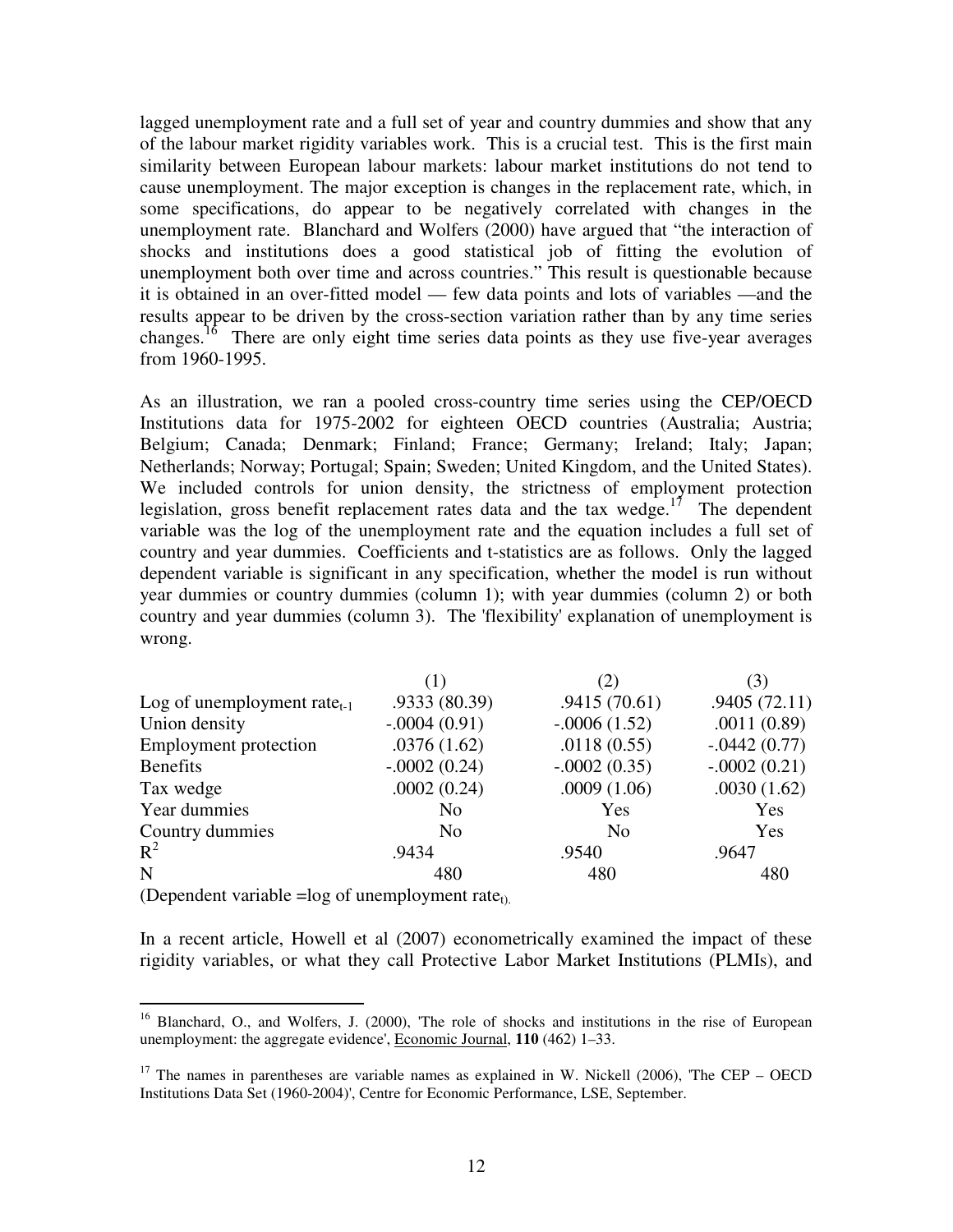concluded that: "while significant impacts for employment protection, benefit generosity, and union strength have been reported, the clear conclusion from our review of these studies is that the effects for the PLMIs is clearly not robust, with widely divergent coefficients and levels of significance." Indeed, in his published comments on the Howell et al. article, Jim Heckman (2007) argues that the authors "…are convincing in showing the fragility of the evidence on the role of labour market institutions in explaining the pattern of European unemployment, using standard econometric methodology."

Freeman (2007) also finds the evidence for the impact of these institutional variables less than convincing "despite considerable effort, researchers have not pinned down the effects, if any, of institutions on other aggregate economic outcomes, such as unemployment and employment".<sup>18</sup> In a recent article, Horst Feldmann examined how the quality of industrial relations affects unemployment in developing countries and found relatively moderate effects, especially for females.<sup>19</sup>

There is no evidence in any country over the last year or so that union density, benefits, the tax wedge or employment protection has risen. Western Europe has more job protection, higher unemployment benefits, more union power, and a more generous welfare state and it has experienced a smaller rise in unemployment than the United States during the current recession. The US unemployment rate rose above that in the EU during 2009 - the first time it had done so for many years.

The increases in unemployment we have observed in the OECD over the last year or so are not due to decreases in labour market flexibility. It is not that frictions in the market have increased: rather, there has been a collapse in the demand for labour as product demand has fallen, which in turn reflects severe credit rationing, falling consumer confidence, responses to transitory shocks in raw materials prices and delayed response by monetary authorities to these developments. None of these issues directly impinge on the labour market or on the extent to which institutional arrangements affect its efficiency. It is the fall in demand for labour that is the culprit.

# **5. The Impact of Unemployment – What We Know From the Literature**

 $\overline{a}$ 

1) Unemployment is a stressful life event that makes people unhappy.<sup>20</sup> Increases in the unemployment rate lower the happiness of everyone, not just the unemployed. The fear of becoming unemployed in the future lowers a person's subjective wellbeing.<sup>21</sup>

 $18$  D. Howell, D. Baker, A. Glyn and J. Schmitt (2007), 'Are protective labour market institutions at the root of unemployment? A critical review of the evidence', Capitalism and Society, 2(1), pp. 171. Heckman, J. (2007), 'Comments on 'Are protective labour market institutions at the root of unemployment? A critical review of the evidence by David Howell, Dean Baker, Andrew Glyn and John Schmitt', Capitalism and Society, 2(1), Article 5, pp. 15. R.B. Freeman (2007), 'Labor market institutions around the world', NBER WP#13242. D.G. Blanchflower (2001), 'Unemployment, wellbeing and wage curves in Eastern and Central Europe', Journal of the Japanese and International Economies, 15(4), pp. 364-402.

<sup>&</sup>lt;sup>19</sup> H. Feldmann (2009), 'The quality of industrial relations and unemployment in developing countries', Review of Development Economics, 13(1), pp. 56–69.

<sup>&</sup>lt;sup>20</sup> L. Winkelmann and R. Winkelmann (1998), 'Why are the unemployed so unhappy? Evidence from panel data', Economica, 65(257), pp. 1-15. A.E. Clark and A.J. Oswald (1994), 'Unhappiness and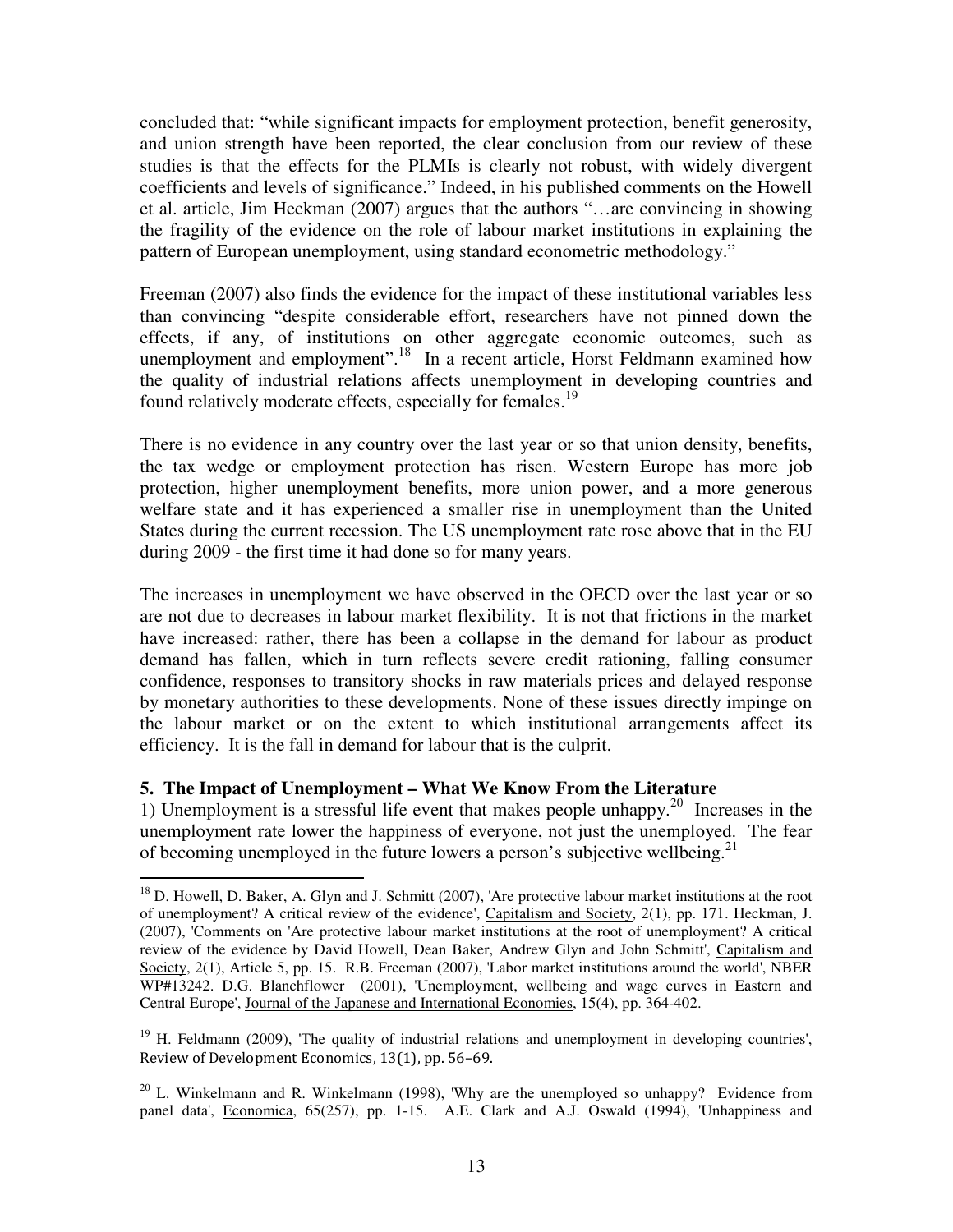2) Unemployment increases susceptibility to malnutrition, illness, mental stress, and loss of self-esteem, leading to depression.<sup>22</sup> Goldsmith, Veum and Darity (1996, 1997) found, for example, using data from the US national Longitudinal Study of Youth (NLSY) that being jobless injures self-esteem, and fosters feelings of externality and helplessness among youths. Moreover, they also found evidence that the psychological imprint of joblessness persists. The unemployed also appear to have a higher propensity to commit suicide<sup>23</sup>. Further, unemployment can reduce the life expectancy of workers.<sup>24</sup> An additional negative medical indication is that unemployment increases the probability of poor physical health outcomes such as heart attacks in later life.<sup>25</sup>

unemployment', Economic Journal, 104(424), pp. 648-659. B.S. Frey and A. Stutzer (2002), Happiness and Economics, Princeton University Press. Ahn, N., J.R. García and J.F. Jimeno (2004), 'The impact of unemployment on individual well-being in the EU', European Network of Economic Policy Institutes, Working Paper No 29.

 $\overline{a}$ 

 $^{21}$  Di Tella R., MacCulloch R.J. and A.J. Oswald (2001), 'Preferences over inflation and unemployment: evidence from surveys of happiness', American Economic Review, 91, pp. 335-341. Di Tella R., MacCulloch R.J. and A.J. Oswald (2003), 'The macroeconomics of happiness', Review of Economics and Statistics, 85, 809-827. D. G. Blanchflower (2007), 'Is unemployment more costly than inflation?', NBER Working Paper W13505, October. D.G. Blanchflower, David (1991), 'Fear, unemployment and pay flexibility', Economic Journal, 101, pp. 483-496. A. Knabe and S. Rätzel (2008), 'Scarring or scaring? The psychological impact of past and future unemployment', Otto-von-Guericke-University Magdeburg, February 21.

<sup>22</sup> M. Linn, R. Sandifer and S. Stein (1985), 'Effects of unemployment on mental and physical health', American Journal of Public Health*,* 75, pp. 502-506. M. Frese and G. Mohr (1987), 'Prolonged unemployment and depression in older workers: a longitudinal study of intervening variables, Social Science and Medicine*,* 25, pp. 173-178. P. Jackson and P. Warr (1987), 'Mental health of unemployed men in different parts of England and Wales', British Medical Journal*,* 295, p. 525. M.H. Banks and P.R. Jackson (1982), 'Unemployment and the risk of minor psychiatric disorder in young people: cross-sectional and longitudinal evidence', Psychological Medicine*,* 12, pp. 789-798. Darity, W.R. Jr. and A.H. Goldsmith (1996), 'Social psychology, unemployment and macroeconomics', Journal of Economic Perspectives, 10(1), Winer, pp. 121-140. A.H. Goldsmith, J.R. Veum and W. Darity (1996), 'The psychological impact of unemployment and joblessness', Journal of Socio-Economics, 25(3), April, pp. 333-358. A.H. Goldsmith, J.R. Veum and W. Darity (1997), 'Unemployment, joblessness, psychological well-being and self-esteem: theory and evidence', Journal of Socio-Economics, 26(2), April, pp. 133-158. M.H. Brenner and A. Mooney (1983), Unemployment and health in the context of economic change', Social Science and Medicine, 17(16), pp. 1125-1138.

<sup>23</sup> Platt, S. (1984) 'Unemployment and suicidal behaviour: A review of the literature.' Social Science & Medicine. Vol 19(2), pp 93-115. T A Blakely, S C D Collings, J Atkinson (2003) 'Unemployment and suicide. Evidence for a causal association?' Journal of Epidemiological Community Health; 57, pp 594- 600

<sup>24</sup> Brenner and Mooney (1984) ibid, K.A. Moser, P.O. Goldblatt, A.J. Fox and D.R. Jones (1987), 'Unemployment and mortality: comparison of the 1971 and 1981 longitudinal study census samples', British Medical Journal; 1, pp.86-90. K.A. Moser, P.O. Goldblatt, A.J. Fox and D.R. Jones (1990), 'Unemployment and mortality' in: Goldblatt P., editor. Longitudinal study: mortality and social organisation. London: OPCS, 1990. (Series LS No. 6.)

 $25$  N. Beale and S. Nethercott (1987), 'The health of industrial employees four years after compulsory redundancy', Journal of the Royal College of General Practitioners*,* 37 pp. 390-394. L. Iverson and S.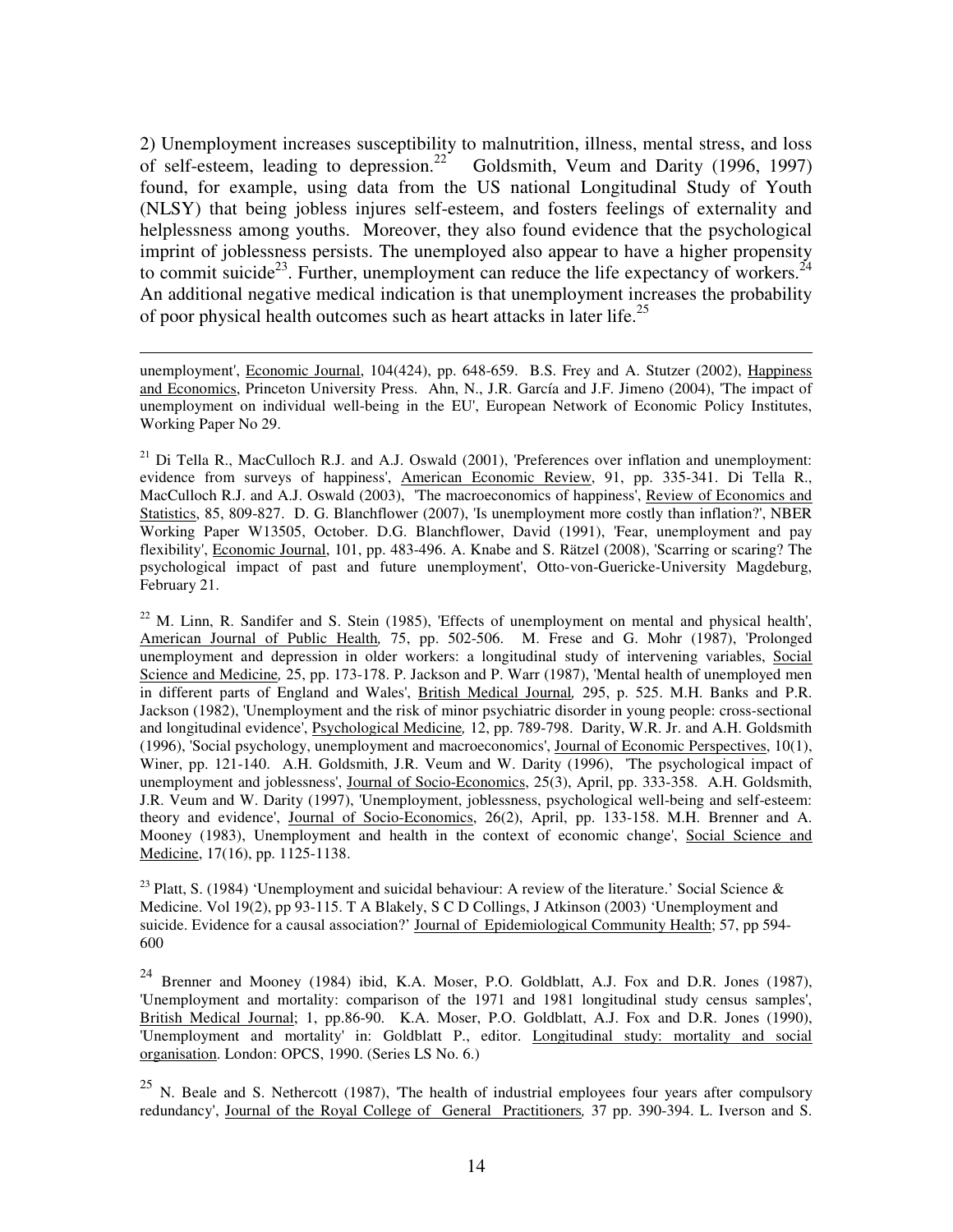3) The long-term unemployed are at a particular disadvantage trying to find work. The effects of unemployment appear to depend a lot on how long the person has been unemployed.<sup>26</sup> People's morale sinks as the duration of unemployment rises. Long-term unemployment is especially harmful.

4) Unemployment while young, especially of long duration, causes permanent scars rather than temporary blemishes.<sup>27</sup> For the young a spell of unemployment does not end with that spell; it raises the probability of being unemployed in later years and has a wage penalty. These effects are much larger than for older people. Ellwood (1982) examined the persistence and long-term impacts of early labor force experiences. He reports a rise in employment rates for a cohort of young men as they age, but points out that those persons with poor employment records early have comparatively poor records later. The paper found that the effects of a period without work do not end with that spell. A teenager who spends time out of work in one year will probably spend less time working in the next than he would have had he worked the entire year. Furthermore, Ellwood concluded that the lost work experience was reflected in considerably lower wages. The reduced employment effects Ellwood examined appeared to die off very quickly. What appeared to persist were effects of lost work experience on wages.

More recently Mroz and Savage (2006) reached a similar conclusion using data from the NLSY for the US and also found evidence of long-lived blemishes from unemployment. A six month spell of unemployment at age 22 would result in an 8 per cent lower wage at 23 and even at ages 30 and 31 wages were 2-3 per cent lower than they otherwise would have been. Kletzer and Fairlie (1999) also using data for the US estimate that for young unemployed workers the costs of job loss in terms of annual earnings are 8.4% and 13.0%, for boys and girls, respectively.<sup>28</sup>

Gregg and Tominey (2005) found using data from the NCDS for the UK that there was a significant wage penalty of youth unemployment even after controlling for education,

<sup>26</sup> Blanchard, O. (1989) 'Hysteresis in Unemployment', European Economic Review, 31, 1/2, pp. 288-295. Røed, Knut, 'Hysteresis in Unemployment' Journal of Economic Surveys, 11, 4, December, pp. 389-418 London: Blackwell Publishing

 $27$  David Ellwood (1982), 'Teenage Unemployment: Permanent Scars or Temporary Blemishes?' in The Youth Labor Market Problem: Its Nature, Causes and Consequences, edited by Richard B. Freeman and David A. Wise, pp. 349-390. Chicago: University of Chicago Press, 1982

<sup>28</sup> T.A. Mroz and T.H. Savage (2006), 'The long-term effects of youth unemployment', Journal of Human Resources, Spring, 41(2), pp. 259-293. R. Fairlie and L.G. Kletzer (2003), 'The long-term costs of job displacement among young workers,' Industrial and Labor Relations Review, 56(4), pp. 682-698.

 $\overline{a}$ Sabroe (1988), 'Participation in a follow-up study of health among unemployed and employed people after a company closedown: drop outs and selection bias,' Journal of Epidemiology and Community Health*,* 42: 396-401. I. Mattiasson, F. Lindgarde, J.A. Nilsson and T. Theorell (1990), 'Threats of unemployment and cardiovascular risk factors: longitudinal study of quality of sleep and serum cholesterol concentrations in men threatened with redundancy', British Medical Journal*,* 301, pp. 461-466.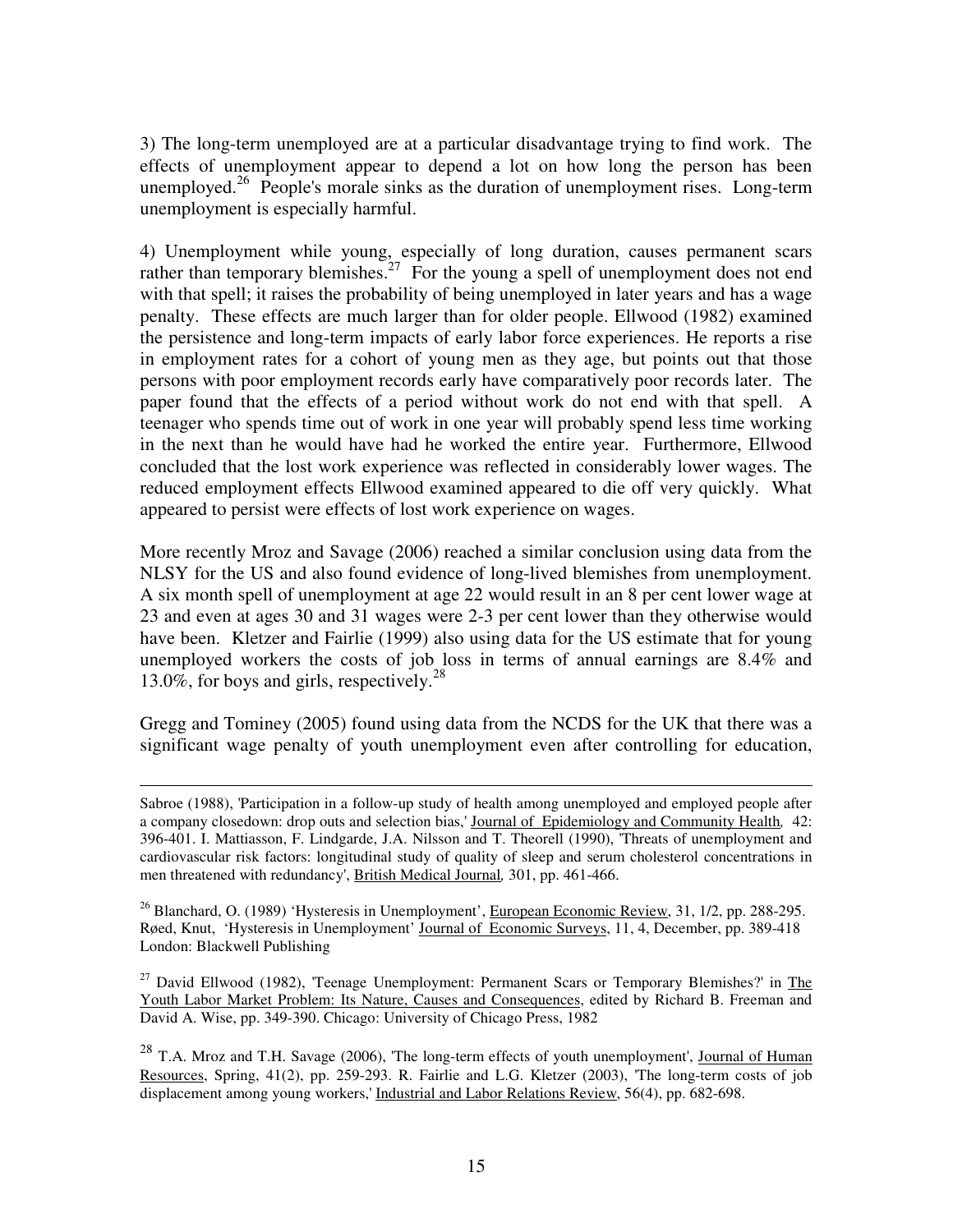region and a wealth of family and personal characteristics. Their results suggested a scar from youth unemployment of 13-21% age 41 although this penalty was lower at 9-11% if individuals avoid repeat exposure.<sup>29</sup> Gregg (2001) also used NCDS data to show that unemployment experience up to the age of 23 drives unemployment in subsequent years.<sup>30</sup>

Arulampalam (2001) found that joblessness leaves permanent scars on people and reduces the probability of employment and future earnings and increases the risk of future unemployment. She found that a spell of unemployment carries a wage penalty of 6% on re-entry in Britain, and after three years, they are earning 14% less compared to what they would have received absent unemployment. Arulampalam et al (2000) also found evidence of unemployment persistence, especially for young men. Narendranathan and Elias (1993) also find evidence of state dependence and report that 'the odds of becoming unemployed are 2.3 times higher for youths who were unemployed last year than for youths who were not unemployed' (p.183). Arulampalam et al. (2001) also report that the best predictor of an individual's future risk of unemployment is his past history of unemployment. They find that unemployment has a scarring effect for both future unemployment and future earnings. In addition Burgess et al. (1999) find that unemployment while young raises the probability of subsequent unemployment, but the size of any effect varies by skill level.<sup>31</sup> We present some new evidence of our own on this important topic in the next section.

5) As unemployment rates increase, crime rates tend to rise, especially property crime.<sup>32</sup> Indeed, there is some recent evidence that property crime has now started to increase in

 $\overline{a}$  $29$  P.A. Gregg and E. Tominey (2005), 'The wage scar from male youth unemployment', Labour Economics, 12, pp. 487-509

 $30$  P. Gregg (2001), The impact of youth unemployment on adult unemployment in NCDS', Economic Journal, 111(475), pp. F623-F653.

<sup>&</sup>lt;sup>31</sup> W. Arulampalam (2001), 'Is unemployment really scarring? Effects of unemployment experiences on wages', Economic Journal*,* (111), November, pp: F585-F606. W. Narendranathan and P. Elias (1993), 'Influences of past history on the incidence of youth unemployment: empirical findings for the UK', Oxford Bulletin of Economics and Statistics, 55, pp. 161-185. W. Arulampalam, A. Booth and M. Taylor (2000), 'Unemployment persistence', Oxford Economic Papers, 52, pp. 24-50. S. Burgess, C. Propper, H. Rees and A. Shearer (2003), 'The class of 1981: the effects of early career unemployment on subsequent unemployment experiences, Labour Economics, 10(3), June, pp. 291-309. For a useful summary of the school to work transition see S. Bradley and Nguyen, A.N. (2004), 'The school-to-work transition'. In: G. Johnes and J. Johnes (Eds.), International Handbook on the Economics of Education. Edward Elgar, Cheltenham, Glos.

<sup>&</sup>lt;sup>32</sup> T. Thornberry and R. Christensen (1984), 'Unemployment and criminal involvement. An investigation of reciprocal causal structures', American Sociological Review, 56, pp. 609-627. M. Lin (2008), 'Does unemployment increase crime? Evidence from US data, 1974-2000', Journal of Human Resources, 43(2), Spring, pp. 413-436. S. Raphael and R. Winter-Ebmer (2001), 'Identifying the effect of unemployment on crime', Journal of Law and Economics, 44(1), pp. 259-283. D. Fougere, F. Kramarz and J. Pouget (2006) 'Youth unemployment and crime in France', CEPR Discussion paper # 5600. For a discussion of the relationship between unemployment and crime see R.B. Freeman (1999), 'The economics of crime', in Handbook of Labor Economics, Volume 3C, edited by O.C. Ashenfelter and D. Card, North Holland.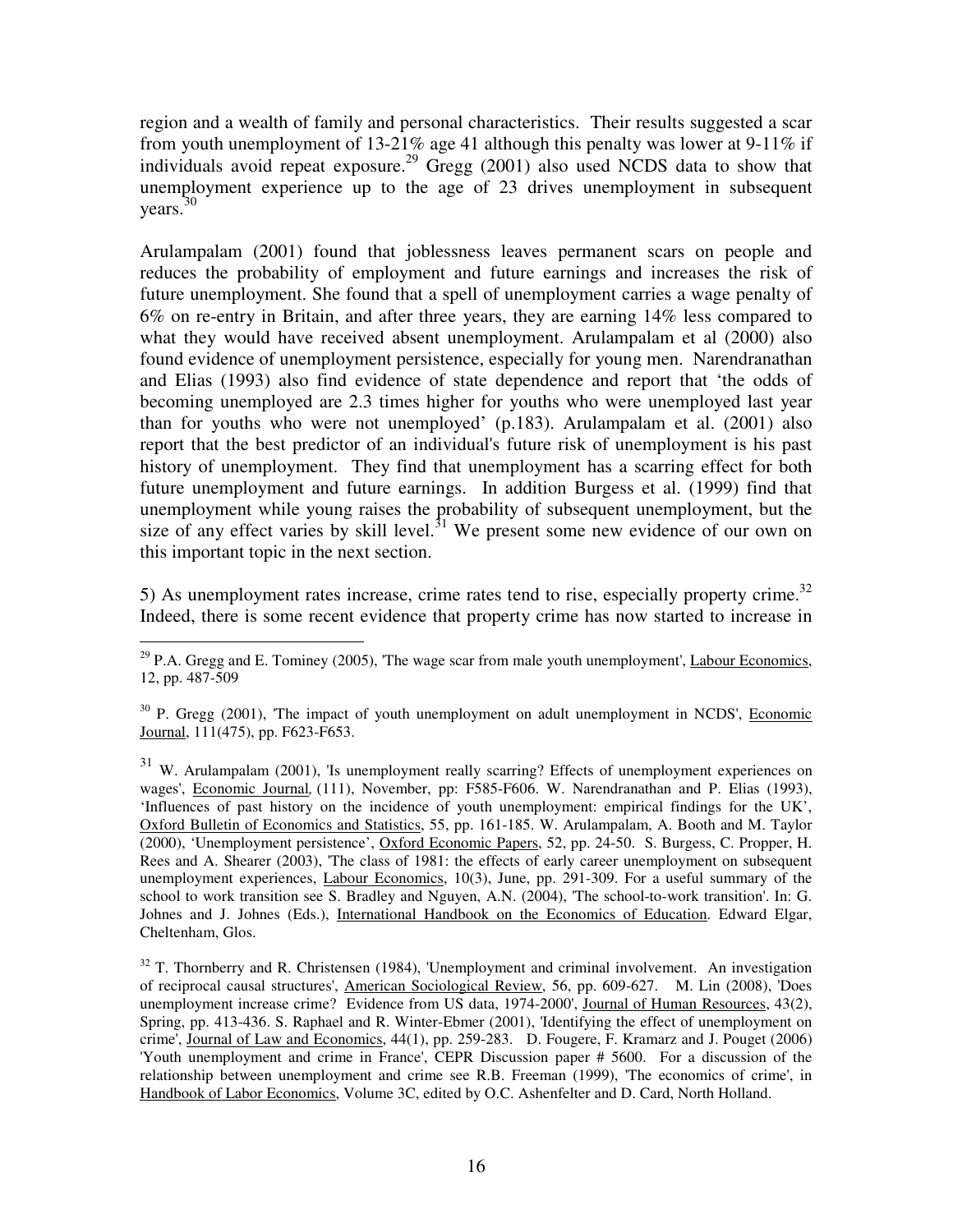the UK. According to the British Crime Survey for the period July to September 2008, police recorded domestic burglaries rose by four per cent.<sup>33</sup> Thornberry and Christensen (1984), for example, find evidence that a cycle develops whereby involvement in crime reduces subsequent employment prospects which then raises the likelihood of participating in crime.

Fougere et al (2006) find that increases in youth unemployment causes increases in burglaries, thefts and drug offences. Hansen and Machin (2002) find a statistically significant negative relationship between the number of offences reported by the police over a two year period for property and vehicle crime and the proportion of workers paid beneath the minimum before its introduction.<sup>34</sup> Hence, there are more crime reductions in areas that initially, had more low-wage workers. Falk and Zweimuller (2005) find a significant positive relation between unemployment and right-wing criminal activities.

Carmichael and Ward (2001) found in Great Britain that youth unemployment and adult unemployment are both significantly and positively related to burglary, theft, fraud and forgery and total crime rates. For each of these offence categories the relationship between youth unemployment and the specific crime was found to be somewhat stronger. Carmichael and Ward (200) found that there is a systematic positive relationship between burglary rates and male unemployment regardless of age.<sup>35</sup>

6) The youth labour market is highly cyclically sensitive. There is a considerable body of evidence suggesting that the young, the least educated and especially minorities are hardest in a recession.<sup>36</sup> Youth unemployment rates continue to be more sensitive to business-cycle conditions than the adult unemployment rate, as many studies have shown (OECD,  $2008$ ).<sup>37</sup> Young unskilled men from minority groups are thus particularly hard hit. This is true around the world.

Clark and Summers (1982), in their classic study of the dynamics of youth joblessness

 $\overline{a}$ <sup>33</sup> Crime in England and Wales Quarterly Update to September 2008, Home Office Statistical Bulletin, Second Edition 01/09, Home Office, 22<sup>nd</sup> January 2009.

<sup>&</sup>lt;sup>34</sup> K. Hansen and S. Machin (2002), 'Spatial crime patterns and the introduction of the UK Minimum Wage', Oxford Bulletin of Economics and Statistics, 64, pp. 677-699.

 $35$  A. Falk and J. Zweimuller (2005), 'Unemployment and right-wing extremist crime' CEPR Discussion Paper #4997. F. Carmichael and R. Ward (2001), 'Male unemployment and crime in England and Wales', Economics Letters, 73, pp. 111–115. F. Carmichael and R. Ward (2000), 'Youth unemployment and crime in the English regions and Wales', Applied Economics, 32(5), April, pp. 559 – 571.

 $36$  D.G. Blanchflower and R.B. Freeman (editors), Youth Employment and Joblessness in Advanced Countries, University of Chicago Press and NBER, 2000 and Freeman, R. B. and D. A. Wise, (editors), The Youth Labor Market Problem: Its Nature, Causes, and Consequences, University of Chicago Press and NBER, 1982.

 $37$  OECD (2008a), 'Off to a good start? Youth labour market transitions in OECD countries', OECD Employment Outlook, 2008, pp. 25-77, Paris, France.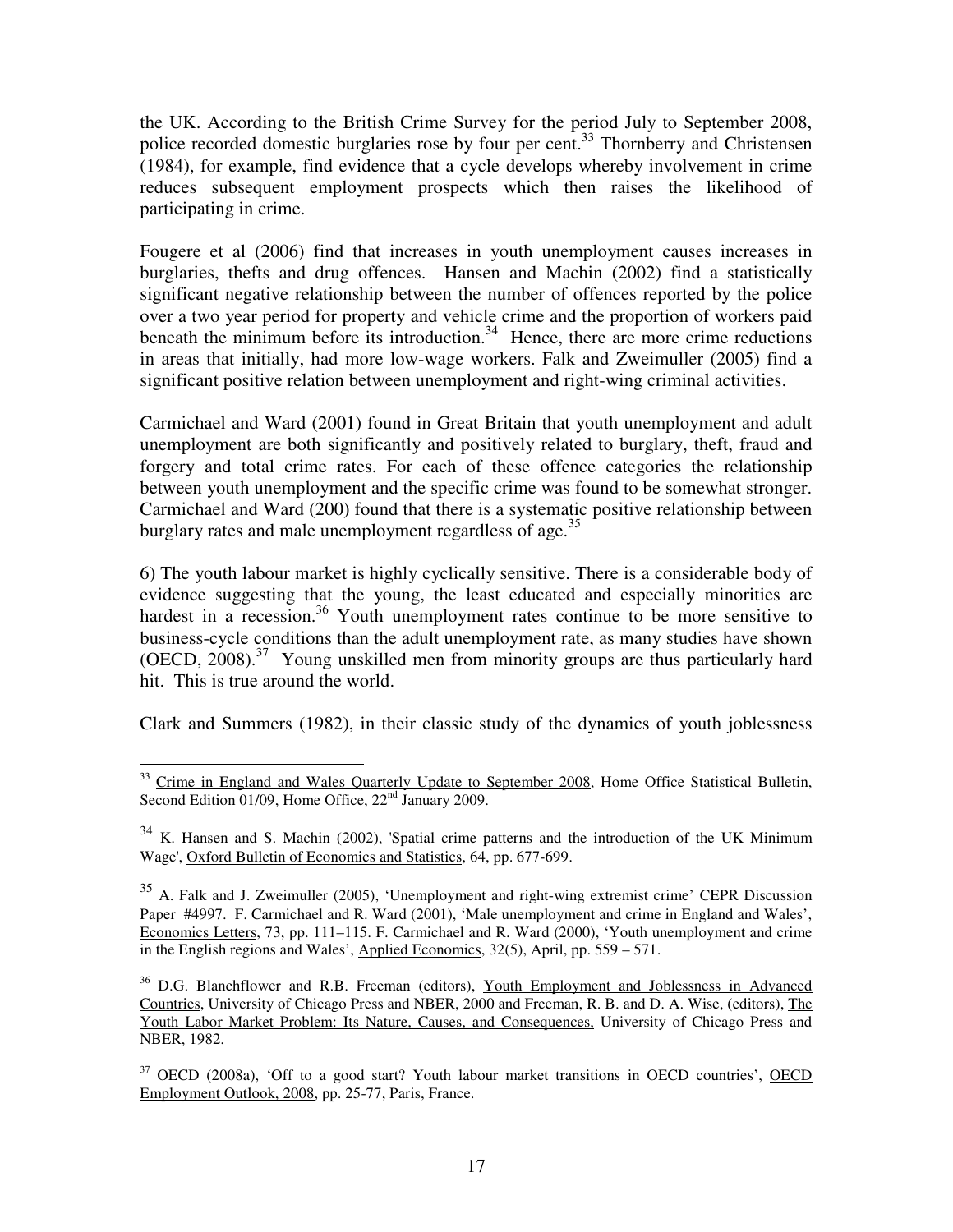argue that the problem of teenage unemployment arises from a shortage of jobs. "Aggregate demand has a potent impact on the job prospects and market experience of teenagers" (1982, p.230).<sup>38</sup> Freeman and Wise (1982), for example, found in their study of youth joblessness in the 1970s that it was concentrated, by and large, among a small group who lacked work for extended periods of time.<sup>39</sup> Over half of the male teenage unemployment they examined was among those who were out of work for over six months, a group constituting less than 10% of the youth labor force and only 7% of the youth population. Freeman and Wise reported that the youths who make up the relatively small group that was chronically without work had distinctive characteristics, They were disproportionately black; disproportionately high school dropouts, and disproportionately residents of poverty areas.

Blanchflower and Freeman (2000) identified one basic pattern in the job market for young workers: the disproportionately large response of youth employment or unemployment to changes in overall unemployment.<sup>40</sup> They argued that the sensitivity of youth employment and unemployment to the overall rate of unemployment dominate sizable demographic and structural changes favorable to youth in determining how youths fare in the job market. This was also confirmed in Blanchflower and Freeman  $(1996)$  and Makeham  $(1980).$ <sup>41</sup> Recently OECD  $(2008a)$  confirmed this conclusion "Youth unemployment rates are more sensitive to business-cycle conditions than the adult unemployment rate and this high-sensitivity tends to decline progressively with  $\text{age}^{\prime\prime}\text{.}^{42}$ 

There is also evidence that young people do especially well in booms. Freeman and Rodgers (1999) who analyzed the 1990s boom in the United States and found that it substantially improved the position of non-college educated young men, especially young African Americans who are the most disadvantaged and troubled group in the US.<sup>43</sup> Young men in tight labor markets experienced a substantial boost in both employment

<sup>40</sup> D.G. Blanchflower and R.B. Freeman (2000).

 $\overline{a}$ 

<sup>41</sup> D.G. Blanchflower and R.B. Freeman (1996), 'Growing into Work: Youth and the Labour Market over the 1980s and 1990s', OECD Employment Outlook, OECD, Paris and P. Makeham (1980), 'Youth unemployment. An examination of evidence on youth unemployment using national statistics', Department of Employment Research Paper No. 10, London.

 $42$  OECD (2008a), 'Off to a good start? Youth labour market transitions in OECD countries', OECD Employment Outlook, OECD, Paris.

<sup>43</sup> Freeman, R.B. and W.M. Rodgers (1999), 'Area economic conditions and the labor market outcomes of young men in the 1990s expansion', NBER Working Paper #7073, Cambridge, MA.

 $38$  K.B. Clark and L.H. Summers (1982) 'The dynamics of youth unemployment' in Freeman, R. B. and D. A. Wise, (editors), The Youth Labor Market Problem: Its Nature, Causes, and Consequences, University of Chicago Press and NBER.

<sup>&</sup>lt;sup>39</sup> Richard B. Freeman and David A. Wise (1982). The youth labor market problem: its nature causes and consequences:' in Freeman, R. B. and D. A. Wise, (editors), The Youth Labor Market Problem: Its Nature, Causes, and Consequences, University of Chicago Press and NBER.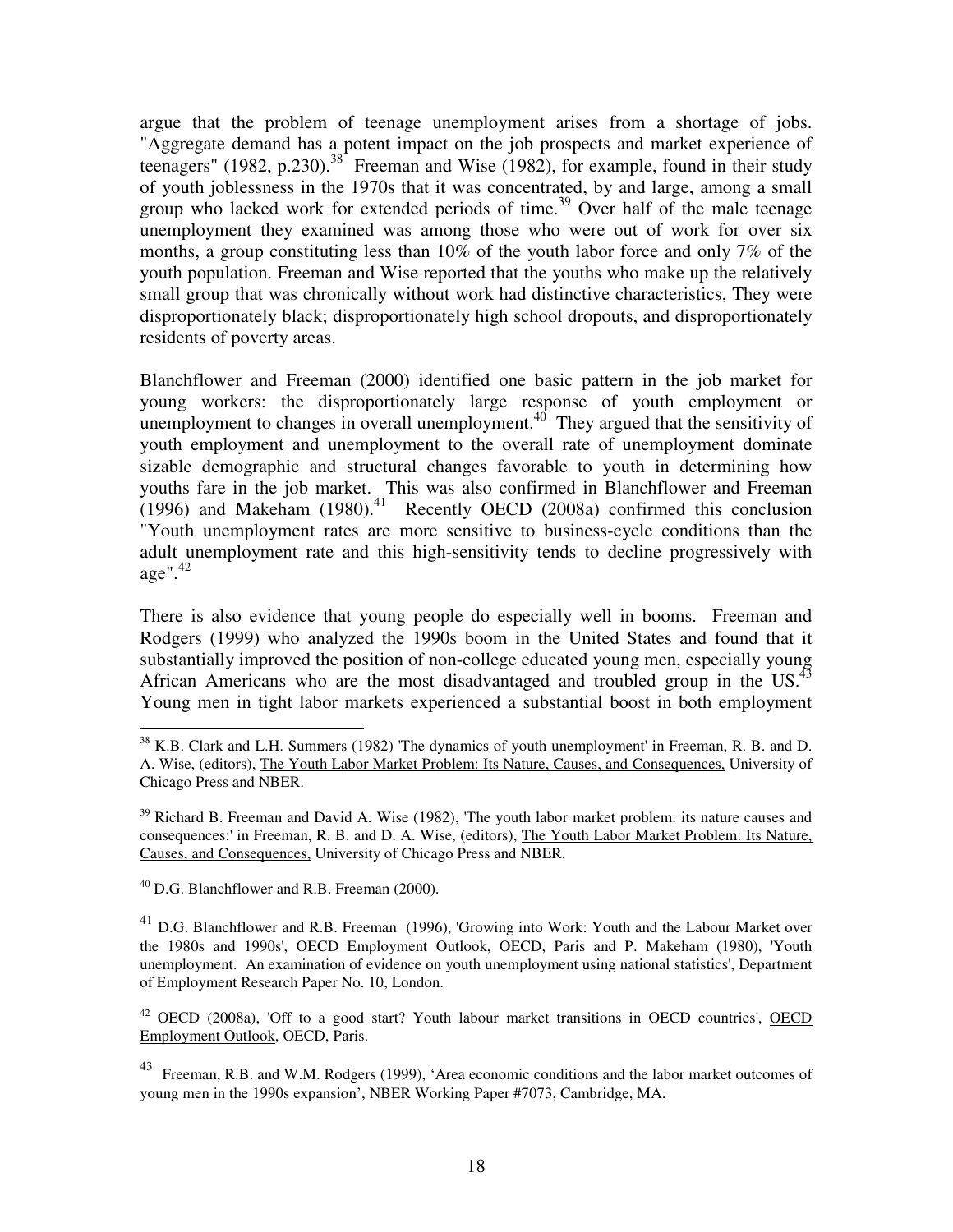and earnings. Adult men had no gains and their earnings barely changed even in areas where unemployment rates were below 4%. Youths did particularly well in areas that started the boom at lower jobless rates suggesting they would "benefit especially from consistent full employment" (Freeman and Rodgers, 1999, p.2). As unemployment amongst the young goes down and the attractiveness of work increases, because there are more jobs and better paying jobs out there and it becomes a virtuous cycle. Freeman and Rodgers found evidence that once that occurred in the US the crime rate dropped. Increase aggregate demand and youths, especially disadvantaged youths, seem to do best in booms.

We have investigated another aspect of cyclical sensitivity – whether the demand for younger workers' labour falls at the intensive margin as well as the extensive margin of the labour market during recessions. Those aged 16-24 typically work shorter hours than prime-age workers. But we were unable to identify any significant reduction in these hours during the current recession, conditional on their other characteristics. To establish this, we used the most recent nineteen quarters of the UK LFS. The data cover the period to Q3 2009, and therefore include 7 "recession" quarters – when unemployment was rising. We conducted regressions for both males and females distinguishing the prerecession and recession periods, younger and prime-age workers. Total weekly hours (basic and overtime) was the dependent variable. Conditional on industry sector, region and manual/non-manual status, we were unable to establish that the interaction of younger workers with the recession period was significantly different from zero. Thus, though we did show that the current recession had significant negative effects on all workers hours, we found no evidence that younger workers hours are falling faster than those of prime age workers.

# **6. Unemployment and the Youth Labour Market**

In this section, we make four contributions to the literature on youth unemployment, all of which use evidence from the current recession. First, we show that youths have not priced themselves out of jobs, reinforcing the message that lack of demand is the primary cause behind the recent rise in unemployment. Second, we show that polarization of the labour market may adversely affect young peoples' progression through the labour market. Third, we present new evidence on happiness of the young. Finally, we present further evidence that unemployment while young creates permanent scars.

#### *a) Are youths pricing themselves out of jobs?*

There has been considerable interest in the possibility that youth have priced themselves out of jobs. Wells (1983) examined the relative pay and employment of young people for the period 1952-1979. During the earlier period the pay of boys to men increased from 42.0 in 1952 to 46.9 in 1969 and for girls to men it fell from 34.0 to 32.4. However, during the period 1969-1981 the boys to men ratio rose from 46.9 to 56.2 while the girls to men ratio increased from 32.5 to 40.4. Econometric analysis confirmed the finding found that the pay and employment of young people under the age of 18 for the period 1969-81 "appears to have been reduced by increases in their relative earnings relative to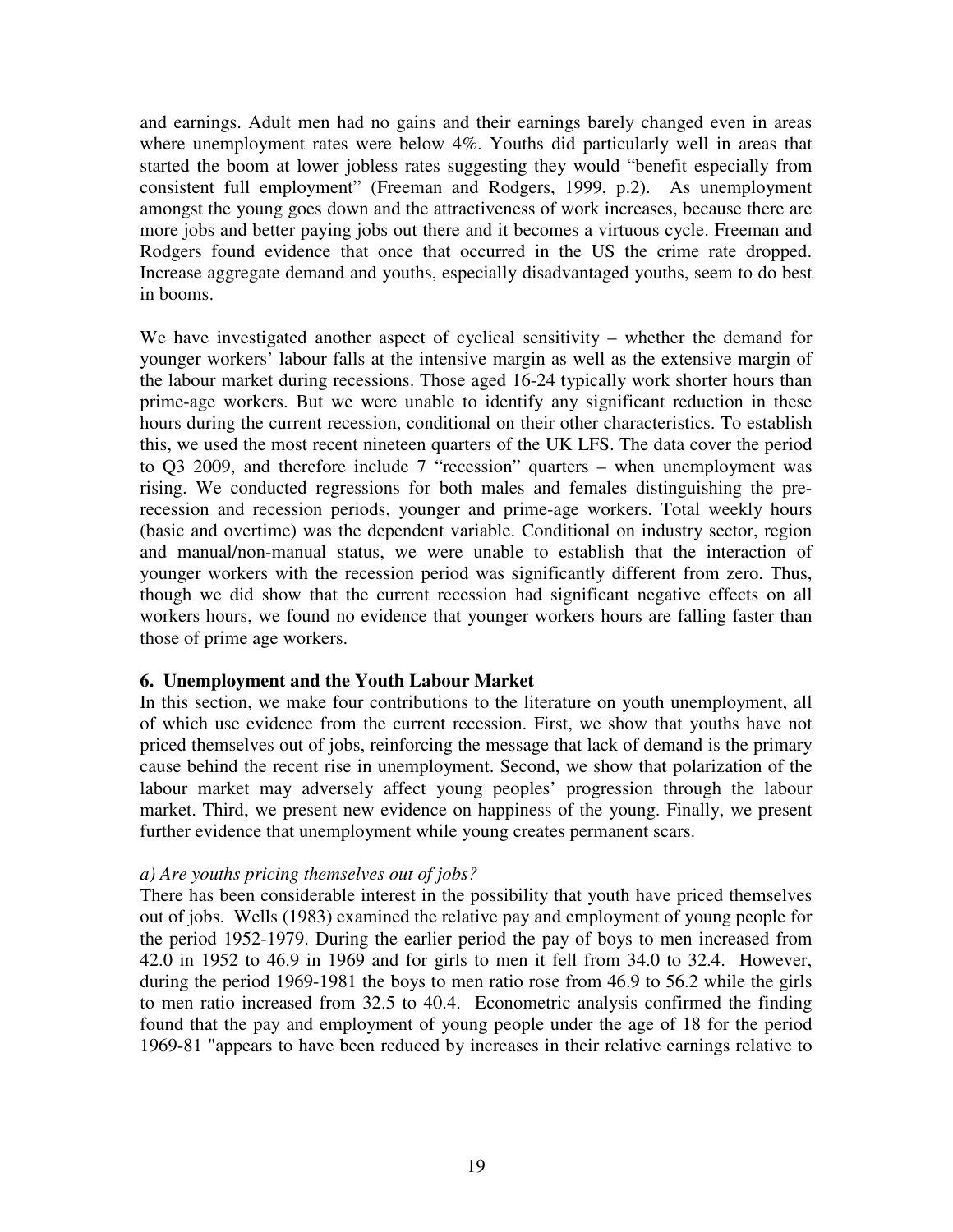the average earnings of adults....No such effect could be found for the period 1952-1969"  $(p.1).^{44}$ 

Subsequently the relative earnings of youth have declined steadily. OECD (1986) found that from the 1970s through the early 1980s the earnings of youth fell relative to the earnings of adults in several countries.<sup>45</sup> The finding that youths were overpriced relative to adults has not been replicated in subsequent periods, as youth relative wages have fallen steadily. Blanchflower and Freeman (2000) examined the relative earnings of youths aged 16-19 and 20-24 to those of adults in 11 OECD countries (Australia; Canada; Denmark; France; Germany; Italy; Japan; Norway; Sweden; the United Kingdom and the United States) and found that there were declines in the relative earnings of the young throughout the 1990s in each of these countries except Sweden, despite the fact that the size of the youth cohort was shrinking. O'Higgins (1997) also concluded that there was no close relationship between the relative wages of youth and their unemployment rates. "Indeed, the impression is that, more often than not, unemployment and relative wage rates appear to be moving in opposite directions to each other".<sup>46</sup>

The finding that the relative pay of the young has continued to decline over the last decade or so is confirmed below for the UK using data from Annual Survey of Hours and Earnings (ASHE) - previously the New Earnings Survey (NES). Gross hourly earnings of 18-21 year olds are compared to overall earnings and adults age 40-49 for the period 1997-2008. It is clear that the relative earnings of the young have fallen steadily since 1997 when the youth share of total unemployment started to rise.

|      | 18-21/total | 18-21/40-49 years |
|------|-------------|-------------------|
| 2008 | 51.8%       | 45.8%             |
| 2007 | 52.5%       | 46.6%             |
| 2006 | 51.3%       | 45.3%             |
| 2005 | 51.1%       | 45.0%             |
| 2004 | 52.0%       | 46.2%             |
| 2003 | 52.6%       | 46.2%             |
| 2002 | 52.8%       | 47.6%             |
| 2001 | 53.7%       | 48.4%             |
| 2000 | 53.7%       | 47.8%             |
| 1999 | 55.6%       | 49.6%             |
| 1998 | 54.6%       | 48.5%             |
| 1997 | 54.9%       | 48.6%             |

Source: ASHE.

l

http://www.statistics.gov.uk/StatBase/Product.asp?vlnk=13101&Pos=1&ColRank=1&Rank=208

<sup>45</sup> OECD (1986), OECD Employment Outlook, OECD, Paris, France.

 $^{46}$  N. O'Higgins (1997), The challenge of youth unemployment', Employment and labour market policies branch action programme on youth unemployment ', ILO, Geneva.

<sup>&</sup>lt;sup>44</sup> W. Wells (1983), 'The relative pay and employment of young people', Department of Employment Occasional Paper # 42.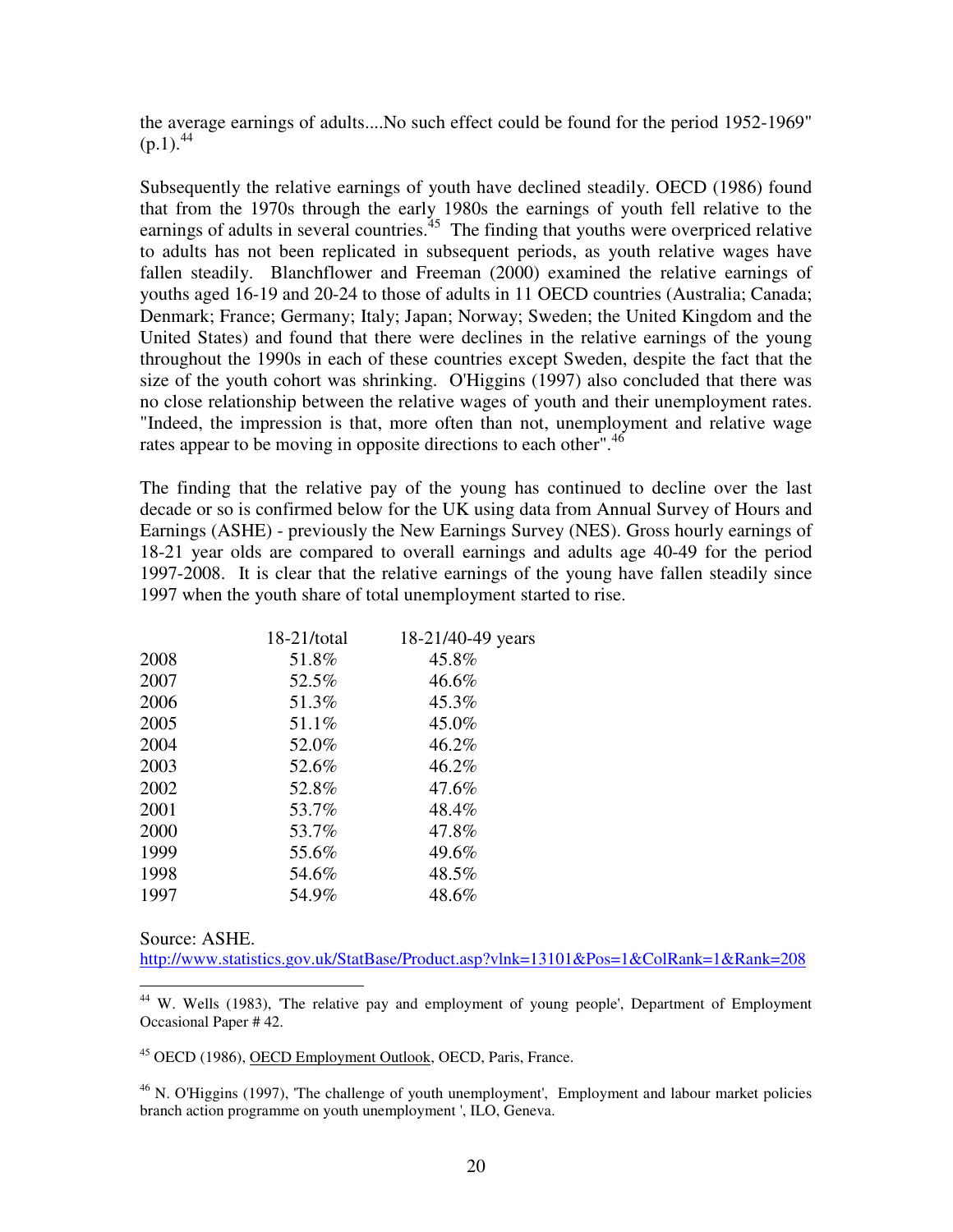OECD (2008a) presented evidence on youth (20-24) earnings relative to adult earnings across countries. The evidence is presented below and suggests that a) this ratio in the UK has fallen over time and b) now is below the OECD average but was above it in 1996.

|             | 2006 | 1996 |
|-------------|------|------|
| Australia   | .73  | .74  |
| Canada      | .64  | .62  |
| Denmark     | .65  | .72  |
| Finland     | .68  | .70  |
| Germany     | .61  | .62  |
| Ireland     | .67  | .61  |
| Japan       | .60  | .62  |
| New Zealand | .75  | .75  |
| Sweden      | .68  | .73  |
| <b>UK</b>   | .60  | .68  |
| <b>USA</b>  | .57  | .58  |
| <b>OECD</b> | .64  | .67  |

The evidence that suggests that the high relative wages of the young is responsible for pricing them out of the jobs comes only from the 1970s. This is the period of most rapid increase in union activity. Union membership peaked in the 1970s with union density – the proportion of workers who are members of trade unions - at a little over 50% (Lindsay, 2003). Since that time union membership numbers and density rates have fallen. In 2007 union density had fallen to 25% and 15.9% among private sector British employees. Unions generally operate rates for the job, which would have the effect of raising the relative wage of the young, and hence making them relatively less attractive, and then lowering their employment. Union membership rates among the young in the UK are especially low. Blanchflower (2007) shows, using data from the LFS that union density rates for 16-19 year olds in 2004 were 4.3%. In 2007 the union density rates for 16-24 year olds was  $9.8\%$  (Mercer and Notley, 2008, Table 25).<sup>47</sup> It does not appear that youths are pricing themselves out of work currently, unless their relative productivity is falling especially sharply, but we have no evidence to suggest that this is the case. But this may change as unemployment rises.

A further possibility is that the National Minimum Wage, which was introduced in the UK in 1997, might have reduced employment of the young. There is little or no evidence

 $\overline{a}$ <sup>47</sup> C. Lindsay (2003), 'A century of labour market change: 1900-2000', Labour Market Trends, March, pp. 133-144. S. Mercer and R. Notley (2008), Trade Union Membership, 2007, July., Department of Business, Enterprise and Regulatory Reform, http://stats.berr.gov.uk/UKSA/tu/tum2008.pdf. D.G. Blanchflower (2007), 'International patterns of union membership', British Journal of Industrial Relations, March, 45(1), pp. 1-28.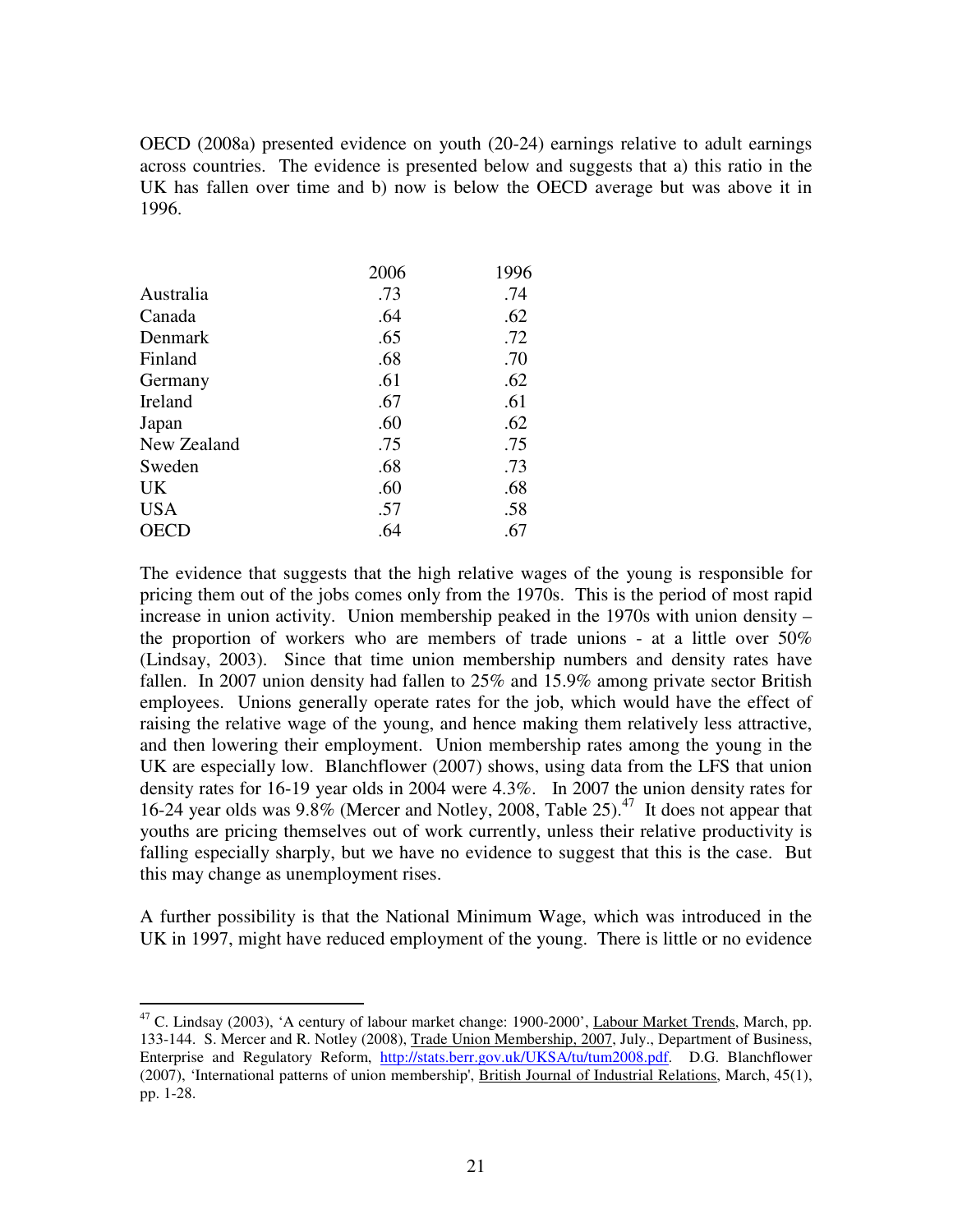to sustain that claim either.<sup>48</sup> There is some evidence to suggest that the influx of workers, who were generally working in less skilled jobs, from the ten Accession countries did have some negative impact in the period since 2004 on the employment of the least skilled young people.<sup>49</sup> But these effects are usually insignificant or when significant, quite small.

#### *b) How is industrial change impacting young people's labour market prospects?*

The changing structure of labour demand may also be adversely affect young people's labour market prospects. Autor, Levy and Murnane argue that industrial change in the USA has led to a significant change in the demand for skills.<sup>50</sup> Rather than additions to labour demand being entirely focused on high-skilled jobs, there has been some increase in demand for low-skilled workers. Many such jobs involve non-routine or interactive tasks that cannot be easily automated. In contrast, the demand for skilled workers has fallen, mainly as a result of automation. Such workers might typically have expected to earn wages close to the central deciles of the earnings distribution. Goos and Manning (2003) produce evidence supporting this hypothesis for the UK.<sup>51</sup> They use information from the LFS for the period 1979-1999 and define "lousy" jobs as those occupation/industry combinations where median earnings are relatively low and "lovely" jobs as those where median earnings are relatively high. They argue that both these types of jobs typically involve tasks that are not routine and therefore cannot be easily substituted by technology. Examples of "lousy" jobs might be care workers or gardeners, while lawyers or cell biologists could be said to work in "lovely" jobs. They then show that such non-routine jobs have exhibited the most rapid employment growth from 1979- 1999, with the most rapidly growing occupations being care workers, software engineers and management consultants.

l

<sup>&</sup>lt;sup>48</sup> Metcalf, D. (2008), 'Why has the British National Minimum Wage had little or no impact on employment?', Journal of Industrial Relations, 50 (3), June. R. Dickens and M. Draca (2005), 'The employment effects of the October 2003 increase in the National Minimum Wage', CEP, February. Dickens, R., and Manning, A. (2003) 'Minimum Wage – Minimum Impact', in Dickens, R., Gregg, P. and Wadsworth, J. (eds.), The State of Working Britain, Palgrave McMillan, Basingstoke, pp 17-31 Report prepared for Low Pay Commission. M. Stewart (2002a) 'Estimating the impact of the minimum wage using geographical wage variation', Oxford Bulletin of Economics and Statistics, 64, pp. 583-605. M. Stewart (2002a) 'The employment effects of the National Minimum Wage', Economic Journal, 114, March, pp. C110)-C116. M. Stewart (2004), 'The impact of the introduction of the UK minimum wage on the employment probabilities of low wage workers', Journal of the European Economic Association, 2, pp. 67-97.

<sup>&</sup>lt;sup>49</sup> Blanchflower, D.G. and C. Shadforth (2009) ibid. S. Nickell and J. Saleheen (2008), 'The impact of immigration on occupational wages: evidence from Britain', Federal Reserve Bank of Boston, Working Paper # 08-6.

<sup>50</sup> Autor, D. H, Levy, F. and R.J. Murnane (2003), 'The skill content of recent technological change: an empirical exploration,' Quarterly Journal of Economics, CXVIII, 1279-1333

<sup>51</sup> Goos, M. and Manning, A. (2007), 'Lousy and lovely jobs: the rising polarization of work in Britain'**,**  Review of Economics and Statistics, February, 89, pp. 118-133.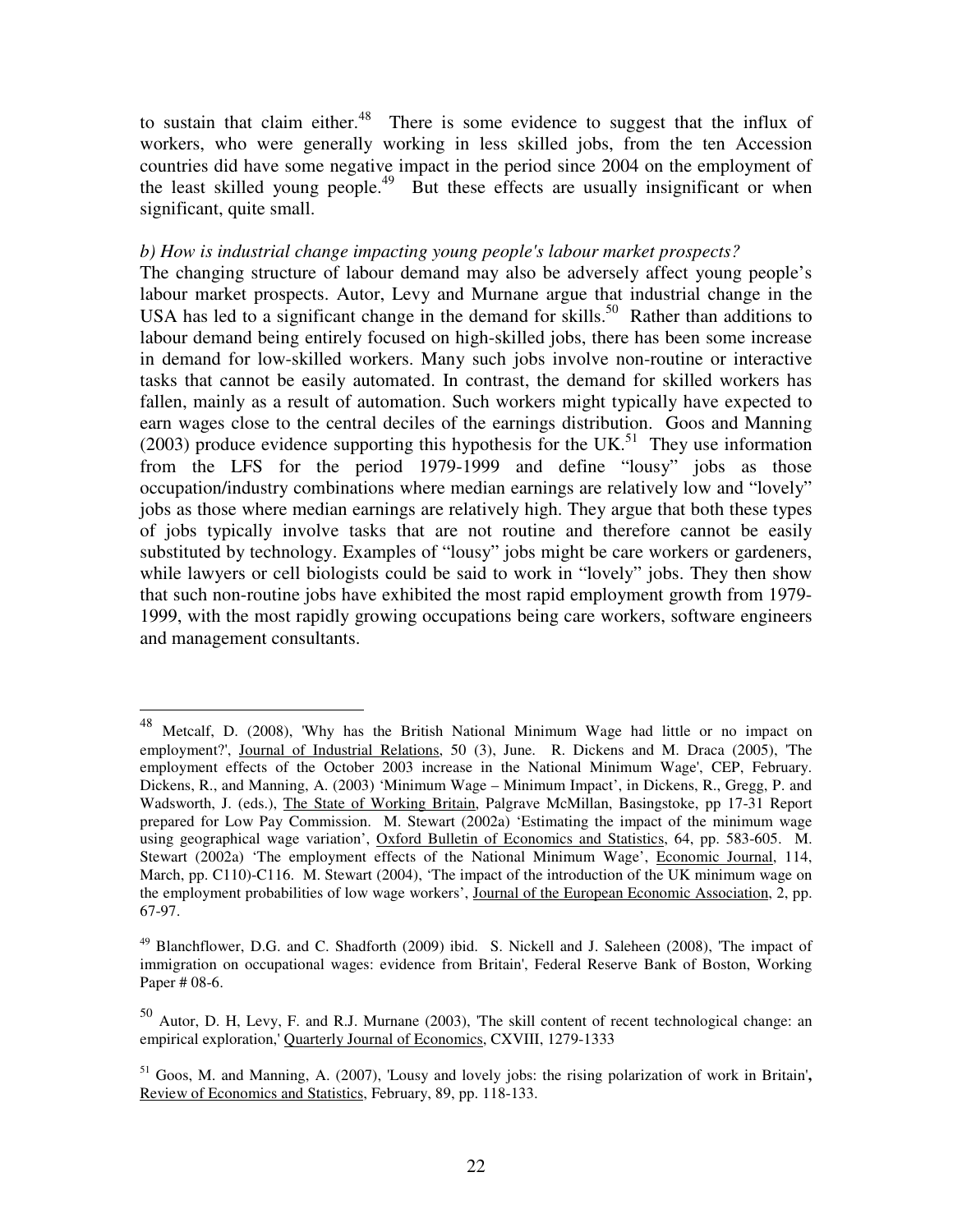To see if this process continued when the UK labour market was experiencing significant growth, we repeat the Goos and Manning exercise for the period 2002 to 2008, again using LFS data. The occupational classification used in the LFS is consistent over this period. We subdivided the 2464 occupation/industry cells for which we had earnings data into deciles based on the 2002 earnings distribution. We also calculated employment in 2002 and 2008 in each cell and aggregated for each earnings decile. Finally, we calculated employment growth rates by decile using the 2002 and 2008 employment levels. We also calculated the proportion of 16-24 year olds employed in the same occupation/industry cells and aggregated across the income deciles to show how far this age group is concentrated in "lovely" or "lousy" jobs.

Most of the growth in employment between 2002 and 2008 was concentrated in jobs that would be classified as "good", because of the relatively high wages that they pay. Positive employment growth was recorded from the  $7<sup>th</sup>$  to the  $10<sup>th</sup>$  decile (see Figure 3). Consistent with the Autor, Levy and Murnane argument, there was a significant decline in employment in those jobs around the centre of the earnings distribution. At the bottom end the picture is more mixed. A small decline in the first decile is more than offset by a large rise in employment among those in the second decile of occupation/industry combinations. The net effect is a modest increase in employment for those whose skills place them at the lower end of the earnings distribution. Thus, although, we cannot demonstrate a causal link between the declining occupations where technical change has reduced employment opportunities, our evidence is consistent with both Autor and Manning.

Figure 3 also shows that younger people (those aged 16-24) are predominantly associated with jobs at the lower end of this distribution. Over 20 per cent of those employed in jobs located in the lowest earnings decile are aged 16-24, while only 2.2 per cent are employed in the top ten percent of occupations. Together, these results illustrate a key difficulty for the current youth labour market. Most young people enter the labour market in low-paying occupation/industry combinations, in which there has been a modest growth in employment. They may aspire to enhance their earnings by moving into better paying jobs. However, the route from lower-quality to better-quality jobs is becoming more difficult in the in the sense that employment is falling among those jobs paying around the median wage. Hence the probability of transition to better quality jobs is reduced. Thus, the young face an increasingly polarised labour market. This finding may well have implications for the design of labour market interventions designed to help the young.

# *c) Happiness and the young*

There is a growing body of research that finds that young people are especially happy. Indeed, it appears that there is a U-shape in age in happiness equations across countries. $52$ There is also evidence to suggest that, in contrast to adults, the happiness of the young

<sup>52</sup> <sup>52</sup> D.G. Blanchflower and A.J. Oswald (2008), 'Is Well-Being U-Shaped over the Life Cycle?', Social Science & Medicine, 2008, 66(6), pp. 1733-1749 and D.G. Blanchflower and A.J. Oswald (2009), 'The U-Shape Without Controls: A response to Glenn', Social Science and Medicine, .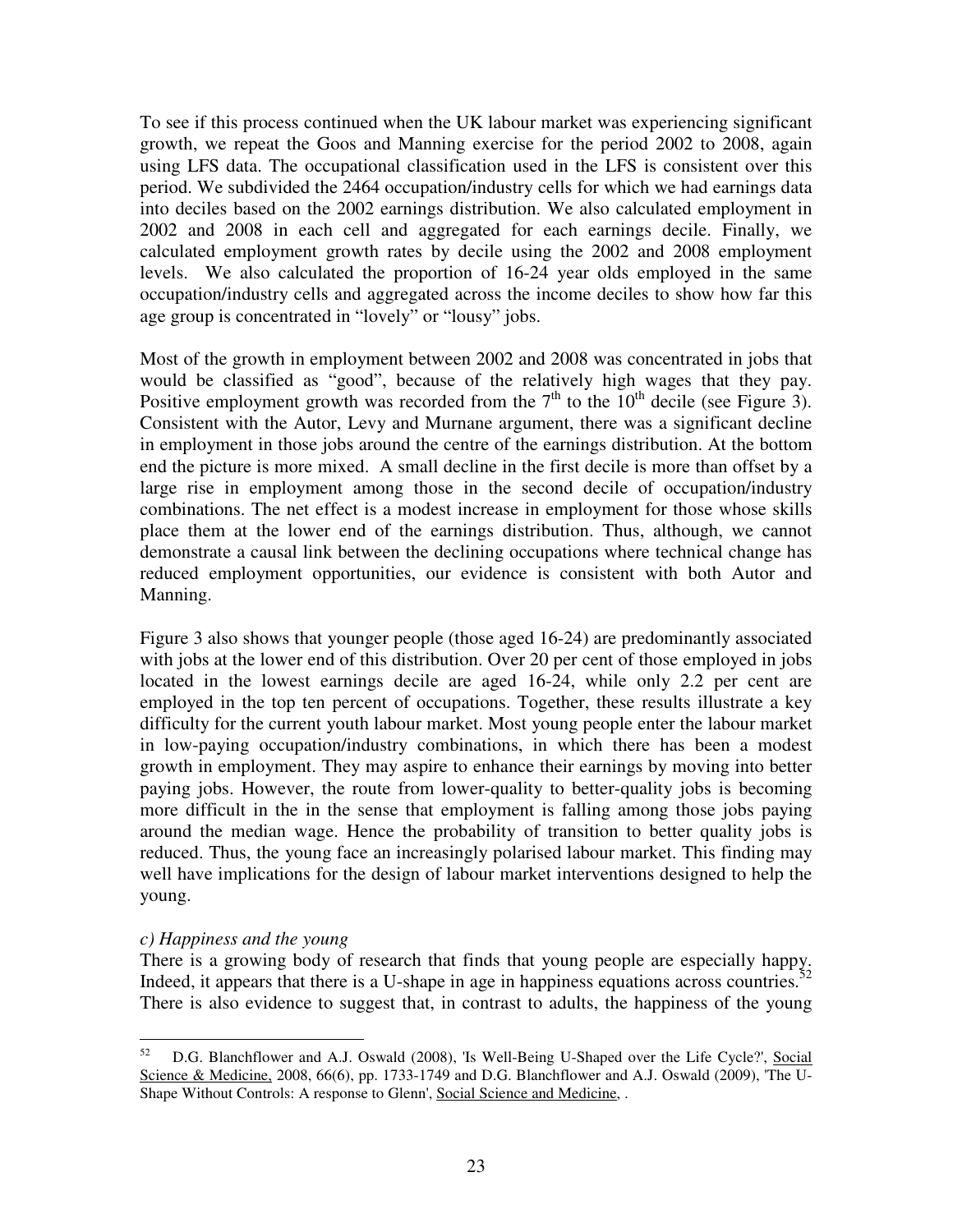has trended up over time. Recently, though, the happiness of the young appears to have fallen. In the US General Social Survey the distribution of responses to the question how happy are you, suggests that there was a drop in the happiness of the young in 2008.

|         | $\%$ very happy | % quite happy | % not too happy |
|---------|-----------------|---------------|-----------------|
| 1996    | 27              | 62            | 11              |
| 1998    | 26              | 59            | 15              |
| 2000    | 28              | 63            | 9               |
| 2002    | 29              | 56            | 15              |
| 2004    | 32              | 55            | 13              |
| 2006    | 27              | 60            | 13              |
| 2008    | 24              | 58            | 18              |
| Average | 28              | 59            | 12              |

Similarly, in the Eurobarometer there has also been a drop in the happiness of the young. We compared the average weighted life satisfaction scores based on a scale of 1-4 from Eurobarometer #71.1 for January-February 2009 and compared it with the results from the same question asked in Eurobarometer #68.1 taken between September and October 2007, at the height of the boom. Results are shown below.

|                      | 2007 | 2009 | <b>Change</b> |
|----------------------|------|------|---------------|
| Austria              | 3.07 | 3.20 | $-0.13$       |
| Belgium              | 3.25 | 3.35 | $-0.10$       |
| Bulgaria             | 2.62 | 2.66 | $-0.04$       |
| Cyprus               | 3.36 | 3.49 | $-0.13$       |
| Czech Republic       | 3.05 | 3.13 | $-0.08$       |
| Denmark              | 3.60 | 3.68 | $-0.08$       |
| <b>East Germany</b>  | 2.84 | 2.81 | $+0.03$       |
| Estonia              | 2.91 | 3.05 | $-0.14$       |
| Finland              | 3.30 | 3.32 | $-0.01$       |
| France               | 3.10 | 3.27 | $-0.17$       |
| <b>Great Britain</b> | 3.33 | 3.32 | 0.00          |
| Greece               | 2.64 | 2.89 | $-0.25$       |
| Hungary              | 2.62 | 2.64 | $-0.01$       |
| Ireland              | 3.09 | 3.27 | $-0.17$       |
| Italy                | 2.78 | 2.86 | $-0.08$       |
| Latvia               | 2.64 | 2.99 | $-0.35$       |
| Lithuania            | 2.78 | 3.00 | $-0.22$       |
| Luxembourg           | 3.42 | 3.42 | 0.00          |
| Malta                | 3.19 | 2.98 | $+0.21$       |
| Netherlands          | 3.56 | 3.61 | $-0.04$       |
| Poland               | 2.94 | 3.15 | $-0.21$       |
| Portugal             | 2.60 | 2.87 | $-0.28$       |
| Romania              | 2.81 | 2.65 | $+0.16$       |
| Slovakia             | 2.95 | 2.92 | $+0.03$       |
| Slovenia             | 3.20 | 3.50 | $-0.30$       |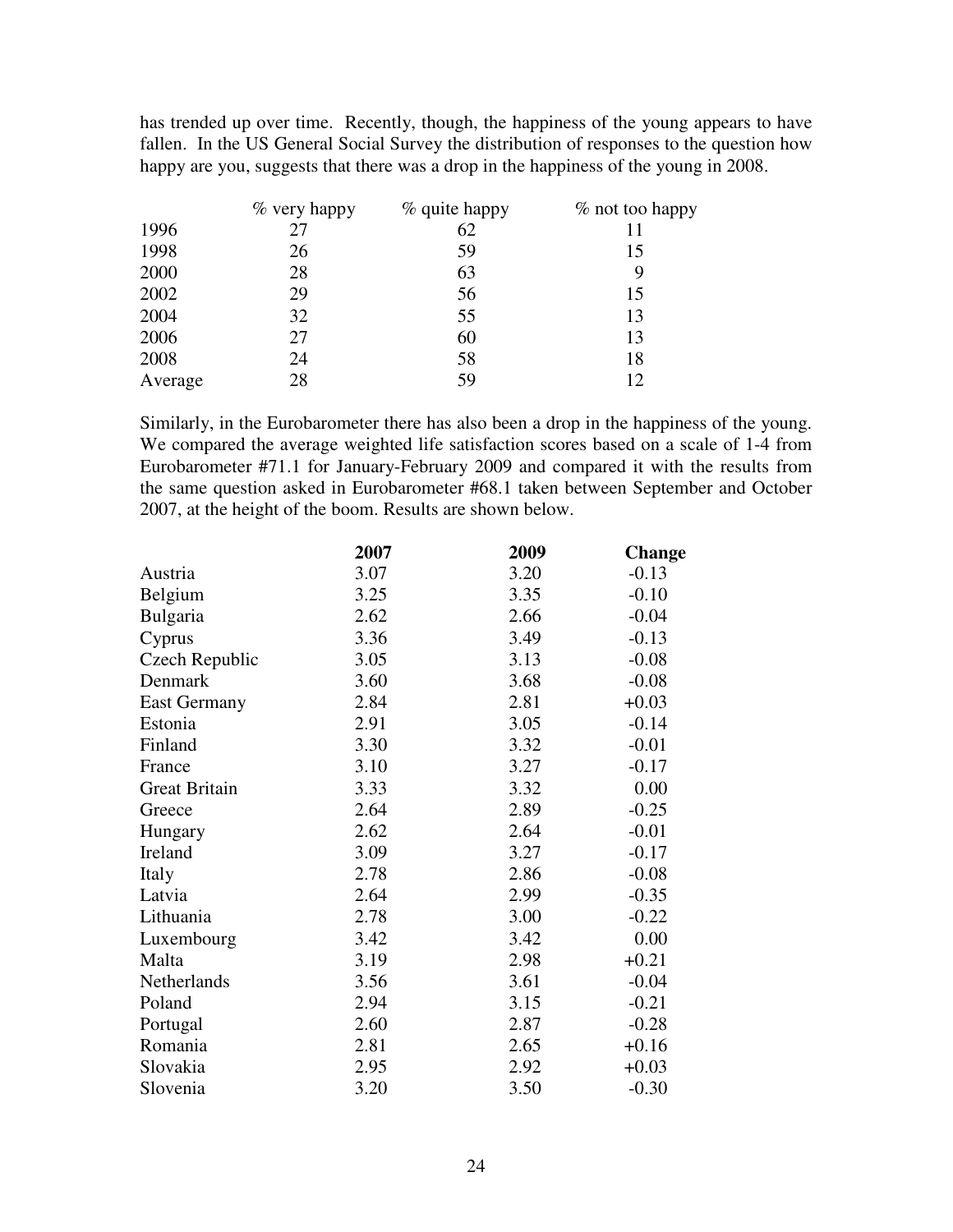| Spain        | 3.22 | 3.27 | $-0.05$ |
|--------------|------|------|---------|
| Sweden       | 3.46 | 3.34 | $+0.12$ |
| Turkey       | 2.76 | 3.01 | $-0.25$ |
| West Germany | 3.08 | 3.14 | $-0.07$ |

The happiness scores of the young fell in twenty-two out of twenty nine countries as unemployment increased. But increases were found in Romania (+.16) and Sweden  $(+.12).$ 

Table 12 allows us to examine how unemployment impacts the happiness of the young in Europe using data for 2009 from Eurobarometer #71.1 for 2009 used above. Column 1 estimates an ordered logit where the dependent variable is how satisfied the individual is with the life they lead, in four categories. A positive coefficient implies happier. It is apparent, consistent with the literature (Blanchflower and Oswald, 2004, Blanchflower, 2009) that happiness is U-shaped in age - in this case lowest for the age group 45-54 and highest for the young. Happiness is lower among men, the least educated, separated and people who had previously been living together but were single at time of interview and right-wingers. The Danes, Swedes and Dutch were especially happy and young people from Eastern Europe and Greece were particularly unhappy.

Unemployment lowers people's happiness. The effect is less for the young than older individuals. This is shown by the positive and significant interaction term between unemployment and ages 15-24 dummy in the first column. The second column is restricted to youngsters only and the unemployment result remains. Unemployment makes young people unhappy but less so than for adults. These results arte confirmed in the final two columns that estimate ordered logits relating to an individual's 'job'.

Table 13 performs a similar exercise, estimating a series of life satisfaction equations for the United States using data for 2008 from the Behavioral Risk Factor Surveillance survey (BRFSS). For earlier work with these data see Oswald and Wuh (2009) and Blanchflower (2009).<sup>53</sup> RHS controls are as in Table 12 for Europe, along with controls for states plus Guam, US Virgin Islands and Puerto Rico; although here the sample does not include youngsters under the age of eighteen. In total there are nearly 400,000 observations and just over 13000 for those age 18-24. Happiness is U-shaped in age, lower for separated people and the least educated and men are less happy in the overall sample. When the sample is restricted to the young in column 2 the sign reverses and young men are happier than young women. In both columns, unemployment lowers happiness, but just as we found for Europe this effect is smaller for the young than for adults. This is also true in columns three and four, which include controls for income. Young students are especially happy.

So increasing levels of youth unemployment will likely lower the levels of happiness of the young, but perhaps by less than older groups, perhaps because they have fewer

 $\overline{a}$  $53$  D.G. Blanchflower (2009), 'Happiness and health insurance' IZA DP #4450 and A.J. Oswald and S. Wu (2009), 'Well-being across America: evidence from a random sample of one million U.S. citizens', unpublished paper, Warwick University and Hamilton College.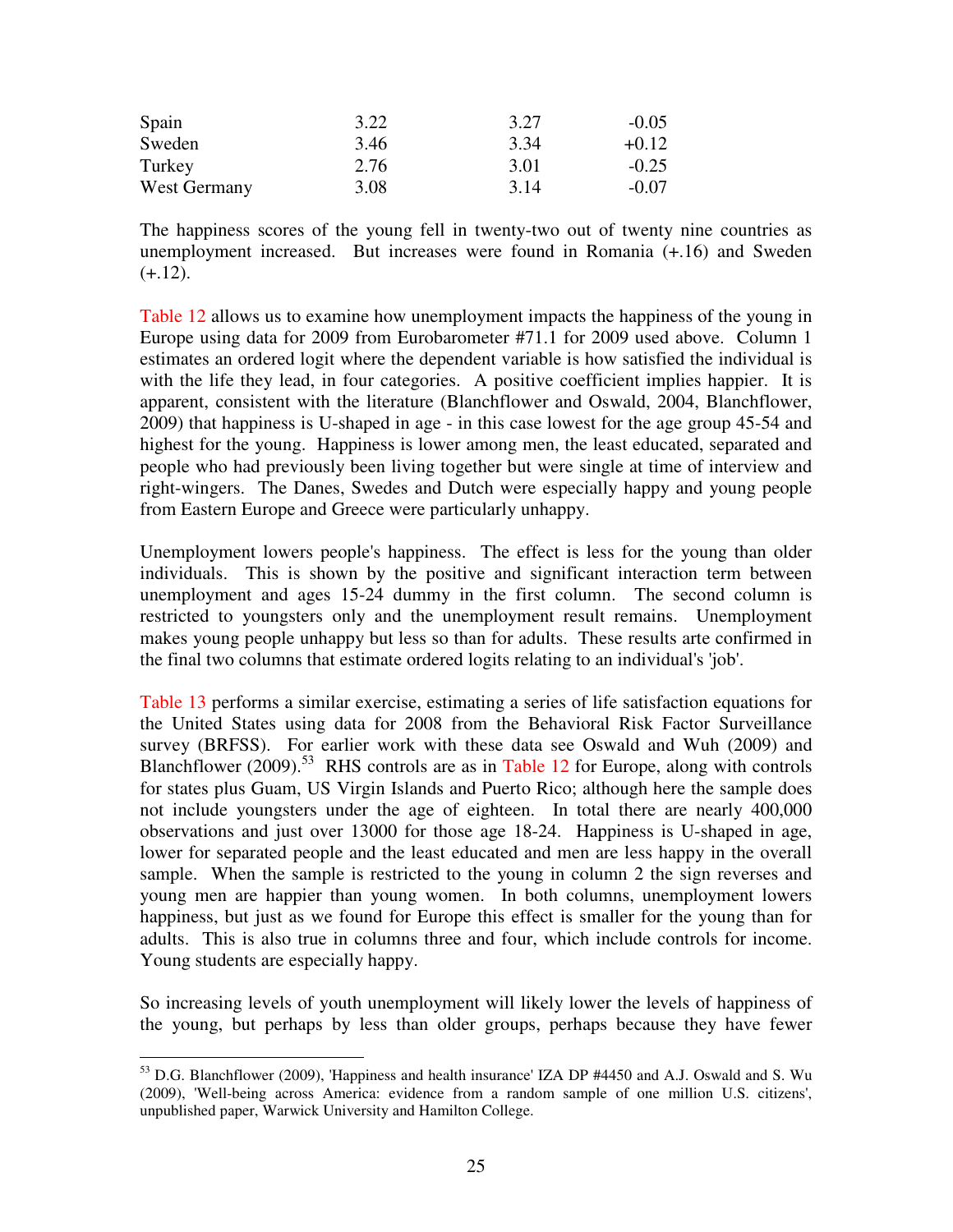responsibilities. Since this is not a longitudinal study, we cannot comment on the duration of unhappiness associated with unemployment spells. Such effects may be relevant for our next contribution – the long-term effects of youth unemployment.

#### *d) Youth unemployment creates permanent scars rather than temporary blemishes*

We now turn to examine recent evidence on youth unemployment in the UK. We find evidence that spells of youth unemployment have harmful impacts on a number of outcomes - happiness, job satisfaction, wages and health - many years later.

In order to explore the impact of unemployment while young on subsequent outcomes we examined data from the 1958 birth cohort, the National Child Development Study (NCDS). The NCDS has followed a cohort of people who were born in one week - the  $3<sup>rd</sup>$  to the 9<sup>th</sup> March 1958. The National Child Development Study (NCDS) is a continuing longitudinal study that seeks to follow the lives of all those living in Great Britain who were born in one particular week in 1958.

To date there have been seven attempts to trace all members of the birth cohort in order to monitor their physical, educational and social development. The first three sweeps were carried out by the National Children's Bureau, in 1965, when respondents were aged 7, in 1969 (NCDS1), aged 11 (NCDS2), in 1974, aged 16 (NCDS3). The fourth sweep, NCDS4, was conducted in 1981, when respondents were aged 23. The fifth sweep was carried out in 1991, when respondents were aged 33 (NCDS5). For the sixth wave, conducted in 1999-2000, when respondents were aged 41-42 (NCDS6), fieldwork was combined with the 1999-2000 wave of the 1970 Birth Cohort Study (BCS70). The seventh sweep of NCDS was conducted in 2004-2005, when respondents were aged 46- 47 years (NCDS7). It was conducted by telephone, and aimed to update the information gathered at NCDS6 in 1999-2000.

We have information available to us at age 23 in 1981 on 12537 respondents whether a) the respondent had ever been unemployed since the age of 16. Unemployment rates in the UK had risen from 5.4% in 1979 to 6.8% in 1980 and 9.6% in 1981, when the UK had moved into recession. Unemployment would eventually peak at 11.4% in the spring of 1984. In the sample, 44% reported that at some time in their working lives they had been unemployed. The question is whether unemployment when young impacts outcomes later in life and whether the effect an unemployment spell when young is greater than when older.

Here we examine four outcomes in 2004/5 when the respondents were aged 46-47 years a) life satisfaction b) self-reported health status and two for workers only c) job satisfaction and d) (log of) gross weekly wages in 2004/5 in NCDS7. We also make use of data on whether the respondent was unemployed at age 33 in NCDS5 in 1991. The issue is whether a period of unemployment when young has lasting effects; it turns out that it does. We also include a unique set of controls identifying father's social class when the respondent was born (and reported in the PMS 1958) as well as '11-plus', verbal and non-verbal test scores reported at age 11 in NCDS2 in 1969 - tests at the local level called 11-plus were given a that time to determine entry to grammar school. We are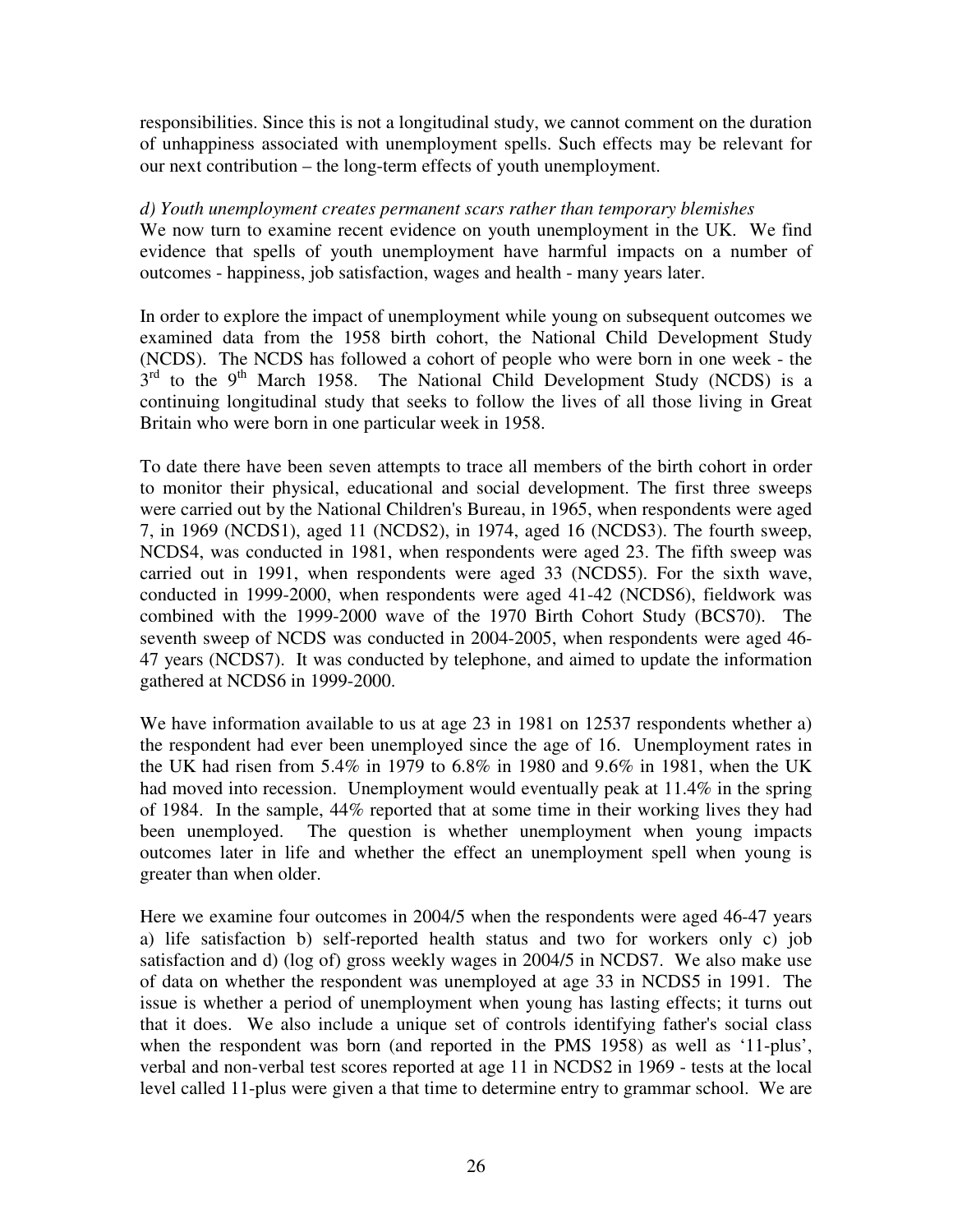also able to include an indicator variable on health at age 23 measured by the malaise score (indicating a tendency towards depression), which is highly significant.<sup>54</sup> In addition we can include controls for marital status (5), highest qualification (7), region (8) labour force status (11) home ownership (5), registered disability and gender. In the job satisfaction equations we only include three labour force status dummies, exclude the marital status and home ownership dummies and include 58 industry dummies. In the wage equation the sample is limited to employees and hence only has a part-time employee dummy. The results show that youth unemployment continues to hurt two decades later for the four 2004/5 outcome variables listed above, while unemployment in one's early thirties has little effect. As we will see, there are permanent scars from youth unemployment.

Results are reported in Table 13. We look at the four outcomes in turn.

i) **Life satisfaction**. Respondents in NCDS7 were asked *"On a scale from 0 to 10, where '0' means that you are completely dissatisfied and '10' means that you are completely satisfied, what number corresponds with how satisfied or dissatisfied you are with the way life has turned out so far?*" The mean life satisfaction score was 7.57 and 7.71 if the respondent had not been unemployed at age 23 or before and 7.42 if they had. Column 1 reports the results of estimating an ordered logit. Most of the results are standard; life satisfaction is higher for married people, the educated, workers, especially those who work full-time, those from higher social classes home owners and those who are not disabled or sick or depressed (a low malaise score). Those currently unemployed are less happy; there are enduring effects from spells of unemployment while young, which continues to lower happiness more than two decades later. Clark et al (2001) also found, using panel data for Germany from the GSOEP that past unemployment lowers life satisfaction.<sup>55</sup>

In column 1 it is apparent that, as is consistently found in all happiness equations, the current unemployed are less happy. Also, if the individual had experienced any spell of unemployment before the age of twenty-three, this lowers happiness over twenty years later at age 46. In contrast, a spell of unemployment at age 33 has no effect on current happiness. In column 2 it is notable from the significance of the interaction term between having had a spell of unemployment up to and including age 23 and present unemployment in column 2, that the impact of past unemployment on wellbeing is greatest for those currently unemployed. This contrasts with the findings of Clark et al who found that "the negative well being effect of current unemployment is weaker for those who have been unemployed more often in the past" (2001, p. 221). The main

 $\overline{a}$ 

<sup>&</sup>lt;sup>54</sup> For a study using the NCDS Malaise scores at ages 23 and 33 see S.Y. Cheung and A. Buchanan (1997), 'Malaise scores in adulthood of children and young people who have been in care', Journal of Child Psychology and Psychiatry, 38(5), pp. 575 - 580. For an analysis of unemployment before the age of 23 and work histories of the NCDS birth cohort see P.E. Elias and D.G. Blanchflower (1989), Occupational earnings and work histories: who gets the good jobs?, Department of Employment Research Paper No. 68.

<sup>55</sup> A. Clark, Y. Georgellis, Y, and P. Sanfey P (2001), 'Scarring: the psychological impact of past unemployment', Economica, 68(270), pp. 221–241.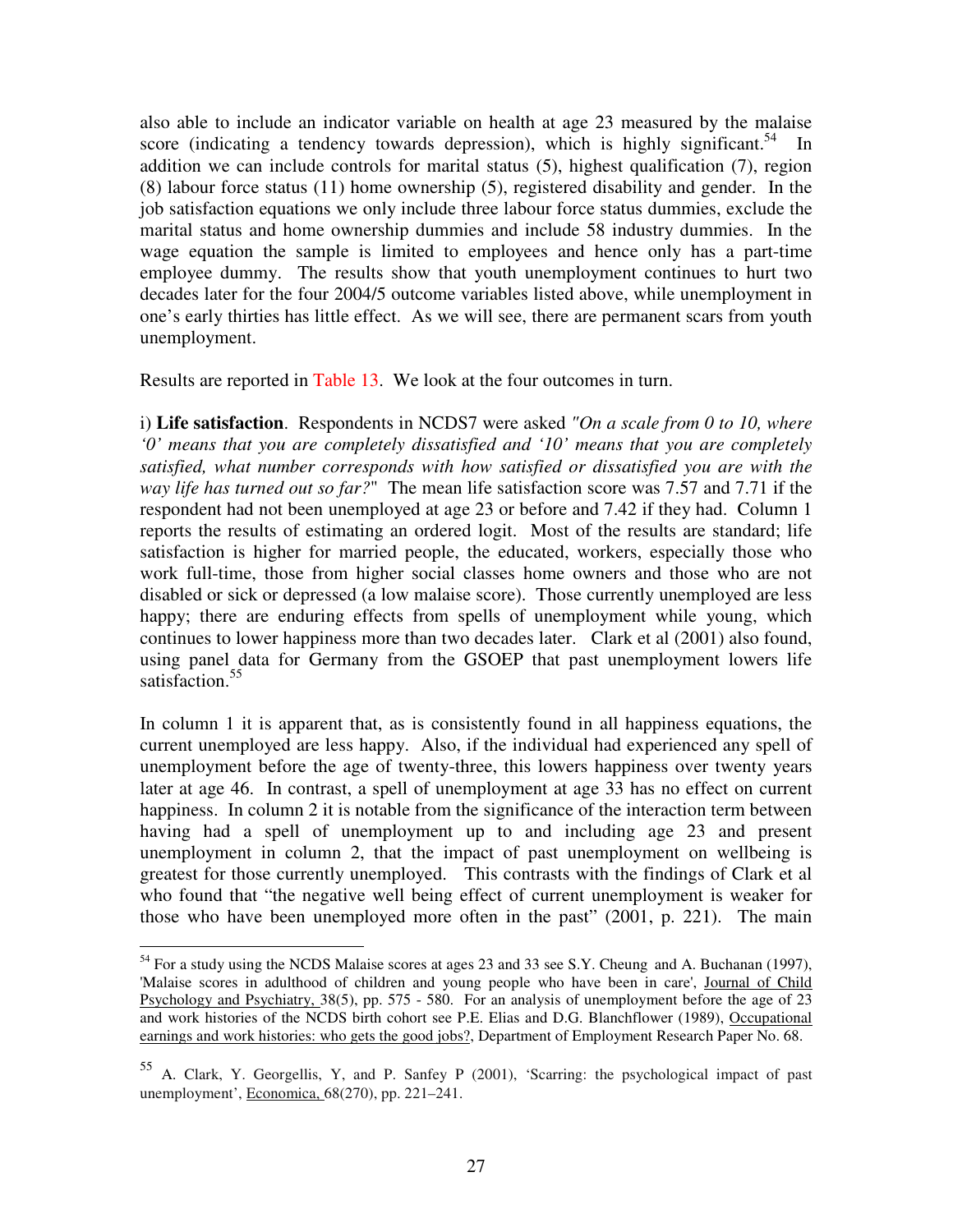difference though is that their measure of past unemployment relates to the proportion of the preceding three years that had been spent in unemployment, whereas in Table 9 it refers it an unemployment spell over twenty years earlier.

ii) **Health status**. Respondents in NCDS7 were asked *''Please think back over the last 12 months about how your health has been. Compared to people of your own age, would you say that your health has on the whole been' - 1=excellent; 2=good; 3=fair; 4=poor or 5= very poor?*" Of those who had been unemployed in NCDS4 27.8% said they were in excellent health compared with 34.3% of those who had not been unemployed. Column 3 of Table 13 estimates an ordered logit with self-reported health as the dependent variable. Once again the youth unemployment variable enters significantly and negative, whereas being unemployed at age 33 did not have a significant impact on health. The Malaise score is strongly negative also. Social status of father at birth matters for health nearly fifty years later. The currently unemployed are not less healthy than full-time employees.

iii**) Job satisfaction**. Workers were asked for their degree of satisfaction with their current job. Possible answers were "very dissatisfied; somewhat dissatisfied; neither; somewhat satisfied and very satisfied". Column 3 reports the results of estimating an ordered logit. Youth unemployment lowered job satisfaction whereas middle-age unemployment did not.

iv) **Log of gross weekly wages**. Column 5 of the table estimates a log wage equation. Past unemployment is also significantly negative. Those with more education earn more, as would be expected. High IQ score at 11 continues to raise wages two decades later.

People are impacted adversely, in terms of reduced wellbeing, by increases in unemployment. The unemployed themselves lose their jobs but there is a much wider loss of wellbeing. High national unemployment lowers wellbeing especially of the unemployed. It turns out that spells of unemployment are especially harmful to the individual - and to society - when young people become unemployed. A spell of unemployment when young continues to have a negative impact in later life.

Youth unemployment is especially harmful. As we noted above there is scant evidence to suggest that increases in unemployment are attributable to the introduction of the minimum wage or to the presence of temporary workers from Eastern Europe or that the young have priced themselves out of work. The onset of recession, at a time when the size of the youth cohort has temporarily increased, has made matters considerably worse as youths are especially vulnerable to movements in the business cycle. Now is the time to act. But what should we do? This is what we turn to consider now.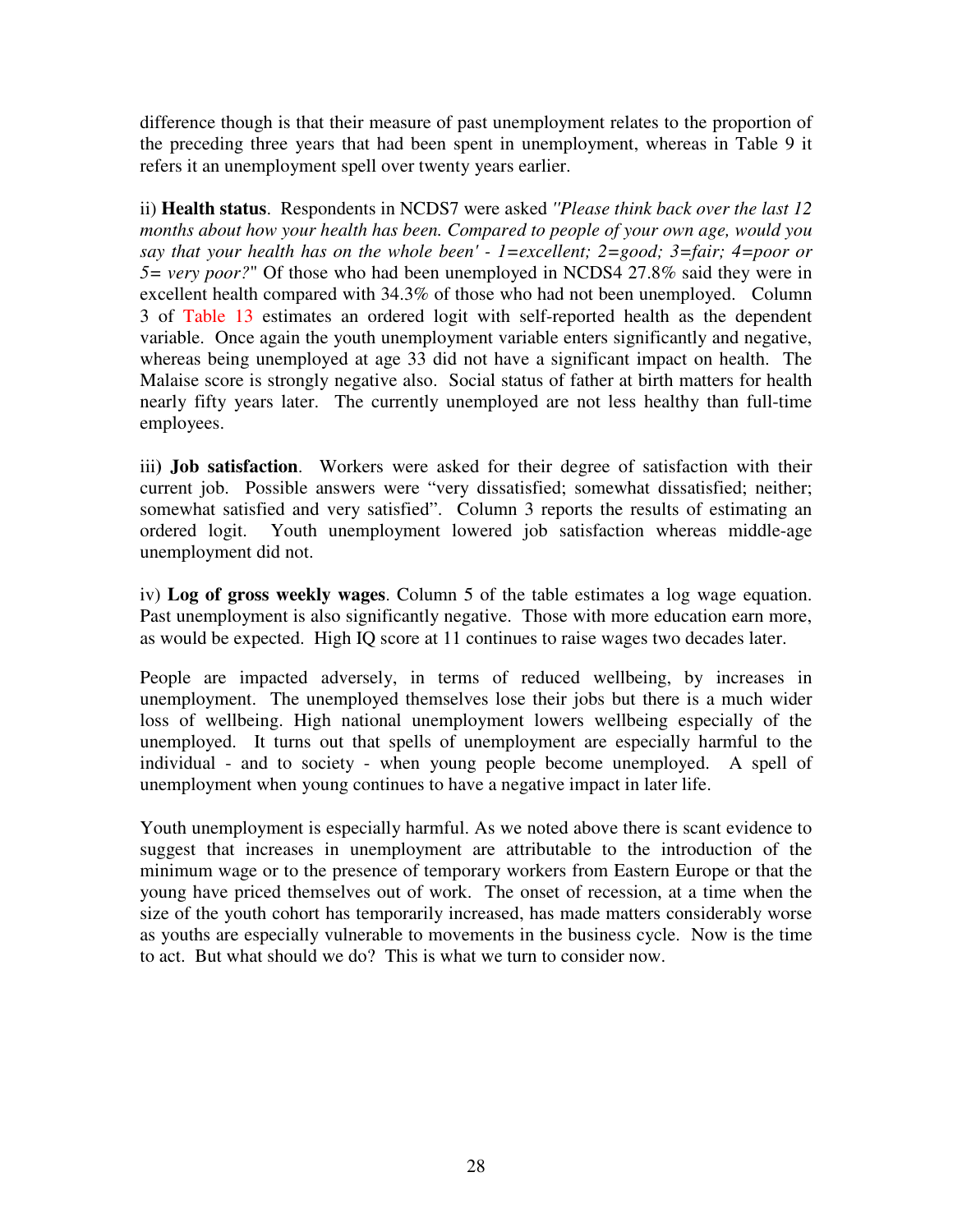# **7. Policy Measures**

Young workers are especially vulnerable to a rise in unemployment. So what kinds of policies might be worth considering in order to reduce these costs? It seems to us that there are a number of measures that can be taken to deal with the crisis.<sup>56</sup>

#### **i) Maintain or even increase aggregate demand**

The main issue in the current recession is the lack of demand. Unemployment has not risen because people have chosen to be unemployed. Unemployment is largely involuntary. The reserve army of the unemployed is a conscript army and not a volunteer army. Unemployment makes people unhappy. It lowers the happiness of the people who are unemployed but it also lowers the happiness of everyone else. Rising unemployment lowers well-being more than rising inflation. $57$  Withdrawing fiscal and monetary stimulus too early is likely to kill off any budding shoots.

The difficulty is that there are simply insufficient jobs available. This means that measures such as retraining, mobility grants and counseling are unlikely to be successful on their own. At the very least they will not be as successful as they were when unemployment was low. Expansion of self-employment may well get unemployment down but doesn't deal with the problem that there is little work out there so earnings may well be very low.

The loss of output associated with this slump may be permanent in some developed countries, in which case the price of labour may have to fall in the longer-run in order to return to full employment. For those countries with a substantial fiscal deficit, downward pressure on wages is likely to be strongest in the public sector. But these are longer term objectives of policy which should only be addressed once recovery is secure.

# **ii) Target assistance on the young**

What specific labour market interventions might be targeted on younger workers?

# *a) Active Labour Market Programs*

There is a substantial body of literature that analyses the effectiveness of labour market policies for the young. This work is summarized in Bell and Blanchflower (2008). In Europe there seems to be little evidence that active labor market policies have had a positive impact on participants' wages. There is stronger evidence that they have had positive employment effects but there is no consensus on the question. Even if there were, it is unclear the extent to which any of the newly created jobs constitute net job creation or are offset by the displacement of non-participants. In 1996 when asked how much training schemes in the US help their clientele Nobel Laureate Jim Heckman replied that 'zero is not a bad number' (*Economist*, 6 April, 1996).

 $\overline{a}$ 

<sup>&</sup>lt;sup>56</sup> For an earlier examination of these issues see D.G. Blanchflower (1999), "What can be done to reduce the high levels of youth joblessness in the world?", report to the International Labor Organisation, downloadable at http://www.dartmouth.edu/~blnchflr/Projects.html

<sup>57</sup> Blanchflower (2007, 2009).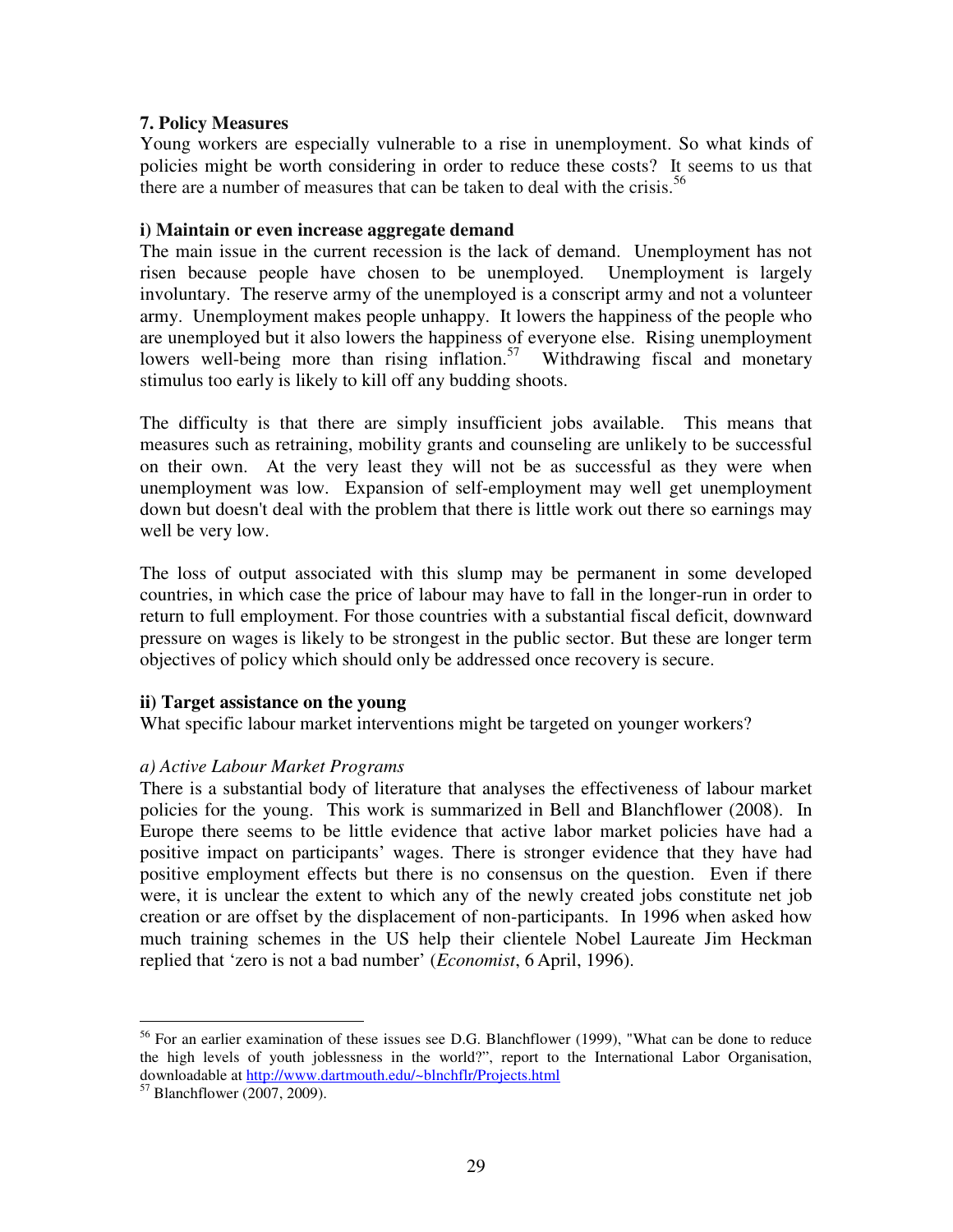In our view there is little evidence to support large scale, active labour market programs to help the young or any other group. In a recession when unemployment rates are high job placement rates from any ALMP are likely to plummet and the schemes are unlikely to provide adequate rates of return.

# *b) Expansion of education.*

A traditional response of young people in recessions is to withdraw from the labour force. Applications to colleges and universities rise. This is a sensible response and to be encouraged. Temporary expansion of the number of places in higher and tertiary education makes sense. Possibilities exist to also encourage young people to remain in high school, perhaps with financial inducements. Given the declining size of the youth cohort any expansion in the numbers is likely to be temporary as the cohort size declines and the recession recedes.

# *c) Wage/employment subsidies for the young*

Given the evidence that a spell of unemployment while young has especially harmful effects there is an argument to provide subsidies to private sector firms to hire them. This could take the form of a subsidy for every additional new worker hired. The concern would be that older workers would be fired but the subsidy should be based on additional net hires.

# *d) Incentives for hiring the young in public sector organisations such as in education and health*

One possibility would be to allow public sector organisations to hire young people for say, two years, and pay them the equivalent of the benefits they would have received on unemployment benefits. This would be subsidized training.

# e*) Lowering the minimum wage for the young.*

Where the minimum wage is high there is an argument to have it lowered. The issue is whether there is evidence that it is a binding constraint. One possibility would be to temporarily remove it for anyone under age 25, for two years.

# **iii) Support initiatives from the private sector**

In the UK the Confederation of British Industry (CBI) which is the main employer's association, has come up with a five-point plan to help reduce youth unemployment. Much of their programme is consonant with our findings regarding youth unemployment. Their proposals would seem to be relevant for many countries that are seeking to return to growth. In our view, their approach is worthy of support.

# 1. Help employers to offer more apprenticeships

· a subsidy for firms that offer additional apprenticeships to young people, or employ an apprentice for the first time. This money would not subsidize existing apprenticeship places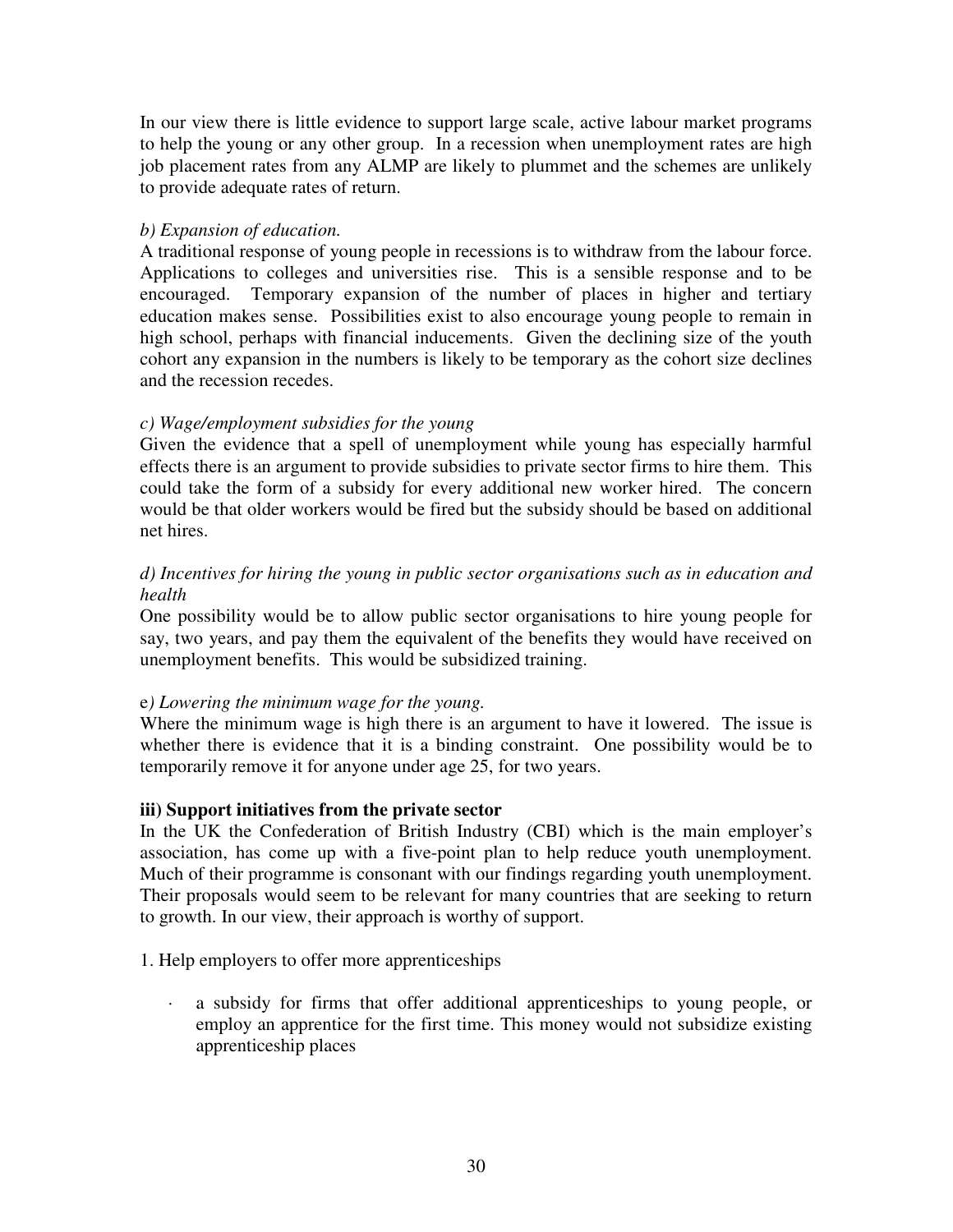- · a fund for employers who train more apprentices than they need for the benefit of their sector.
- 2. Ensure that employing young people is attractive
	- the employment prospects for young people with low skills are very sensitive to wage levels. Youth minimum wages and apprentice rates need to be set with this in mind.
- 3. Practical help for young people to get a job
	- more universities should offer additional practical sessions (sometimes called "boot camps") to help students get a job or start a business. Those that do this have a big impact
	- · companies and careers services should encourage unemployed graduates to apply for internships, volunteer, continue their studies or use their gap year constructively to help develop employability skills
	- · tailored support should be given to the most disadvantaged including interview technique and confidence-building sessions.
- 4. Offer more young people work experience
	- · firms should offer internships and encourage schemes for staff to mentor young people
	- · public and private-sector employers should open up work experience schemes to young people who are not in education, employment or training (NEET).
- 5. Ensure the education system teaches basic skills
	- · in today's labour market young people must have basic literacy and numeracy skills. The UK's performance here is still too patchy
	- · schools and colleges should emphasize the need to develop 'employability skills' such as communication skills and self-management.

It seems likely that public/private partnerships are especially likely to be successful in reducing youth joblessness.

# **8. Conclusion**

The recession has hit right across the world, with consequent adverse effects on the demand for labor. The effects on output have varied across countries, depending on asset bubbles, imbalances in private or government debt and trade imbalances.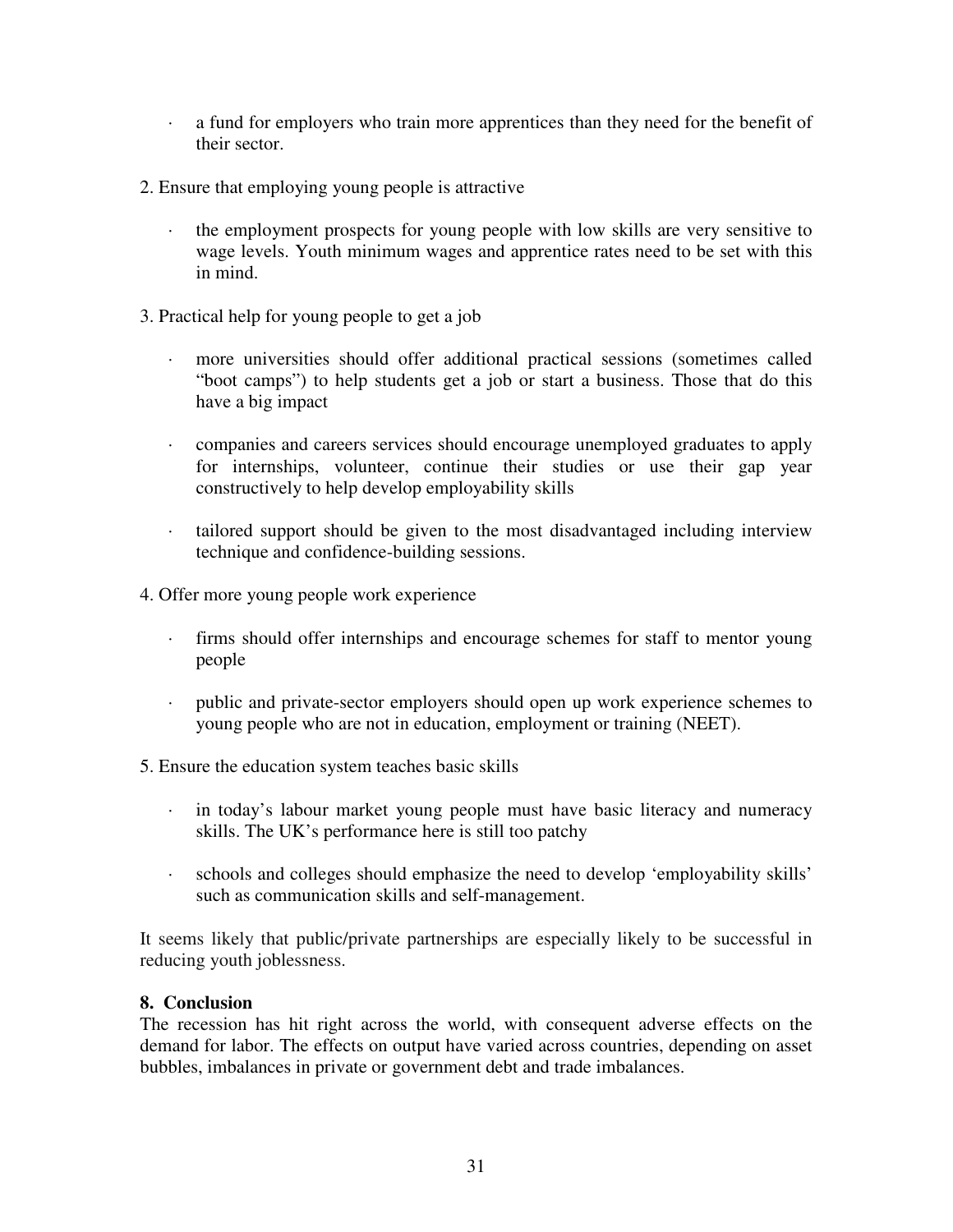Governments have generally reacted by stimulating demand through fiscal measures, thus partly offsetting the fall in private sector demand caused by credit restrictions and the loss of consumer and business confidence. Central banks around the world, including the Federal Reserve, the Bank of England, the ECB and the Sveriges Riksbank, have cut interest rates close to zero and engaged in quantitative easing for the first time since the 1930s to get their various economies moving again in the face of a threat of deflation.

Some countries have intervened more decisively than others in the labor market. Measures to subsidizes those in work have reduced redundancy levels are maintained demand particularly in countries where the replacement ratio is low. The ILO has estimated that without discretionary fiscal measures and the effects of automatic stabilizers, unemployment would have been between 7 and 11 million higher in the G20 countries during 2009.

Thus far, at a country level, increases in unemployment have not been closely related to falls in output. In some countries, the increase in unemployment has far exceeded the reduction in output, while in others the reverse is true. This may reflect increases in labor supply, large-scale redundancies among low skilled workers and/or barriers to adjustment of labor inputs that fall short of redundancy.

The countries that experienced the largest increases in unemployment tended to experience asset bubbles that peaked in 2006 or 2007. Unemployment has risen rapidly in Spain, USA, Ireland and the Baltic States. Countries that were over-reliant on exports (e.g. Germany and Japan) have experienced large falls in output, but increases in unemployment have been moderate, perhaps because of policy interventions or because management has decided to hoard labor.

Historic evidence suggests that financial crises have a long-term negative effect on economic growth. With a severe crisis, the fall could amount to a permanent reduction of output of as much as 4%. This will inevitably impact the demand for labor. In these circumstances, engineering a return to full employment will be a huge challenge for the policy community. It is not clear that the supply-side policies that were popular in the 1990s and early part of this decade will form part of the solution. Perhaps further extension of the job saving measures that have been implemented may be necessary to maintain demand, albeit at the cost of higher government debt. Moves to cut public expenditure as suggested by some political groups, deep in a recession are a mistake. The danger is that they will turn a recession into a depression. As Keynes' biographer Lord Robert Skidelsky has noted recently there is no reason why this should become a depression.<sup>58</sup>

"How long will the slump last? This is the worst global turndown since the Great Depression. But it is highly unlikely to be as bad. The years 1929-32 saw twelve successive quarters of economic contraction. If repeated, this would mean the economic slide will continue till mid 2011. But the present contraction will be neither as deep nor as long and this for two reasons.

l <sup>58</sup> Robert Skidelsky (2009), <u>Keynes. The return of the master</u>. Public Affairs, New York.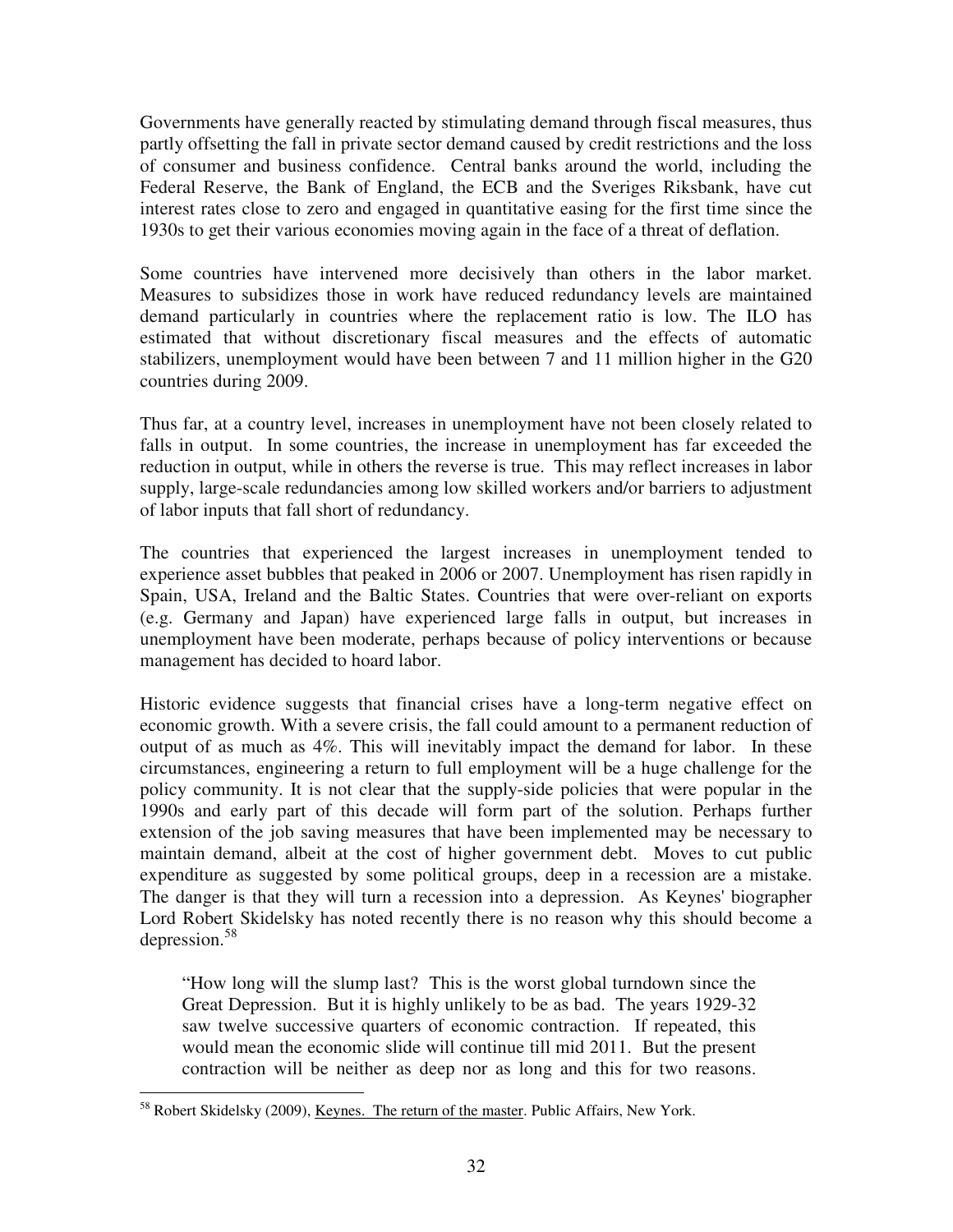First, the will to international cooperation is stronger. Second, we do have Keynes. To be a Keynesian in the 'foxhole' is not enough. But it is better than to be a classical economist in the foxhole, which was the only intellectual support that perplexed policymakers had available during the Great Depression. Governments at that time made heroic efforts to balance their budgets: they allowed banks to fail and households to default on their mortgages; they stuck to the gold standard which kept interest rates high for the first two years of the slump. Today the intellectual climate is different. The 'stimuli', which have been put in place, will stop the slide into another Great Depression. The financial system will be cleaned up, and money will become very cheap, but the collapse of confidence will continue to depress new investment for years ahead." (Skidelsky 2009, p.15)

and later.

"Keynes's big idea was to use macroeconomic policy to maintain full employment. His specific suggestion was to use monetary policy to secure a permanently low interest rate and fiscal policy to achieve a continuously high level of public or semi-public investment. Over time, as the returns on further additions to capital fell, the high-investment policy should yield to the encouragement of consumption through redistributing income from the higher to the lower-saving section of the population. This should be coupled with a reduction in the hours of work. In short, the object of macro-policy should be to keep the economy in 'quasi-boom' till the economic problem was solved and people could live 'wisely, and agreeably, and well'. (Skidelsky 2009, p.179).

We are not at the point yet of quasi-boom. We are still experiencing the dragging conditions of semi-slump.

Policy makers around the world appear to have understood this need for stimulus. What has been absent from the policy response thus far, though, is a coherent approach to the treatment of younger people who have not yet entered the labor market. We know that these are particularly vulnerable individuals, whose long-term opportunities can be damaged by adverse events early in their labor market experience. We also understand that the discounted social and health costs associated with youth unemployment are extremely high. It is thus extremely important to introduce policies which enhance the skills and capabilities of younger workers and which assist them to join the labor market as quickly as possible.

Spells of unemployment while young create permanent scars. Unemployment is higher in the years ahead if a young person doesn't make a successful toe-hold into the labour market early in their lives. Solving youth unemployment is the most pressing problem governments are facing today. Not dealing with the problem of high, and rising levels of youth unemployment hurts the youngsters themselves and has potentially severe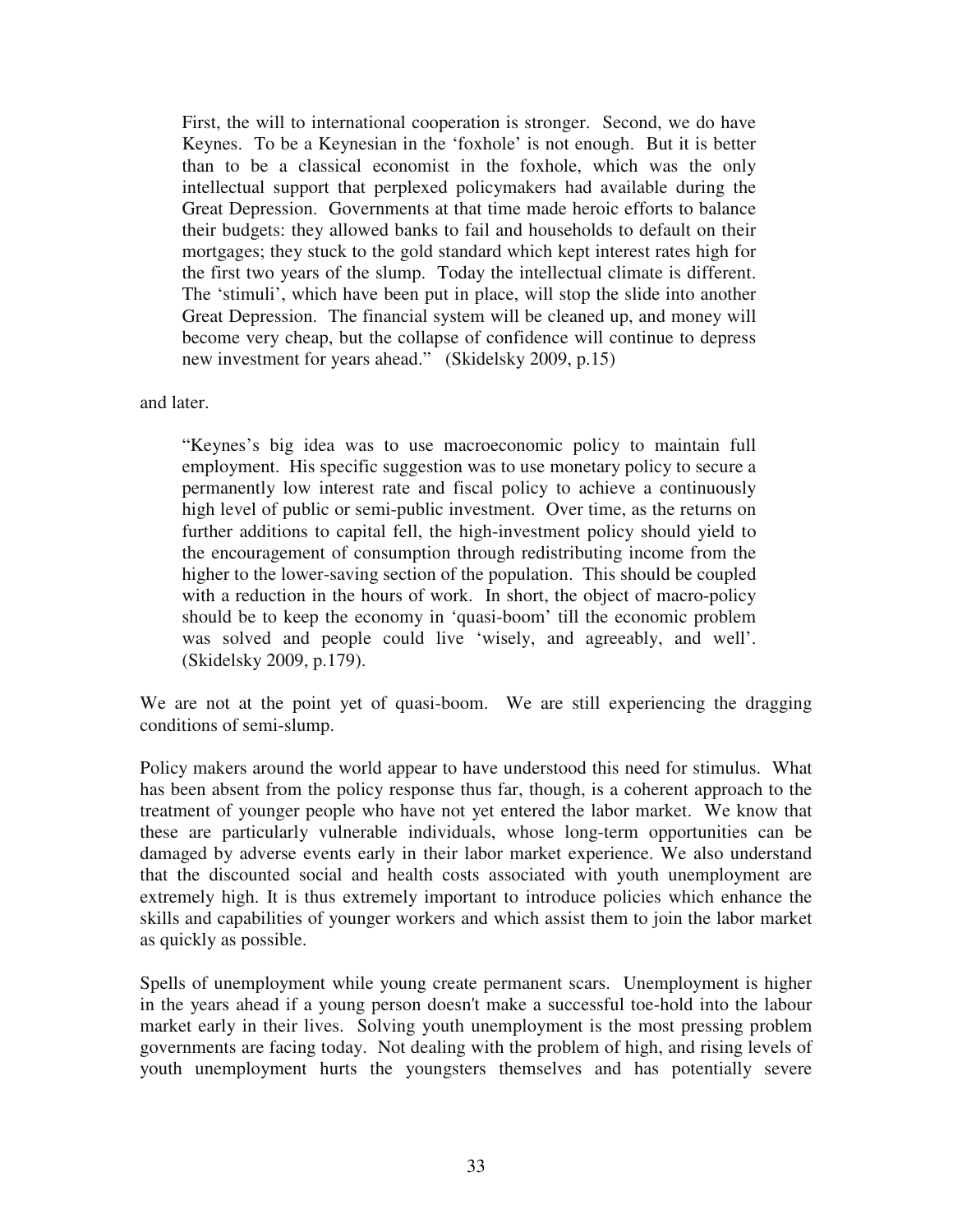consequences for us all for many years to come. The time to act is now. The young must be the priority.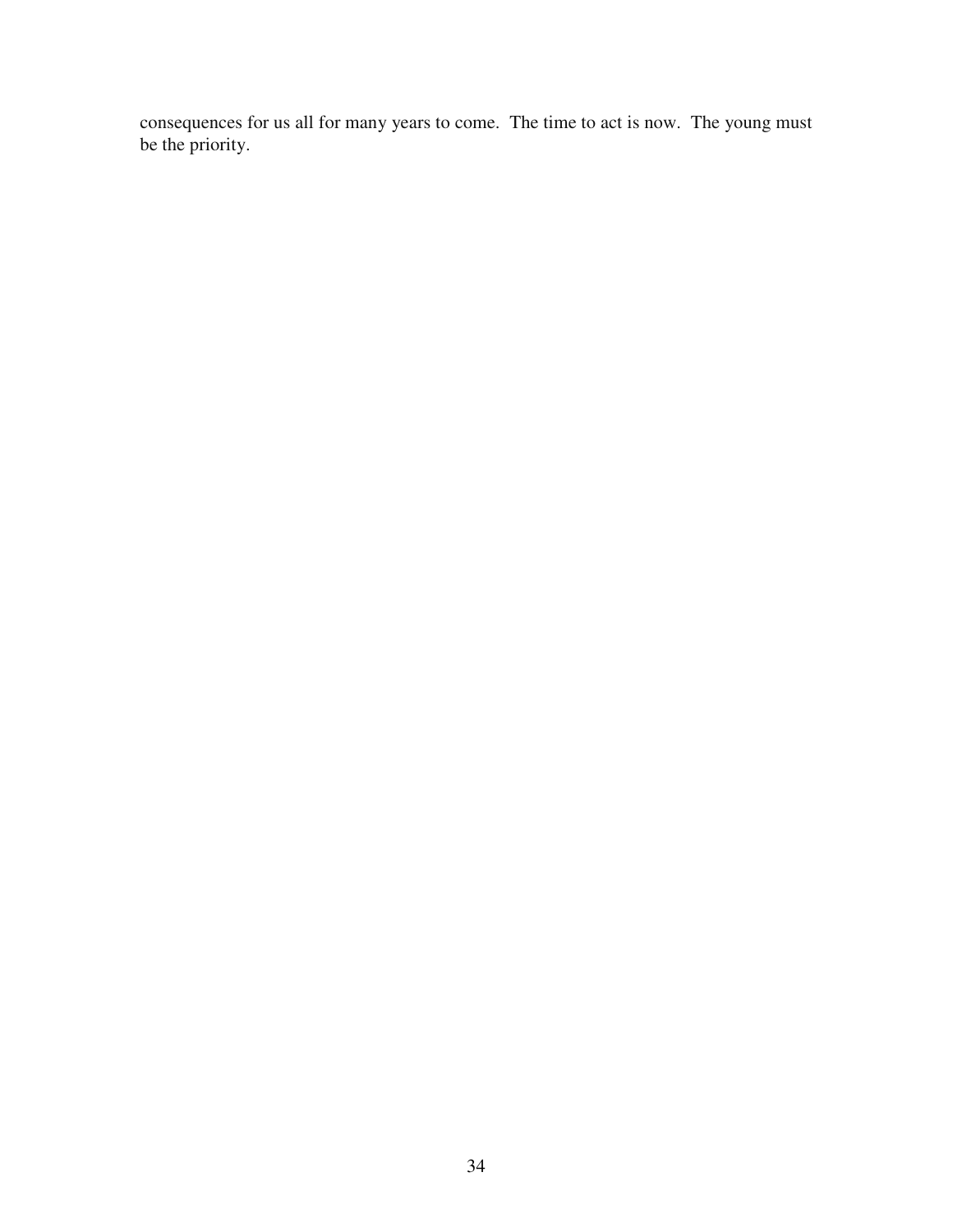|                      | Minimum<br>Unempt.<br>Rate | Turning<br>Point | Latest<br>Unempt.<br>Rate | Latest<br>observation | Growth in<br>Unempt.<br>Rate |
|----------------------|----------------------------|------------------|---------------------------|-----------------------|------------------------------|
|                      |                            |                  |                           |                       |                              |
| Spain                | 7.9                        | May-2007         | 19.3                      | Sep-2009              | 11.4                         |
| Ireland              | 4.3                        | Jan-2007         | 13.0                      | Sep-2009              | 8.7                          |
| <b>United States</b> | 4.4                        | Mar-2007         | 10.2                      | Oct-2009              | 5.8                          |
| Turkey               | 8.1                        | Dec-2006         | 13.2                      | Jun-2009              | 5.1                          |
| Denmark              | 3.1                        | Jun-2008         | 6.4                       | Sep-2009              | 3.3                          |
| G7                   | 5.2                        | Jun-2007         | 8.4                       | Sep-2009              | 3.2                          |
| Slovak Republic      | 8.9                        | Sep-2008         | 12.0                      | Sep-2009              | 3.1                          |
| Mexico               | 3.2                        | Dec-2005         | 6.1                       | Sep-2009              | 2.9                          |
| OECD - Total         | 5.7                        | Apr-2008         | 8.6                       | Sep-2009              | 2.9                          |
| Canada               | 5.8                        | Jan-2008         | 8.6                       | Oct-2009              | 2.8                          |
| Sweden               | 5.9                        | Mar-2008         | 8.7                       | Sep-2009              | 2.8                          |
| Czech Republic       | 4.3                        | Sep-2008         | $7.0\,$                   | Sep-2009              | 2.7                          |
| United Kingdom       | 5.1                        | Apr-2008         | 7.8                       | Jul-2009              | 2.7                          |
| Hungary              | 7.1                        | Jul-2007         | 9.7                       | Sep-2009              | 2.6                          |
| Luxembourg           | 4.0                        | Sep-2007         | 6.6                       | Sep-2009              | 2.6                          |
| OECD - Europe        | 6.9                        | Apr-2008         | 9.4                       | Sep-2009              | 2.5                          |
| European Union       | 6.7                        | Apr-2008         | 9.2                       | Sep-2009              | 2.5                          |
| Euro area            | 7.2                        | Mar-2008         | 9.7                       | Sep-2009              | 2.5                          |
| France               | 7.6                        | May-2008         | 10                        | Sep-2009              | 2.4                          |
| Finland              | 6.2                        | May-2008         | 8.6                       | Sep-2009              | 2.4                          |
| Australia            | 3.9                        | Feb-2008         | 5.8                       | Oct-2009              | 1.9                          |
| Japan                | 3.6                        | Jul-2007         | 5.3                       | Sep-2009              | 1.7                          |
| Greece               | 7.5                        | Sep-2008         | 9.2                       | Jun-2009              | 1.7                          |
| Portugal             | 7.6                        | May-2008         | 9.2                       | Sep-2009              | 1.6                          |
| Italy                | 5.9                        | Jun-2007         | 7.4                       | Jun-2009              | 1.5                          |
| Poland               | 6.8                        | Oct-2008         | 8.2                       | Sep-2009              | 1.4                          |
| Belgium              | 6.6                        | May-2008         | 7.9                       | Sep-2009              | 1.3                          |
| Austria              | 3.5                        | Jun-2008         | 4.8                       | Sep-2009              | 1.3                          |
| Norway               | 2.3                        | Mar-2008         | 3.2                       | Aug-2009              | 0.9                          |
| Netherlands          | 2.7                        | Nov-2008         | 3.6                       | Sep-2009              | 0.9                          |
| Korea                | 3.0                        | Jan-2008         | 3.6                       | Sep-2009              | 0.6                          |
| Germany              | 7.1                        | Dec-2008         | 7.6                       | Sep-2009              | 0.5                          |

Table 1. Unemployment increases since the turning point of the recession

Source: OECD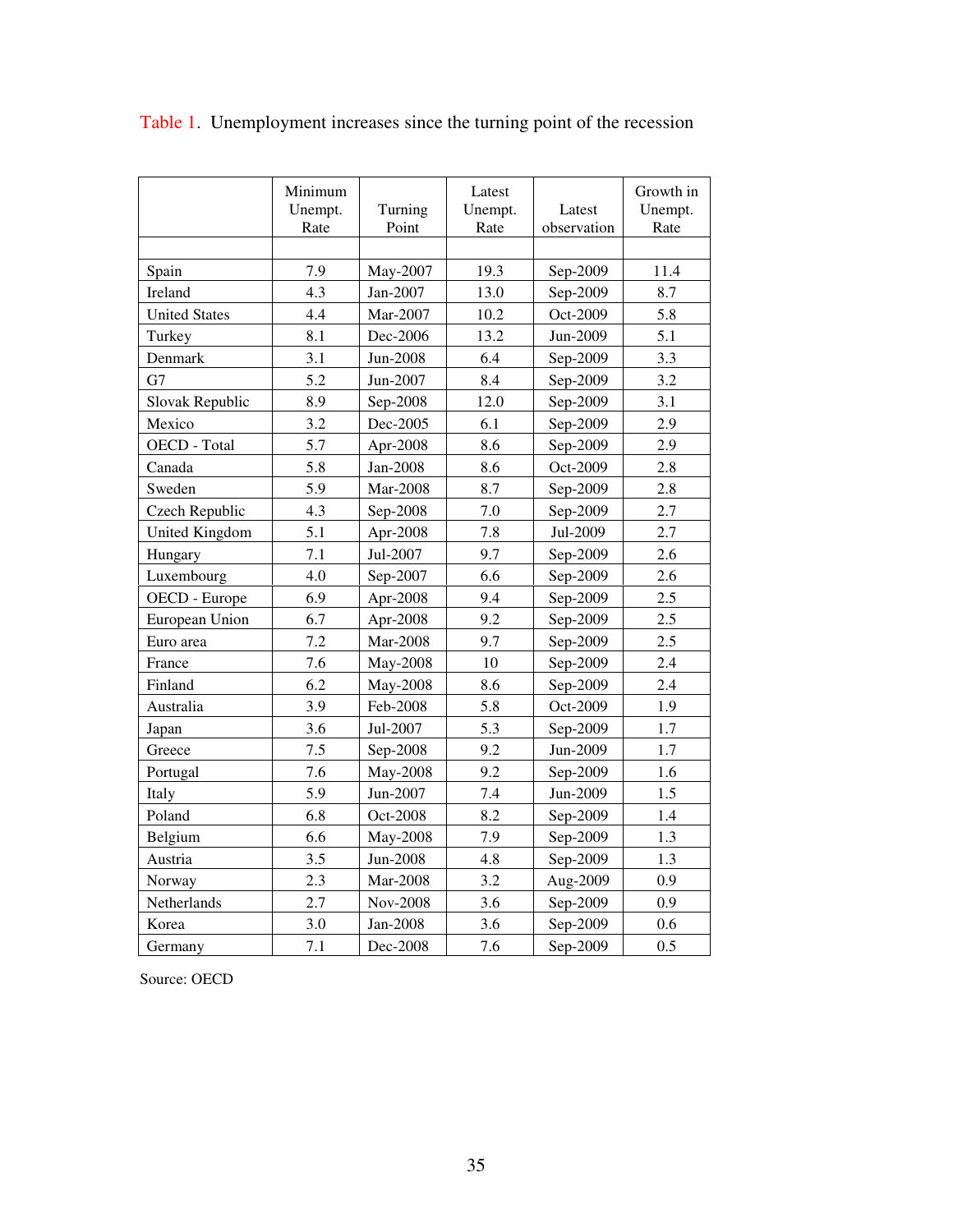|                       | Age < 25 |        | All    |        | Ratio<25/All |
|-----------------------|----------|--------|--------|--------|--------------|
|                       | Sep-08   | Sep-09 | Sep-08 | Sep-09 |              |
| <b>EA16</b>           | 15.7     | 20.1   | 7.7    | 9.7    | 2.07         |
| <b>EU27</b>           | 15.8     | 20.2   | 7.1    | 9.2    | 2.20         |
| Austria               | 7.9      | 9.9    | 3.9    | 4.8    | 2.06         |
| Belgium               | 19.9     | 20.9   | 7.3    | 7.9    | 2.65         |
| Bulgaria              | 11.2     | 16.8   | 5.2    | 7.6    | 2.21         |
| Cyprus                | 8.7      | 14.1   | 3.5    | 5.9    | 2.39         |
| <b>Czech Republic</b> | 10.3     | 16.5   | 4.3    | 7.0    | 2.36         |
| Denmark               | 8.3      | 11.4   | 3.4    | 6.4    | 1.78         |
| Finland               | 17.0     | 22.8   | 6.5    | 8.6    | 2.65         |
| France                | 19.8     | 24.5   | 8.0    | 10.0   | 2.45         |
| Germany               | 9.5      | 10.4   | 7.1    | 7.6    | 1.37         |
| Hungary               | 20.0     | 25.2   | 7.8    | 9.7    | 2.60         |
| Ireland               | 14.2     | 27.6   | 6.7    | 13     | 2.12         |
| Latvia                | 12.9     | 33.6   | 8.1    | 19.7   | 1.71         |
| Lithuania             | 14.9     | 31.2   | 6.3    | 13.8   | 2.26         |
| Luxembourg            | 18.3     | 21.6   | 5.1    | 6.6    | 3.27         |
| Malta                 | 11.2     | 14.8   | 5.8    | 7.2    | 2.06         |
| <b>Netherlands</b>    | 5.2      | 6.8    | 2.7    | 3.6    | 1.89         |
| Poland                | 16.6     | 20.5   | 6.8    | 8.2    | 2.50         |
| Portugal              | 17.3     | 18.6   | 7.8    | 9.2    | 2.02         |
| Slovak Republic       | 19.2     | 27.0   | 8.9    | 12.0   | 2.25         |
| Slovenia              | 10.2     | 11.7   | 4.1    | 5.9    | 1.98         |
| Spain                 | 26.2     | 41.7   | 12.4   | 19.3   | 2.16         |
| Sweden                | 20.5     | 26.2   | 6.4    | 8.7    | 3.01         |
| <b>UK</b>             | 15.8     | 19.5   | 6.0    | 7.8    | 2.50         |
| <b>USA</b>            | 13.4     | 18.1   | 6.2    | 9.8    | 1.85         |

Table 2. Youth unemployment rates and ratio to overall rates

Source: EU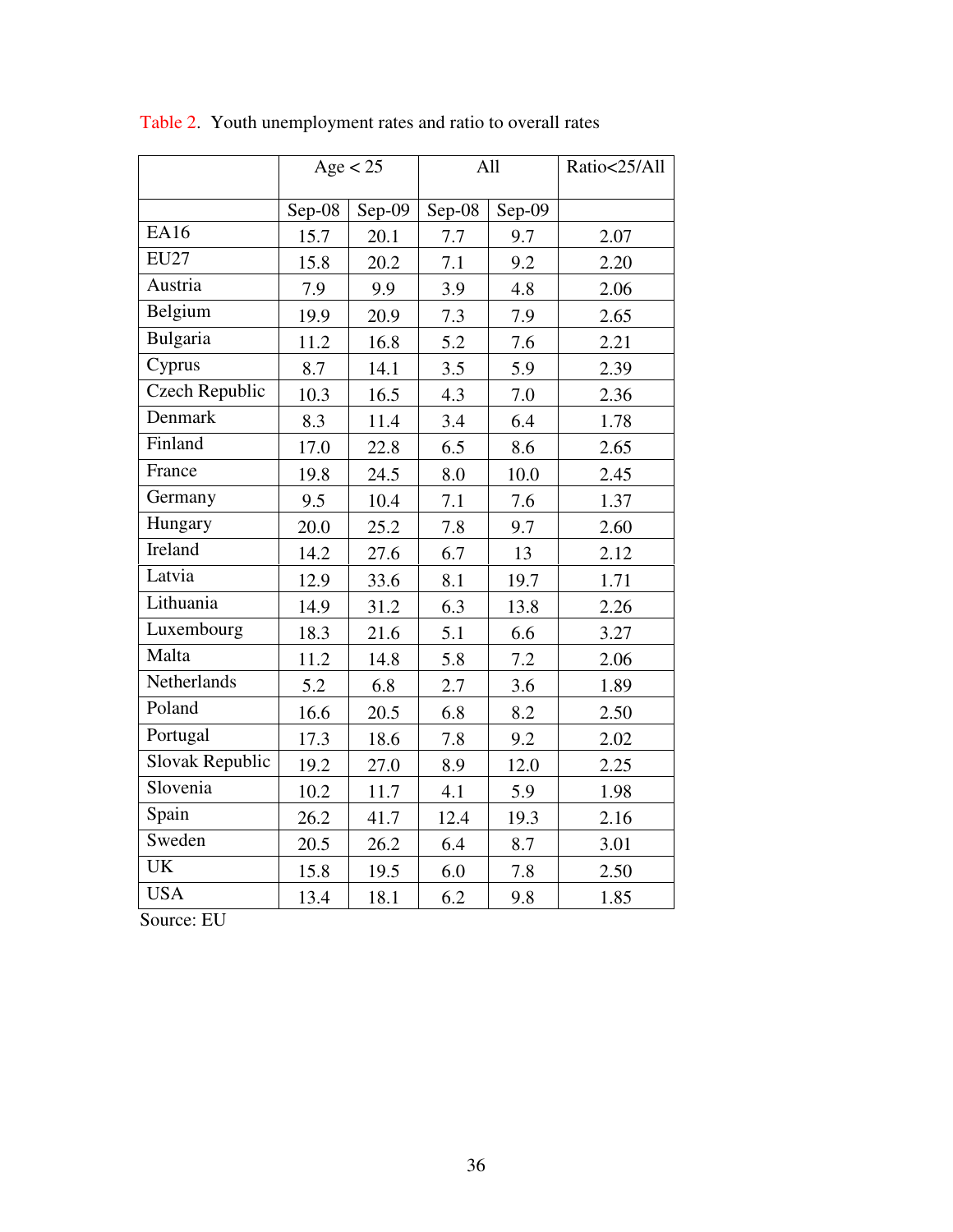|                                |      |                               |      |                   |      | Ratio of Youth to Adult Youth unemployment |      |      |      |
|--------------------------------|------|-------------------------------|------|-------------------|------|--------------------------------------------|------|------|------|
|                                |      | Youth unemployment/population |      | Unemployment rate |      |                                            | rate |      |      |
|                                | 1997 | 2006                          | 2007 | 1997              | 2006 | 2007                                       | 1997 | 2006 | 2007 |
| <b>WORLD</b>                   | 49.2 | 44.7                          | 44.5 | 2.6               | 2.8  | 2.8                                        | 10.9 | 12.2 | 11.9 |
| Developed Economies & EU       | 45.1 | 44.2                          | 44.6 | 2.4               | 2.4  | 2.4                                        | 14.8 | 13.1 | 12.4 |
| Central & South-Eastern Europe | 35.5 | 32.6                          | 32.2 | 2.3               | 2.5  | 2.5                                        | 21.2 | 18.5 | 18   |
| South Asia                     | 45.7 | 41.7                          | 41.6 | 3.7               | 3    | 3                                          | 6.7  | 11.1 | 10.8 |
| South-East Asia & the Pacific  | 51.1 | 44.3                          | 44.3 | 4.4               | 5.3  | 5                                          | 9.8  | 17.1 | 15.8 |
| East Asia                      | 64.6 | 54.2                          | 53.6 | 2.8               | 2.8  | 2.8                                        | 7.3  | 6.8  | 6.7  |
| Latin America & the Caribbean  | 47.3 | 45.9                          | 45.9 | 2.6               | 2.8  | 2.8                                        | 14   | 15   | 14.5 |
| Middle East                    | 27.3 | 29.2                          | 29   | 3.2               | 3.1  | 3.1                                        | 23.6 | 20.4 | 20.4 |
| North Africa                   | 28.5 | 27.2                          | 26.9 | 3.2               | 3.4  | 3.4                                        | 25.3 | 23.7 | 23.8 |
| Sub-Saharan Africa             | 51.3 | 50.1                          | 49.8 | 2.0               | 1.8  | 1.8                                        | 12   | 11.6 | 11.5 |
|                                |      |                               |      |                   |      |                                            |      |      |      |

Table 3. Scoreboard for youth under 25 around the World and the United Kingdom, 1997, 2006 and 2007 (%).

Source: ILO (2008)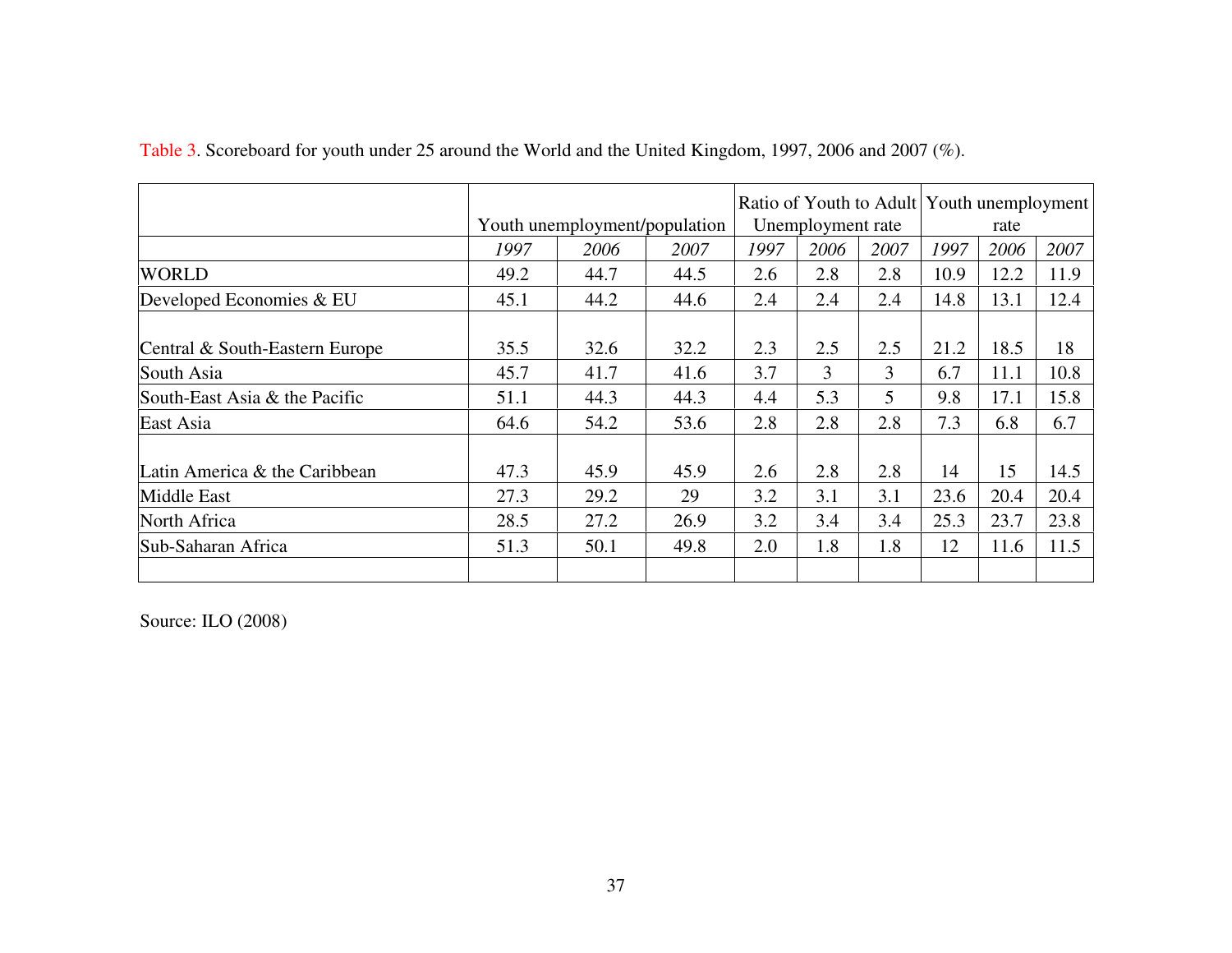|                               |           | Total<br>ISCED 0-2 |                      | ISCED 3-4 |           | ISCED 5-6 |                            |       |
|-------------------------------|-----------|--------------------|----------------------|-----------|-----------|-----------|----------------------------|-------|
|                               | $15 - 24$ | $25 - 64$          | $15 - 24$            | 25-64     | $15 - 24$ | $25 - 64$ | $15 - 24$                  | 25-64 |
| European Union (27 countries) | 15.6      | 5.7                | 21.2                 | 9.4       | 12.7      | 5.2       | 13.3                       | 3.5   |
| Euro area                     | 15.3      | 6.2                | 19.7                 | 9.8       | 12.4      | 5.5       | 12.5                       | 3.9   |
| Austria                       | 8.2       | 3.0                | 12.0                 | 6.0       | 5.9       | 2.7       | $\ddot{\ddot{\phantom{}}}$ | 1.9   |
| Belgium                       | 22.7      | 6.2                | 32.7                 | 11.6      | 18.3      | 5.7       | 21.5                       | 3.5   |
| Bulgaria                      | 11.4      | 4.6                | 25.6                 | 12.1      | 8.5       | 3.6       | $\ddot{\cdot}$             | 1.9   |
| Croatia                       | 20.2      | 5.6                | $\ddot{\phantom{a}}$ | 7.3       | 18.7      | 5.7       | $\ddot{\cdot}$             | 3.8   |
| Cyprus                        | 8.4       | 3.2                | 7.2                  | 4.1       | 6.7       | 2.8       | 12.1                       | 2.9   |
| Czech Republic                | 10.3      | 3.8                | 33.4                 | 16.4      | $7.5$     | 3.1       | 11.4                       | 1.9   |
| Denmark                       | 8.7       | 2.4                | 8.9                  | 2.9       | 7.9       | 2.2       | $\ddot{\cdot}$             | 2.2   |
| Estonia                       | 14.7      | 5.0                | $\ddot{\cdot}$       | 10.8      | 13.1      | 5.5       | $\vdots$                   | 2.9   |
| Finland                       | 11.2      | 4.8                | 17.9                 | 7.7       | 7.9       | 5.0       | $\ddot{\cdot}$             | 3.4   |
| France                        | 17.7      | 5.9                | 29.0                 | 9.3       | 16.3      | 5.4       | 9.3                        | 3.9   |
| Germany                       | 11.0      | 6.6                | 15.2                 | 15.6      | 7.7       | 6.5       | $\ddot{\cdot}$             | 3.1   |
| Greece                        | 21.3      | 6.2                | 17.8                 | 6.2       | 22.2      | 6.6       | 25.7                       | 5.7   |
| Hungary                       | 20.8      | 6.7                | 32.1                 | 16.3      | 18.1      | 6.1       | 19.2                       | 2.4   |
| Ireland                       | 15.1      | 5.2                | 27.2                 | 8.7       | 13.0      | 4.8       | 9.7                        | 3.3   |
| Italy                         | 19.5      | 5.1                | 21.3                 | 6.7       | 18.7      | 4.0       | 15.2                       | 4.3   |
| Latvia                        | 12.2      | 6.7                | 18.4                 | 12.1      | 10.2      | 7.1       | $\ddot{\cdot}$             | 3.7   |
| Lithuania                     | 15.0      | 4.9                | 27.0                 | 8.3       | 11.2      | 6.1       | 16.8                       | 2.4   |
| Luxembourg                    | 23.9      | 3.6                | 22.6                 | 4.7       | 24.5      | 4.1       | $\vdots$                   | 2.1   |
| Netherlands                   | 4.9       | 1.9                | 6.6                  | 2.8       | 3.5       | 1.8       | $\ddot{\cdot}$             | 1.4   |
| Norway                        | 7.2       | 1.7                | 9.8                  | 3.7       | 4.3       | 1.2       |                            | 1.4   |
| Poland                        | 16.1      | 5.6                | 16.5                 | 10.2      | 15.6      | 5.8       | 20.0                       | 3.2   |
| Portugal                      | 17.1      | 7.2                | 16.4                 | 7.5       | 13.0      | 6.6       | 34.3                       | 6.8   |
| Romania                       | 19.2      | 4.1                | 20.1                 | 5.5       | 18.0      | 4.2       | 25.6                       | 1.7   |
| Slovakia                      | 19.4      | 7.8                | 52.6                 | 30.3      | 15.3      | 6.9       | 24.9                       | 3.0   |
| Slovenia                      | 9.1       | 3.5                | 10.0                 | 5.9       | 8.9       | 3.2       |                            | 3.0   |
| Spain                         | 24.2      | 9.8                | 28.9                 | 13.6      | 19.1      | 8.4       | 17.9                       | 5.9   |
| Sweden                        | 16.2      | 4.0                | 24.6                 | 6.9       | 9.4       | 3.8       | $\ddot{\cdot}$             | 3.3   |
| United Kingdom                | 16.7      | 4.0                | 30.3                 | 6.6       | 12.3      | 4.2       | 12.4                       | 2.4   |

Table 4. Unemployment Rate by Age and Educational Attainment 2008 Quarter 3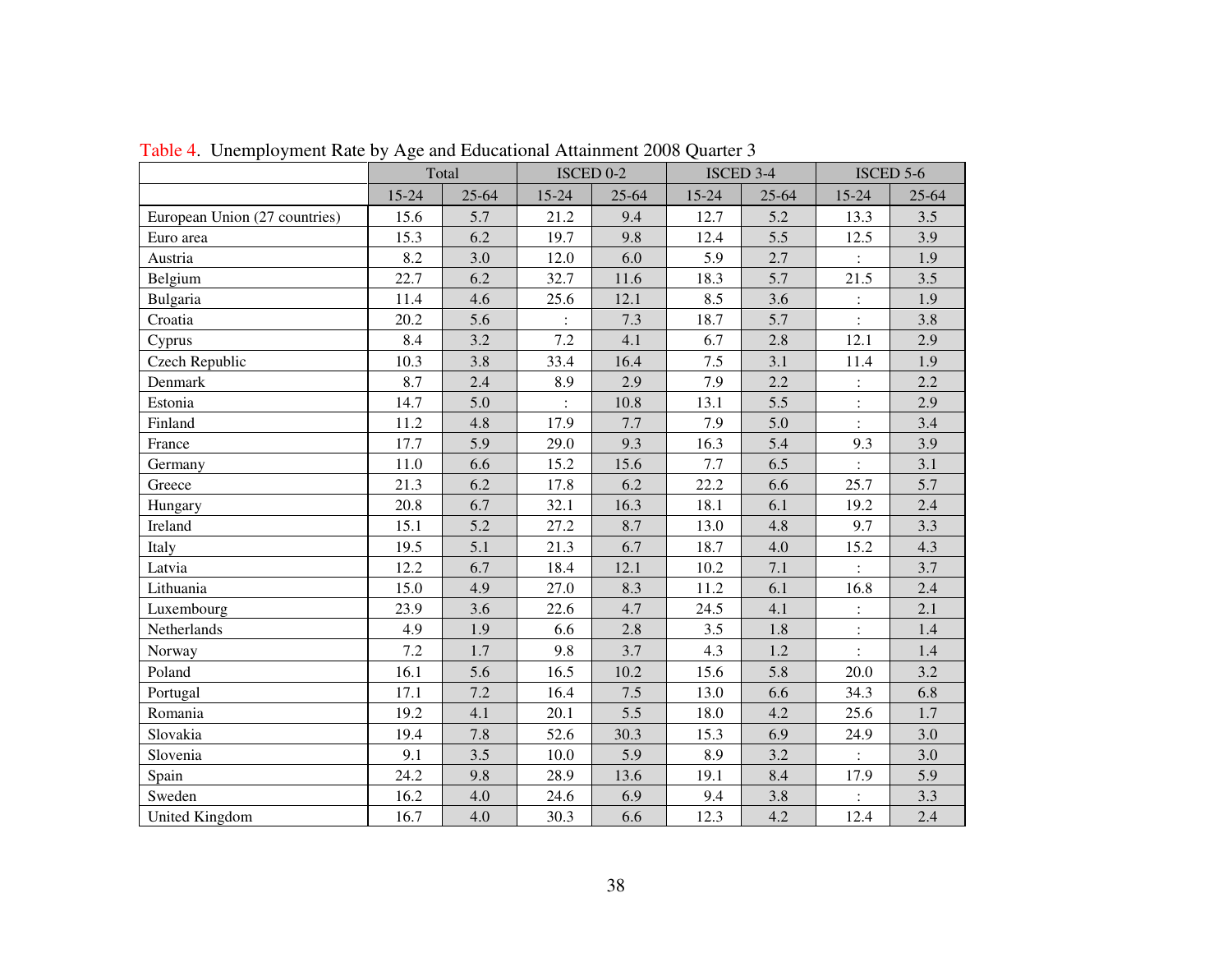Notes: International Standard Classification of Education (ISCED) levels are as follows.

 ISCED 0: PRE-PRIMARY EDUCATION. Pre-primary education (ISCED 0) is defined as the initial stage of organised instruction, designed primarily to introduce very young children to a school-type environment, that is, to provide a bridge between home and a school-based atmosphere. ISCED 0 does not include early childhood care services as they are not considered as 'organised instruction'.

 ISCED 1: PRIMARY EDUCATION. This level is compulsory in all countries and generally begins between five and seven years of age and lasts from four to six years.

 ISCED 2: LOWER-SECONDARY EDUCATION. · This level continues the basic programmes of the primary level, although teaching is typically more subject-focused. Usually, the end of this level coincides with the end of compulsory education.

 ISCED 3: UPPER-SECONDARY EDUCATION. This level generally begins at the end of compulsory education. The entrance age is typically 15 or 16 years. Entrance qualifications (end of compulsory education) and other minimum entry requirements are usually needed. Instruction is often more subject-oriented than at ISCED level 2. The typical duration of ISCED level 3 varies from two to five years.

 ISCED 4: POST-SECONDARY NON-TERTIARY LEVEL OF EDUCATION. ISCED 4 straddles the boundary between upper-secondary and post-secondary education from an international point of view. Although their content may not be significantly more advanced than uppersecondary programmes, they serve to broaden the knowledge of participants who have already gained an upper-secondary qualification.

 ISCED 5: TERTIARY EDUCATION. Post-secondary education is either: 1) Type A – largely theory-based with a minimum cumulative theoretical duration (at tertiary level) of three years' full-time equivalent, although it typically lasts four or more years; or 2) Type B – practical, technical or occupational skills-based with a minimum duration of two years full-time equivalent at the tertiary level.

ISCED 6: SECOND STAGE OF TERTIARY EDUCATION. This level is reserved for tertiary programmes that lead directly to the award of an advanced research qualification. The theoretical duration of these programmes is 3 years full-time in most countries (for a cumulative total of at least 7 years FTE at the tertiary level), although the actual enrolment time is typically longer. The programmes are devoted to advanced study and original research. For successful completion, requires − The submission of a thesis or dissertation of publishable quality that is the product of original research and represents a significant contribution to knowledge.

− Is not solely based on course-work.

− Prepares recipients for faculty posts in institutions offering ISCED 5A programmes, as well as research posts in government and industry

Source: OECD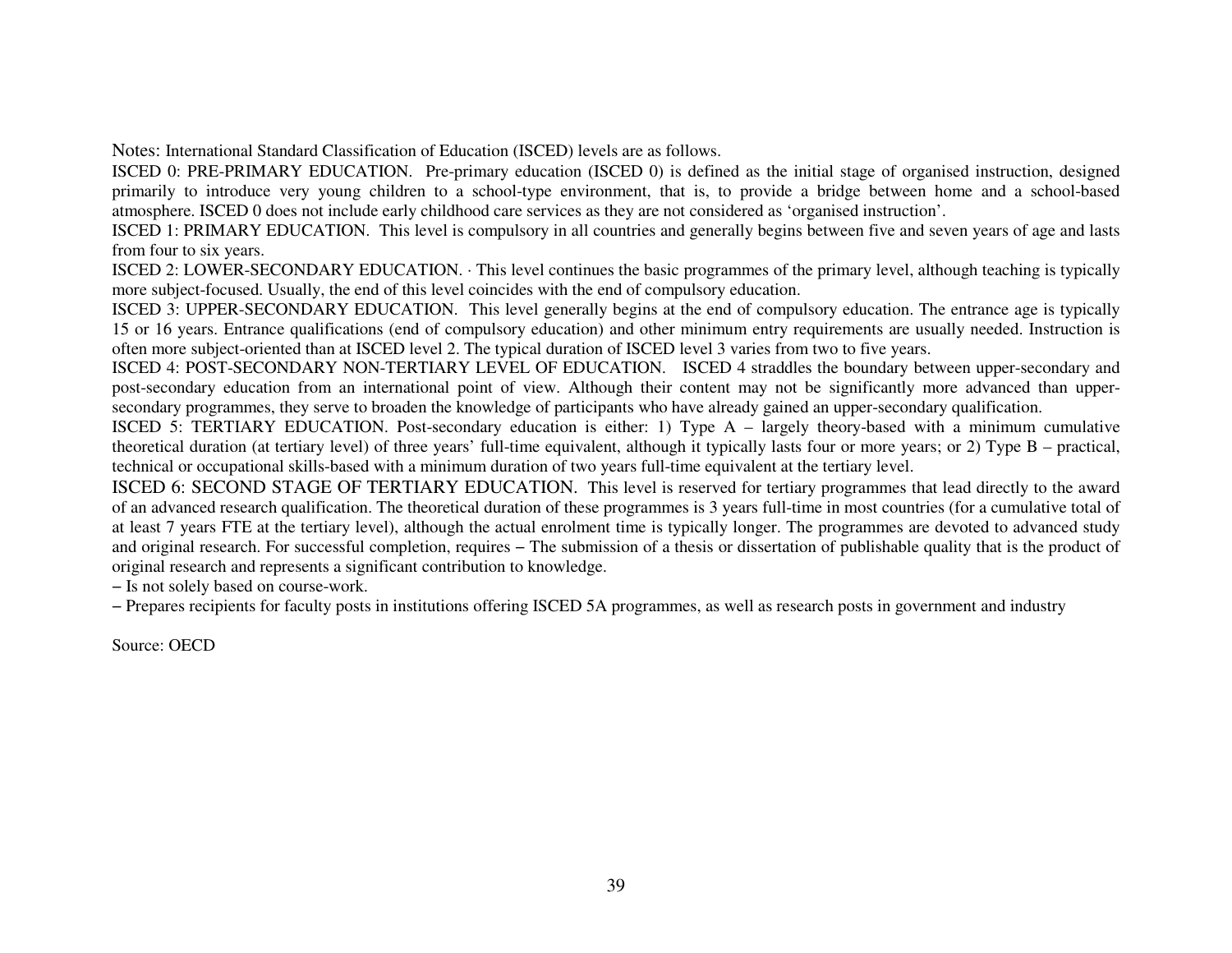|                     | (1)             | (2)             | (3)             | (4)             | (5)                                      |
|---------------------|-----------------|-----------------|-----------------|-----------------|------------------------------------------|
|                     | Unemployed      | Unemployed      | Lost a job      |                 | Ability to keep job Likely to find a job |
|                     | dprobit         | dprobit         | dprobit         | ordered logit   | <b>OLS</b>                               |
| Male                | .0093(3.83)     | $-0.0152(2.82)$ | .0281(9.82)     | .0429(1.28)     | .4003(8.32)                              |
| $15-24$ years       | .0249(5.03)     | .1084(8.46)     | .0583(8.02)     | $-1849(2.39)$   | 1.5383 (13.93)                           |
| $25-34$ years       | .0447(9.15)     | .0161(1.72)     | .0519(9.11)     | $-.2528(4.26)$  | 1.5242(18.18)                            |
| 35-44 years         | .0280(6.18)     | $-0.0184(2.07)$ | .0432(8.06)     | $-.2712(4.74)$  | 1.3761 (17.00)                           |
| 55-64 years         | .0250(5.72)     | $-0.0246(2.82)$ | .0422(8.10)     | $-0.2187(3.83)$ | .6696(8.32)                              |
| $65 + years$        | $-.0904(17.15)$ | $-1036(5.83)$   | $-.0854(17.83)$ | $-.0534(0.35)$  | $-.5358(2.50)$                           |
| ALS 16-19           | .0241(7.16)     | $-.0797(9.80)$  | $-.0045(1.08)$  | .2430(4.11)     | .4980 (5.77)                             |
| ALS $20+$           | $-.0066(1.77)$  | $-.1377(16.95)$ | $-.0330(7.62)$  | .7075(11.37)    | 1.2023 (13.39)                           |
| Still studying      |                 |                 | $-.0682(14.23)$ |                 |                                          |
| No FT education     | .0735(4.31)     | .0912(2.41)     | $-.0028(0.19)$  | .1959(0.64)     | $-.1431(0.33)$                           |
| Austria             | $-.0362(5.45)$  | $-.0983(6.72)$  | $-0.0134(1.27)$ | $-.3426(6.12)$  | .1489(0.87)                              |
| Bulgaria            | $-.0024(0.29)$  | $-0.0166(0.92)$ | .0191(1.59)     | $-1.4577(3.02)$ | $-.7831(4.40)$                           |
| Croatia             | .0150(1.65)     | .0319(1.59)     | .0178(1.48)     | $-.3687(0.49)$  | $-.5045(2.70)$                           |
| Cyprus              | $-.0290(3.21)$  | $-0.0792(3.92)$ | $-.0026(0.19)$  | .5027(10.02)    | $-.2844(1.29)$                           |
| Czech Republic      | $-.0282(4.02)$  | $-.0678(4.22)$  | .0241(1.99)     | $-.6739(7.67)$  | .3765(2.22)                              |
| Denmark             | $-0.0299(3.98)$ | $-.0668(3.73)$  | .0236(1.82)     | .8415(2.14)     | 1.3331 (7.56)                            |
| <b>East Germany</b> | .0184(1.52)     | .0025(0.11)     | .0072(0.48)     | $-.0792(3.41)$  | $-4632(2.00)$                            |
| Estonia             | $-0.0143(1.76)$ | $-0.0356(1.96)$ | .0688(4.87)     | $-.7979(6.09)$  | $-.0743(0.41)$                           |
| Finland             | $-.0250(3.22)$  | $-.0608(3.46)$  | .0314(2.41)     | .2678(6.07)     | .5197(2.99)                              |
| France              | $-.0264(3.60)$  | $-.0649(3.84)$  | $-.0014(0.12)$  | $-4264(3.61)$   | $-0.9669(5.43)$                          |
| Greece              | $-.0295(4.00)$  | $-.0692(3.98)$  | $-.0307(2.93)$  | $-1.2814(5.13)$ | $-.6654(3.67)$                           |
| Hungary             | .0023(0.27)     | .0188(0.92)     | .0511(3.82)     | $-1.6350(2.91)$ | $-1.0146(5.18)$                          |
| Ireland             | .0055(0.64)     | .0036(0.19)     | .0740(5.36)     | $-.7533(6.70)$  | $-1.2432(6.87)$                          |
| Italy               | $-.0274(3.83)$  | $-.0731(4.53)$  | $-.0111(1.03)$  | $-0.7253(7.52)$ | $-1.2113(6.85)$                          |
| Latvia              | .0101(1.15)     | .0095(0.52)     | .1218(8.03)     | $-0.7682(1.55)$ | $-.3286(1.88)$                           |
| Lithuania           | .0291(3.03)     | .0842(3.95)     | .1092(7.29)     | $-1.7098(3.07)$ | $-1.4917(8.06)$                          |
| Luxembourg          | $-.0434(5.27)$  | $-1047(5.19)$   | $-0.0336(2.64)$ | .5825(5.80)     | $-.6673(3.03)$                           |
| Macedonia           | .0833(7.31)     | .1694(7.29)     | .0175(1.47)     | $-.4091(6.36)$  | $-1.3582(6.83)$                          |

Table 5. Probability of unemployment and of having lost, losing and finding a new job equations, Europe, 2009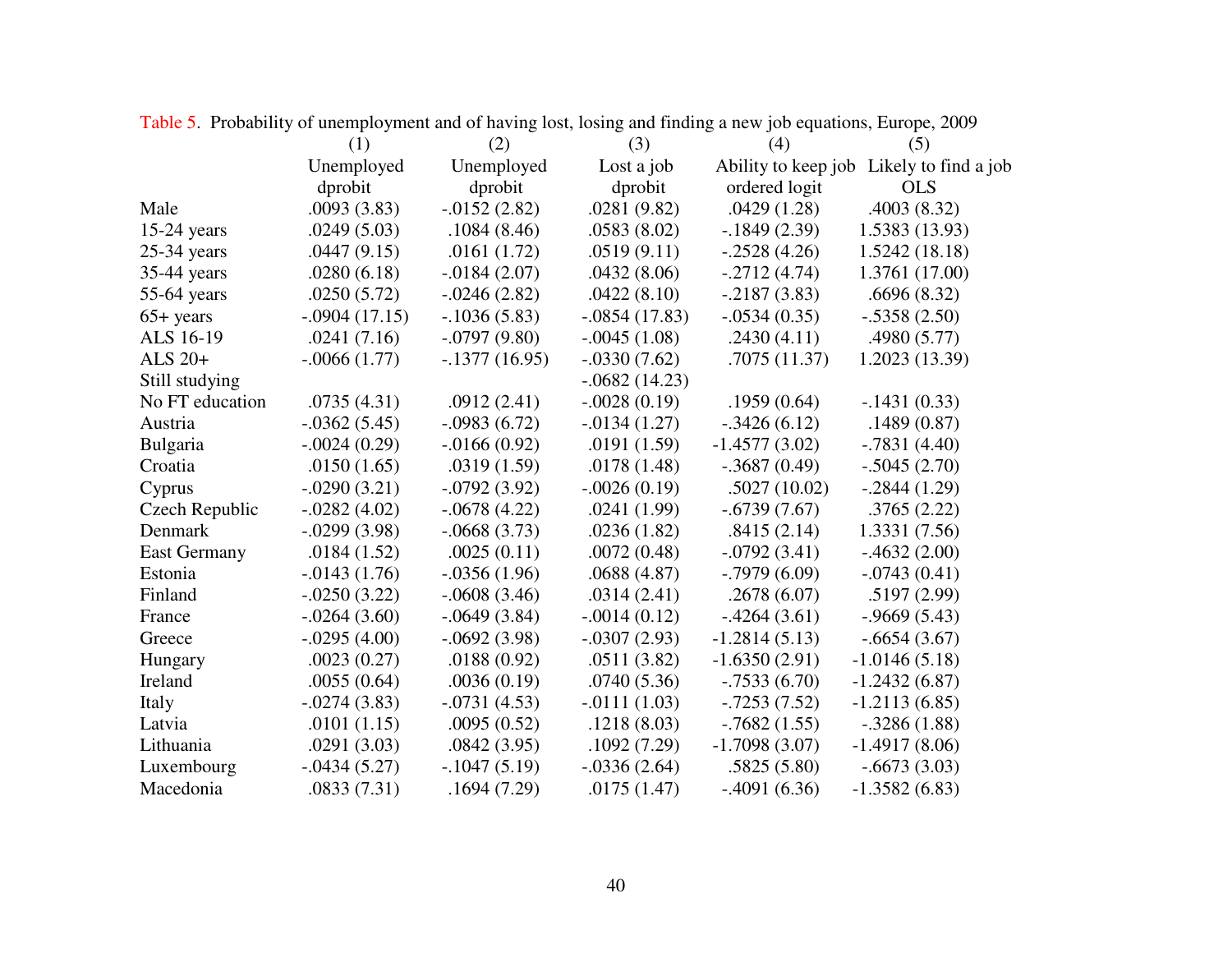| Malta                 | $-.0402(4.48)$  | $-.0886(3.73)$  | $-0.0198(1.45)$ | .0686(12.15)     | .2065(0.81)     |
|-----------------------|-----------------|-----------------|-----------------|------------------|-----------------|
| <b>Netherlands</b>    | $-.0427(6.61)$  | $-.1024(6.63)$  | $-0.0197(1.85)$ | .6501(6.26)      | .9293(5.51)     |
| Poland                | $-0.0188(2.44)$ | $-.0245(1.28)$  | .0130(1.08)     | $-.8635(13.30)$  | .1880(0.99)     |
| Portugal              | .0032(0.35)     | $-.0497(2.90)$  | .0740(5.19)     | $-.8269(0.38)$   | $-1.2949(6.86)$ |
| Romania               | $-0.0206(2.79)$ | $-.0337(1.88)$  | .0101(0.87)     | $-.8521(6.62)$   | $-.0611(0.34)$  |
| Slovakia              | $-.0301(4.37)$  | $-.0780(5.05)$  | .0081(0.70)     | $-1.9088(16.11)$ | $-.3683(2.16)$  |
| Slovenia              | $-.0219(2.86)$  | $-.0369(1.96)$  | .0064(0.54)     | $-.3400(2.59)$   | $-.0392(0.21)$  |
| Spain                 | .0272(2.83)     | .0327(1.67)     | .0801(5.70)     | $-.9606(11.81)$  | $-.9230(5.10)$  |
| Sweden                | $-.0357(4.92)$  | $-.0938(5.84)$  | .0118(0.96)     | 1.0199(6.91)     | 1.0438(6.06)    |
| Turkey                | $-.0092(1.15)$  | $-0.0198(1.03)$ | .0211(1.75)     | $-1.6347(11.60)$ | $-1.4293(6.91)$ |
| UK.                   | $-.0100(1.30)$  | $-.0361(2.14)$  | .0007(0.07)     | .1897(2.82)      | .2041(1.18)     |
| West Germany          | $-.0239(3.21)$  | $-.0711(4.39)$  | .0034(0.30)     | .3774(2.90)      | $-.2044(1.18)$  |
| Immigrant             | .0513(8.32)     | .0921(7.27)     | .0756(10.26)    | $-.2730(3.42)$   | $-.1719(1.49)$  |
| Health problems       | .0304(7.59)     | .1384(13.41)    | .0158(3.67)     | $-.2885(4.56)$   | $-.6191(7.04)$  |
| cut1/constant         |                 |                 |                 | $-3.5596$        | 4.0107(25.00)   |
| cut2                  |                 |                 |                 | $-1.9104$        |                 |
| cut3                  |                 |                 |                 | .1649            |                 |
| N                     | 29,484          | 16,653          | 29,484          | 13,462           | 13,129          |
| Pseudo/Adjusted $R^2$ | .1209           | .1050           | .1124           | .0798            | .1354           |

Source: Eurobarometer #71.2, May - June 2009, ZACAT Study# 4972.

 Notes: excluded categories Belgium, Age left school<16 and 45-54. 'Health problems' variable relates to whether the individual suffers from a chronic physical or mental health problem, which affects their daily activities. Column 2 sample excludes anyone still studying, those responsible for looking after the home and the retired. In column 3 the dependent variable is set to one if the respondent says that "as a result of the economic crisis they have lost their job", zero otherwise and includes the full sample including those studying. Column 4 the dependent variable is How confident would you say you are in your ability to keep your job in the coming months? Are you not at all confident; not very confident; fairly confident or very confident? Column 5 the question is "if you were to be laid-off, how would you rate on a scale of 1 to 10, the likelihood of you finding a job in the next six months? '1' means that it 'would be not at all likely' and '10' means that it 'would be very likely'". T-statistics in parentheses.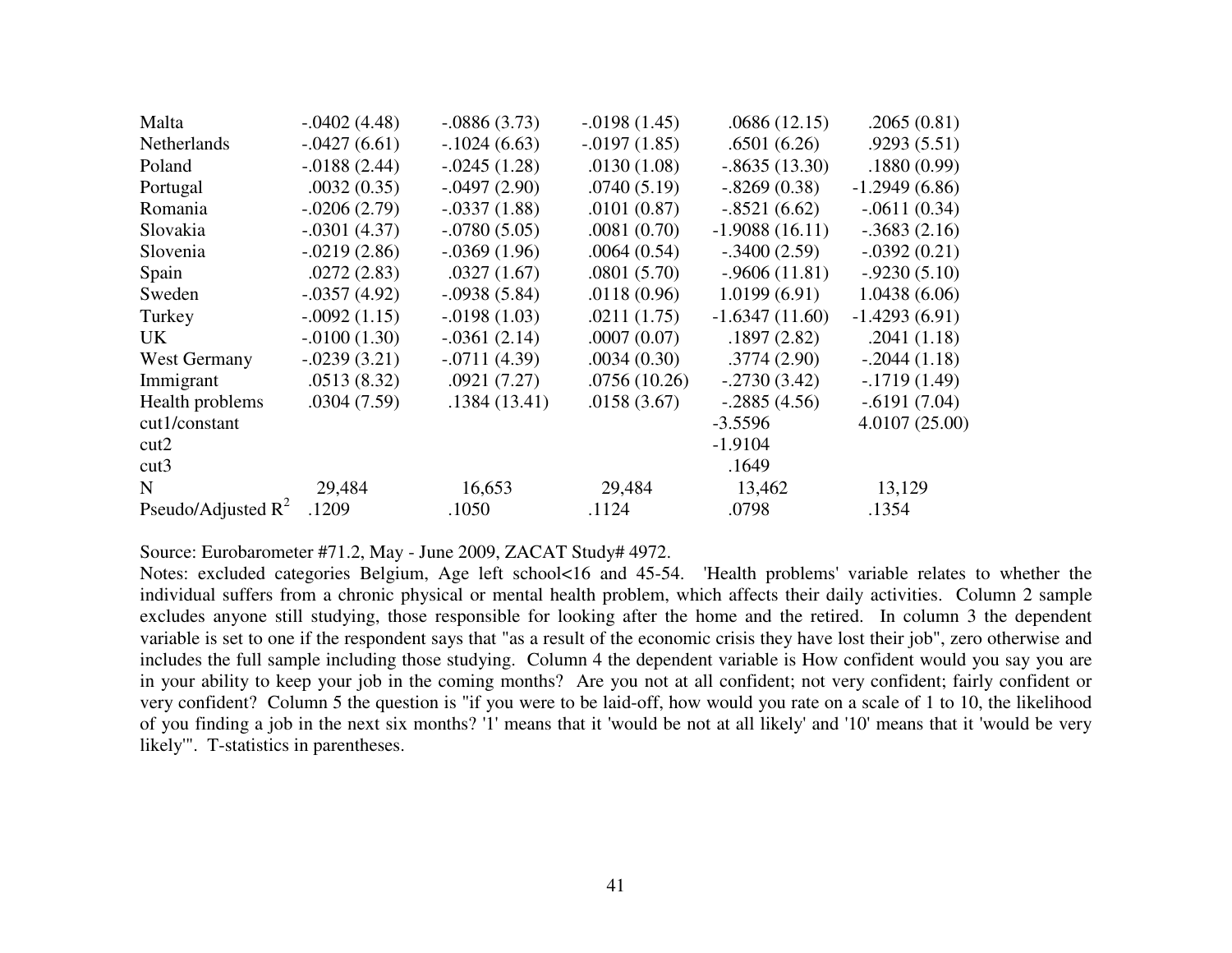|                           | 5 yrs | $10$ yrs | 15 yrs | 25 yrs | # Age $20$ |
|---------------------------|-------|----------|--------|--------|------------|
| Euro area                 | 87.6  | 88.3     | 93.3   | 110.8  | 3,814,153  |
| Armenia                   | 50.0  | 70.2     | 93.7   | 91.7   | 63,333     |
| Australia                 | 89.3  | 92.1     | 96.2   | 104.4  | 296,556    |
| Austria                   | 81.5  | 88.2     | 99.4   | 111.7  | 100,537    |
| <b>Belarus</b>            | 53.9  | 54.1     | 77.0   | 97.4   | 162,934    |
| Belgium                   | 90.7  | 95.0     | 102.4  | 105.3  | 127,376    |
| Bulgaria                  | 64.5  | 57.4     | 80.0   | 104.7  | 103,028    |
| Croatia                   | 73.0  | 92.7     | 88.4   | 112.2  | 55,644     |
| Cyprus                    | 68.3  | 81.8     | 99.4   | 114.5  | 11,757     |
| <b>Czech Republic</b>     | 69.5  | 67.3     | 90.7   | 109.4  | 134,600    |
| Denmark                   | 104.9 | 111.6    | 114.3  | 98.3   | 61,689     |
| Estonia                   | 59.1  | 55.2     | 76.4   | 93.0   | 21,838     |
| Finland                   | 90.8  | 96.8     | 109.2  | 111.6  | 61,957     |
| France                    | 97.4  | 93.0     | 96.2   | 101.9  | 817,614    |
| Georgia                   | 62.8  | 73.6     | 96.8   | 94.1   | 72,102     |
| Germany                   | 73.6  | 83.1     | 85.8   | 102.7  | 982,931    |
| Greece                    | 87.4  | 88.0     | 94.8   | 130.2  | 119,656    |
| Hungary                   | 76.8  | 78.5     | 95.6   | 108.5  | 125,807    |
| Iceland                   | 93.6  | 98.2     | 106.9  | 109.7  | 4,399      |
| Ireland                   | 104.1 | 98.2     | 95.1   | 136.5  | 59,194     |
| Italy                     | 93.8  | 93.0     | 100.2  | 115.1  | 591,715    |
| Latvia                    | 52.8  | 48.6     | 79.6   | 91.8   | 37,681     |
| Lithuania                 | 53.3  | 65.6     | 93.6   | 87.3   | 55,381     |
| Luxembourg                | 104.3 | 109.7    | 106.5  | 115.3  | 5,504      |
| Macedonia                 | 68.8  | 77.7     | 93.5   | 100.0  | 33,263     |
| Moldova                   | 49.3  | 58.4     | 80.2   | 82.3   | 73,876     |
| Montenegro                | 80.4  | 82.1     | 90.7   | 100.9  | 10,053     |
| Netherlands               | 101.2 | 97.9     | 101.3  | 97.3   | 198,534    |
| Norway                    | 98.5  | 107.1    | 108.8  | 100.2  | 58,239     |
| Poland                    | 60.7  | 70.2     | 87.0   | 113.6  | 579,666    |
| Portugal                  | 94.3  | 88.4     | 93.8   | 124.6  | 120,091    |
| Romania                   | 58.5  | 62.2     | 71.1   | 89.0   | 352,397    |
| <b>Russian Federation</b> | 53.7  | 49.9     | 65.4   | 96.6   | 2,556,769  |
| Serbia                    | 81.6  | 78.0     | 87.4   | 106.2  | 95,973     |
| Slovakia                  | 61.1  | 70.1     | 89.4   | 109.8  | 82,551     |
| Slovenia                  | 67.7  | 70.1     | 76.8   | 111.0  | 26,541     |
| Spain                     | 88.9  | 81.6     | 86.8   | 131.5  | 502,550    |
| Sweden                    | 86.2  | 82.4     | 110.5  | 94.9   | 115,360    |
| Switzerland               | 84.1  | 92.3     | 102.2  | 106.9  | 88,726     |
| Ukraine                   | 51.7  | 57.4     | 76.6   | 97.8   | 744,442    |
| United Kingdom            | 80.9  | 89.4     | 96.1   | 97.6   | 820,200    |
| <b>USA</b>                | 96.7  | 94.2     | 102.3  | 102.8  | 4,168,920  |

**Table 6. Size of youth cohort in 2008 where the number of 20 year olds=100**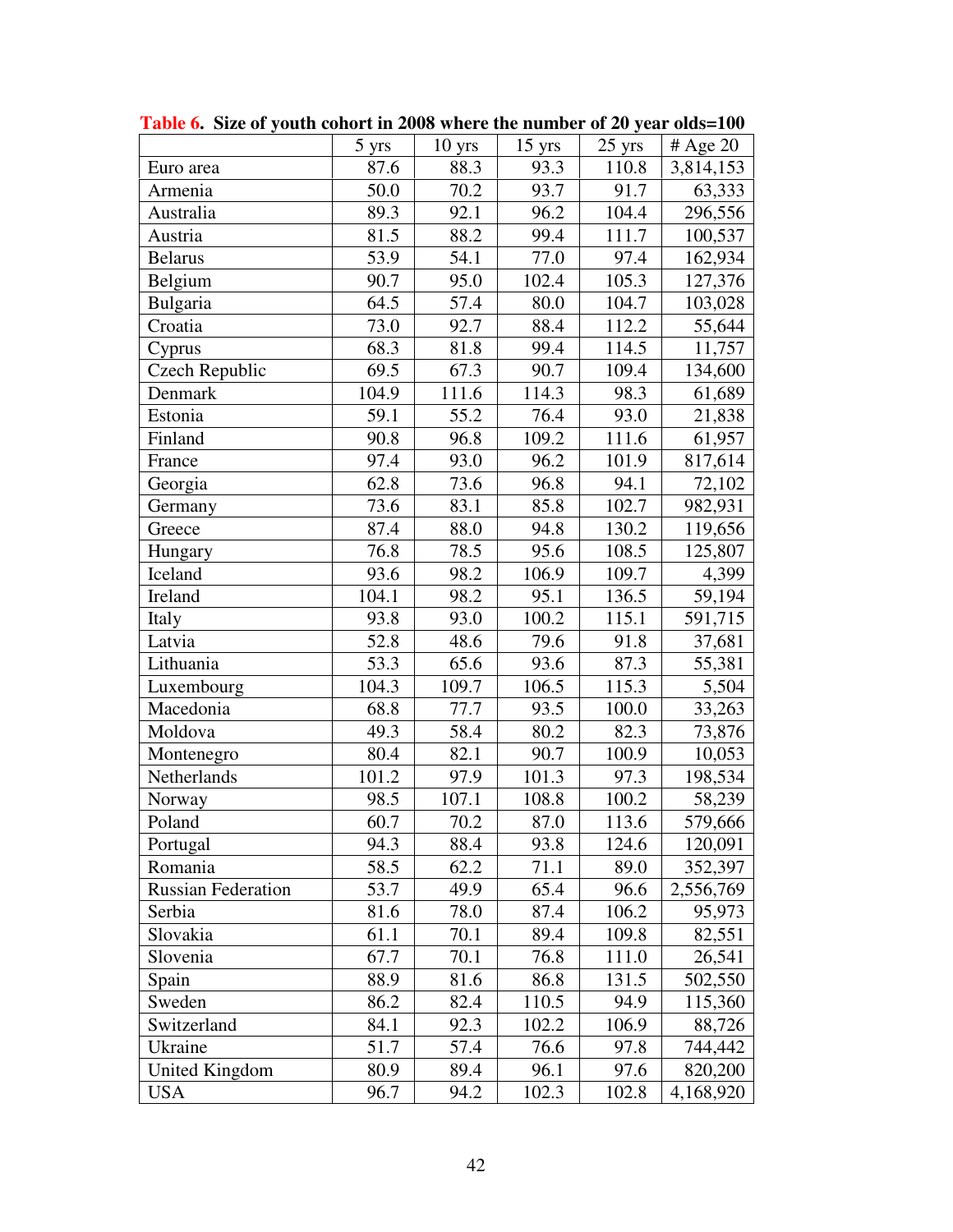|                                                   | 2006   | 2007   | 2008   | 2009   |
|---------------------------------------------------|--------|--------|--------|--------|
| All                                               |        |        |        |        |
| Civilian non-institutional population.            | 36,989 | 37,443 | 37,506 | 37,586 |
|                                                   |        | 24,339 | 24,429 | 23,691 |
|                                                   | 66.7   | 65.0   | 65.1   | 63.0   |
|                                                   | 21,914 | 21,717 | 21,021 | 19,304 |
| Employment-population ratio59.2                   |        | 58.0   | 56.0   | 51.4   |
|                                                   | 2,750  | 2,622  | 3,408  | 4,387  |
| Looking for full-time work                        | 2,028  | 1,892  | 2,552  | 3,430  |
| Looking for part-time work                        | 722    | 730    | 856    | 957    |
| Unemployment rate                                 | 11.2   | 10.8   | 14.0   | 18.5   |
| Not in labor force                                | 12,324 | 13,104 | 13,076 | 13,895 |
| Men                                               |        |        |        |        |
| Civilian non-institutional population             | 18,675 | 18,926 | 18,919 | 18,935 |
| Civilian labor force                              | 13,024 | 12,845 | 12,882 | 12,298 |
| Participation rate                                | 69.7   | 67.9   | 68.1   | 64.9   |
| Employed                                          | 11,568 | 11,421 | 10,946 | 9,880  |
|                                                   |        | 60.3   | 57.9   | 52.2   |
| Unemployed                                        | 1,456  | 1,424  | 1,935  | 2,418  |
| Looking for full-time work                        | 1,152  | 1,059  | 1,483  | 1,973  |
| Looking for part-time work                        | 303    | 365    | 453    | 444    |
| Unemployment rate                                 | 11.2   | 11.1   | 15.0   | 19.7   |
| Not in labor force                                | 5,651  | 6,081  | 6,037  | 6,637  |
| Women                                             |        |        |        |        |
| Civilian non-institutional population18,31418,517 |        |        | 18,587 | 18,650 |
| Civilian labor force                              | 11,641 | 11,494 | 11,547 | 11,393 |
| Participation rate                                | 63.6   | 62.1   | 62.1   | 61.1   |
| Employed                                          | 10,346 | 10,296 | 10,075 | 9,424  |
| Employment-population ratio56.5                   |        | 55.6   | 54.2   | 50.5   |
| Unemployed                                        | 1,295  | 1,198  | 1,473  | 1,969  |
| Looking for full-time work 876 833                |        |        | 1,070  | 1,456  |
| Looking for part-time work                        | 419    | 365    | 403    | 513    |
| Unemployment rate                                 | 11.1   | 10.4   | 12.8   | 17.3   |
| Not in labor force                                | 6,673  | 7,023  | 7,039  | 7,257  |
| White                                             |        |        |        |        |
| Civilian non-institutional population28,73629,012 |        |        | 29,012 | 29,010 |
| Civilian labor force                              | 20,002 | 19,734 | 19,760 | 19,147 |
| Participation rate                                | 69.6   | 68     | 68.1   | 66     |
| Employed                                          | 18,193 | 17,899 | 17,323 | 16,000 |
|                                                   |        | 61.7   | 59.7   | 55.2   |
| Unemployed                                        | 1,808  | 1,835  | 2,437  | 3,147  |
| Looking for full-time work                        | 1,289  | 1,304  | 1,759  | 2,403  |

Table 7. Labour market status of 16-24 year olds, USA, 2006-2009 (July)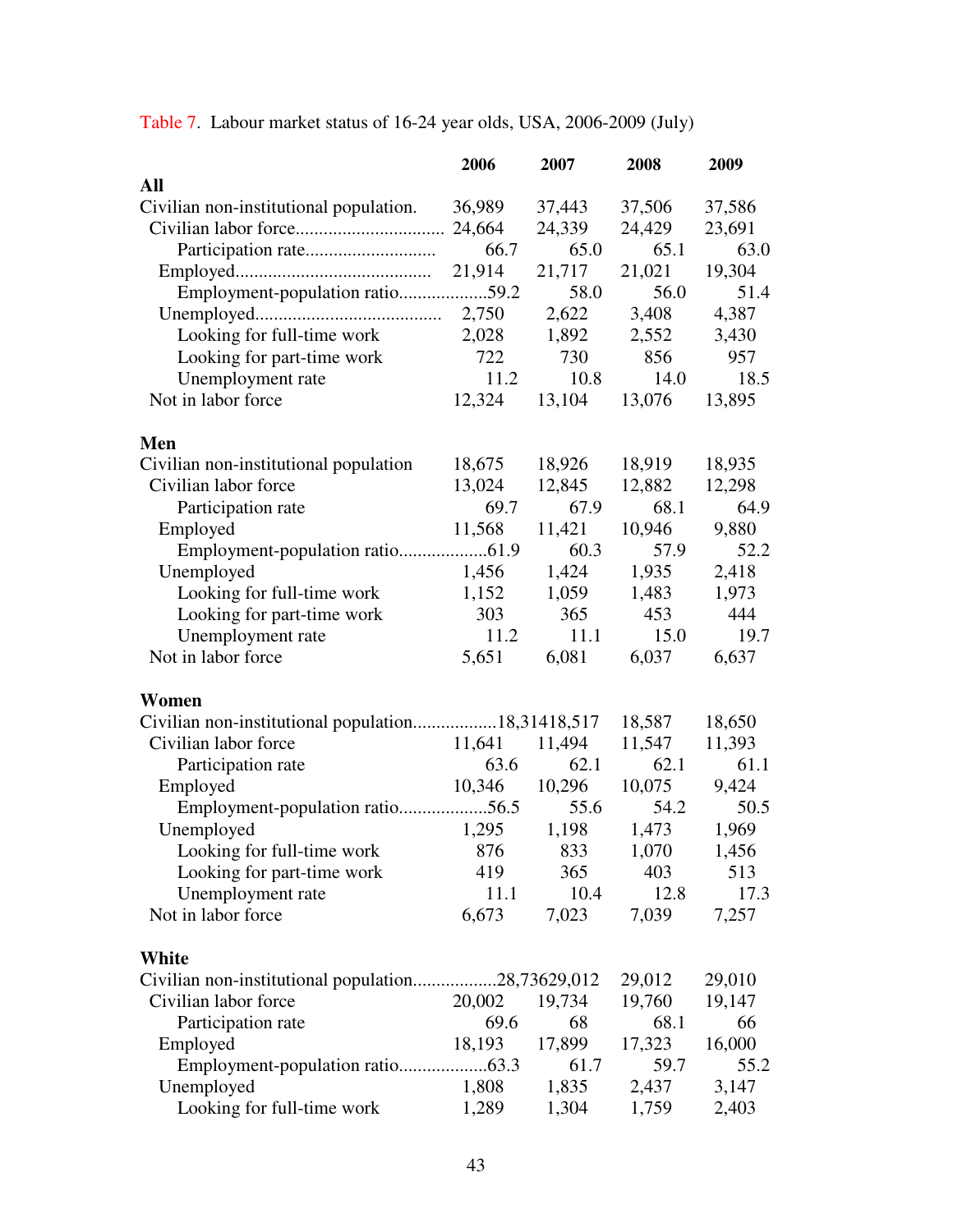| Looking for part-time work            | 520   | 531   | 678   | 744   |
|---------------------------------------|-------|-------|-------|-------|
| Unemployment rate                     | 9.0   | 9.3   | 12.3  | 16.4  |
| Not in labor force                    | 8,735 | 9,278 | 9,252 | 9,863 |
| <b>Black or African American</b>      |       |       |       |       |
| Civilian non-institutional population | 5,426 | 5,539 | 5,595 | 5,662 |
| Civilian labor force.                 | 3,133 | 2,998 | 3,062 | 2,995 |
| Participation rate                    | 57.7  | 54.1  | 54.7  | 52.9  |
| Employed                              | 2,361 | 2,382 | 2,302 | 2,060 |
| Employment-population ratio43.5       |       | 43.0  | 41.2  | 36.4  |
| Unemployed                            | 772   | 616   | 760   | 935   |
| Looking for full-time work            | 617   | 488   | 647   | 772   |
| Looking for part-time work            | 155   | 128   | 112   | 163   |
| Unemployment rate                     | 24.7  | 20.5  | 24.8  | 31.2  |
| Not in labor force                    | 2,293 | 2,541 | 2,533 | 2,667 |
| <b>Asian</b>                          |       |       |       |       |
| Civilian non-institutional population | 1,474 | 1,511 | 1,516 | 1,500 |
| Civilian labor force                  | 687   | 747   | 767   | 740   |
| Participation rate                    | 46.6  | 49.4  | 50.6  | 49.3  |
| Employed                              | 631   | 689   | 703   | 619   |
| Employment-population ratio42.8       |       | 45.6  | 46.4  | 41.3  |
| Unemployed                            | 56    | 58    | 64    | 121   |
| Looking for full-time work            | 33    | 32    | 38    | 96    |
| Looking for part-time work            | 23    | 26    | 26    | 24    |
| Unemployment rate                     | 8.2   | 7.7   | 8.4   | 16.3  |
| Not in labor force                    | 787   | 764   | 748   | 760   |
| <b>Hispanic or Latino ethnicity</b>   |       |       |       |       |
| Civilian non-institutional population | 6,406 | 6,597 | 6,669 | 6,752 |
| Civilian labor force                  | 3,943 | 3,928 | 4,007 | 4,014 |
| Participation rate                    | 61.5  | 59.5  | 60.1  | 59.4  |
| Employed                              | 3,534 | 3,465 | 3,367 | 3,143 |
|                                       |       | 52.5  | 50.5  | 46.5  |
| Unemployed                            | 409   | 464   | 639   | 871   |
| Looking for full-time work            | 287   | 341   | 487   | 693   |
| Looking for part-time work            | 122   | 123   | 153   | 178   |
| Unemployment rate                     | 10.4  | 11.8  | 16    | 21.7  |
| Not in labor force                    | 2,463 | 2,669 | 2,662 | 2,738 |

Source: 'Employment and unemployment among youth -- Summer 2009', Bureau of Labor Statistics, http://www.bls.gov/news.release/youth.nr0.htm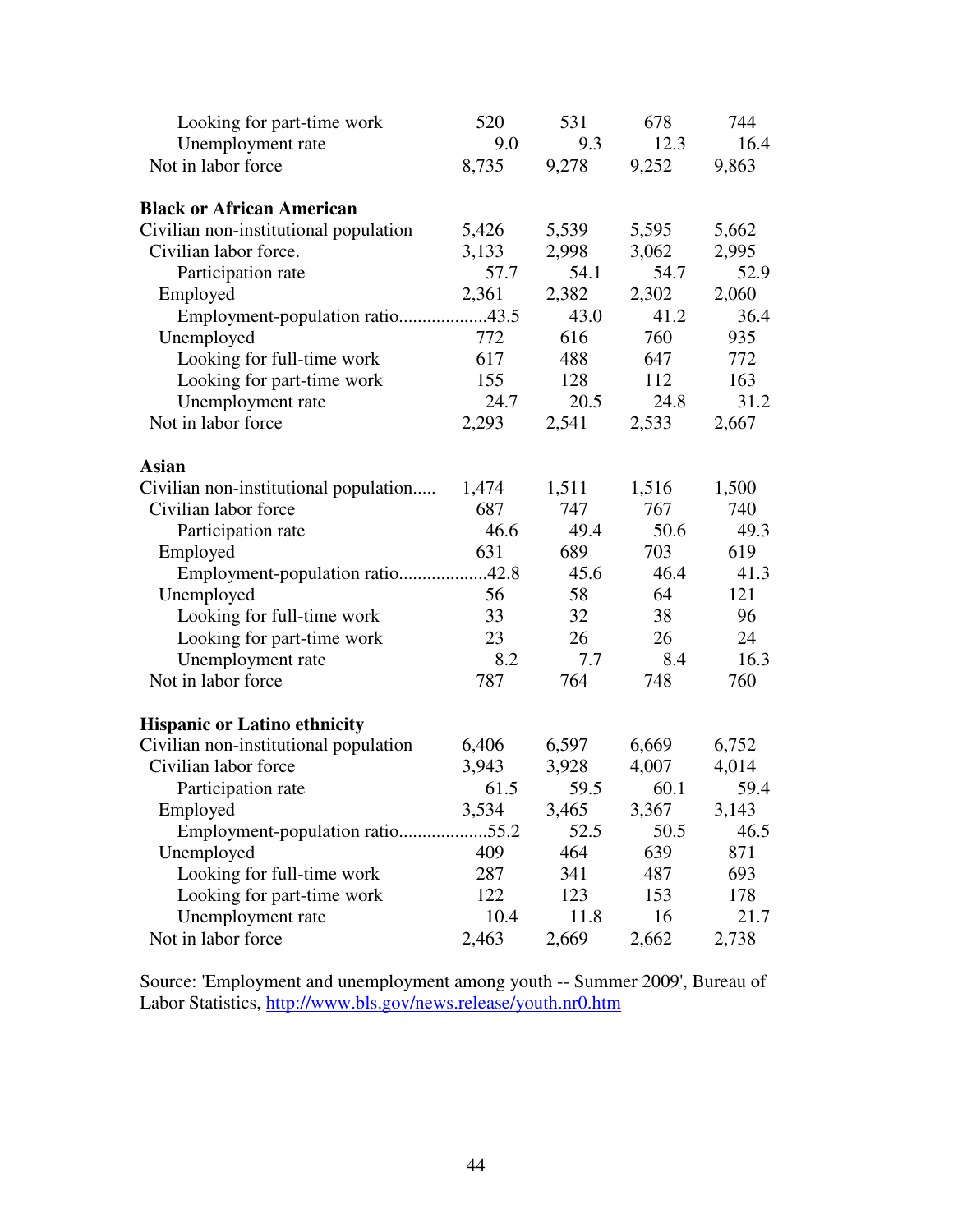|                           |                                  |                                  | Table 0. Trobability of being unemployed ages To $2+$ COT $\lambda$ , 1717 2007 (uproblis) |                 |
|---------------------------|----------------------------------|----------------------------------|--------------------------------------------------------------------------------------------|-----------------|
|                           | 1979                             | 1982-1983                        | 2007-2008                                                                                  | 2009            |
| 1983/2008 dummy           |                                  | $-.0030(1.26)$                   | .0210(8.55)                                                                                |                 |
| 17 years of age           | $-0.0133(2.31)$                  | .0043(0.74)                      | $-0.0176(2.99)$                                                                            | $-.0235(3.47)$  |
| 18 years of age           | $-0.0125(2.18)$                  | .0061(1.07)                      | $-.0015(0.25)$                                                                             | .0365(4.77)     |
| 19 years of age           | $-.0243(4.32)$                   | $-.0112(2.00)$                   | $-.0066(1.01)$                                                                             | .0302(3.88)     |
| 20 years of age           | $-.0383(6.89)$                   | $-.0277(5.03)$                   | $-0.0184(2.85)$                                                                            | .0045(0.60)     |
| 21 years of age           | $-.0423(7.71)$                   | $-.0425(7.85)$                   | $-.0331(5.35)$                                                                             | $-.0071(0.96)$  |
| 22 years of age           | $-.0565(10.50)$                  | $-.0481(8.96)$                   | $-.0310(4.98)$                                                                             | $-0.0164(2.24)$ |
| 23 years of age           | $-.0596(11.11)$                  | $-.0549(10.27)$                  | $-.0401(6.61)$                                                                             | $-.0247(3.41)$  |
| 24 years of age           | $-.0654(12.25)$                  | $-.0597(11.22)$                  | $-.0454(7.55)$                                                                             | $-.0406(5.73)$  |
| Male                      | $-0.0109(3.94)$                  | .0172(7.16)                      | .0191(7.69)                                                                                | .0389(15.21)    |
| <b>Black</b>              | .1681(28.89)                     | .2338 (46.99)                    | .0976(19.53)                                                                               | .1366(27.40)    |
| Other race                | .0371(3.72)                      | .0883(10.39)                     | .0161(1.84)                                                                                | .0742(8.36)     |
| Hispanic                  | .0214(3.17)                      | .0542(9.24)                      | .0121(3.09)                                                                                | .0206(5.05)     |
| Native American           |                                  |                                  | .0800(5.19)                                                                                | .0919(7.11)     |
| Asian                     |                                  |                                  | $-.0231(2.89)$                                                                             | .0083(1.04)     |
| Hawaiian                  |                                  |                                  | .0390(1.88)                                                                                | .0769(3.76)     |
| Years of schooling        | $-0.0129(15.50)$                 | $-.0247(34.29)$                  | n/a                                                                                        | n/a             |
| 1/2/3/4th Grade           |                                  | $-.0350(0.93)$                   | $-.0563(1.19)$                                                                             |                 |
| 5th or 6th Grade          |                                  |                                  | $-.0384(1.20)$                                                                             | .0203(0.47)     |
| 7th or 8th Grade          |                                  |                                  | .0583(1.32)                                                                                | .0819(1.78)     |
| 9th Grade                 |                                  |                                  | .0698(1.58)                                                                                | .1871(3.76)     |
| 10th Grade                |                                  |                                  | .0344(0.87)                                                                                | .1502(3.19)     |
| 11th Grade                |                                  |                                  | .0073(0.20)                                                                                | .0861(1.98)     |
| 12th Grade No Diploma     |                                  |                                  | $-.0072(0.21)$                                                                             | .0974(2.15)     |
| High School Diploma       |                                  |                                  | $-0.0145(0.42)$                                                                            | .0462(1.16)     |
| Some College              |                                  |                                  | $-.0569(1.76)$                                                                             | $-.0304(0.82)$  |
| Associate Degree – Occup. |                                  |                                  | $-.0512(1.79)$                                                                             | $-.0451(1.28)$  |
| Associate Degree - Acad.  |                                  |                                  | $-.0670(2.64)$                                                                             | $-.0461(1.31)$  |
| <b>Bachelor's Degree</b>  |                                  |                                  | $-.0528(1.81)$                                                                             | $-.0365(1.01)$  |
| <b>Master's Degree</b>    |                                  |                                  | $-.0540(1.74)$                                                                             | $-.0364(0.92)$  |
| Professional Degree       |                                  |                                  | $-.0474(0.89)$                                                                             | $-.0060(0.09)$  |
| Alabama                   | $-.0410(2.93)$                   | $-.0337(3.35)$                   | $-0.0276(2.24)$                                                                            | $-.0155(1.18)$  |
| Alaska                    | $-.0107(0.68)$                   | $-.0696(7.27)$                   | $-0.0243(2.20)$                                                                            | $-.0778(7.12)$  |
| Arizona                   | $-.0526(3.58)$                   | $-.0475(4.54)$                   | $-.0290(2.50)$                                                                             | $-.0160(1.20)$  |
| Arkansas                  | $-.0495(3.31)$                   | $-.0558(5.37)$                   | $-.0313(2.61)$                                                                             | $-.0466(3.56)$  |
| California                | $-.0379(3.22)$                   | $-.0653(10.29)$                  | $-.0058(0.70)$                                                                             | .0035(0.40)     |
| Colorado                  | $-.0500(3.80)$                   | $-.0827(9.24)$                   | $-.0306(3.11)$                                                                             | $-.0428(4.09)$  |
| Connecticut               | $-.0247(1.97)$                   | $-.0814(7.53)$                   | $-0.0244(2.43)$                                                                            | $-.0547(5.40)$  |
| D.C.                      | $-.0534(2.84)$                   | $-.0699(5.96)$                   | $-.0283(2.48)$                                                                             | $-0.0117(0.86)$ |
| Delaware                  | $-.0078(0.42)$                   | $-.0516(4.53)$                   | $-.0542(5.54)$                                                                             | $-.0515(4.59)$  |
| Florida                   | $-.0485(3.98)$                   | $-.0856(11.75)$                  | $-.0359(4.25)$                                                                             | $-.0325(3.42)$  |
| Georgia                   | $-.0593(4.86)$                   | $-.0940(11.43)$                  | $-0.0123(1.19)$                                                                            | $-.0289(2.61)$  |
| Hawaii                    | $-.0096(0.49)$                   | $-.0985(8.62)$<br>$-.0396(3.58)$ | $-.0301(2.46)$                                                                             | $-.0576(4.70)$  |
| Idaho                     | $-.0415(2.77)$                   | $-.0468(6.15)$                   | $-.0325(2.88)$                                                                             | $-.0151(1.18)$  |
| Illinois<br>Indiana       | $-.0265(2.08)$<br>$-.0472(4.00)$ |                                  | $-.0214(2.37)$                                                                             | $-.0200(2.03)$  |
|                           |                                  | $-.0299(3.22)$                   | $-0.0175(1.53)$                                                                            | $-.0037(0.30)$  |

Table 8. Probability of being unemployed ages 16-24 USA, 1979-2009 (dprobits)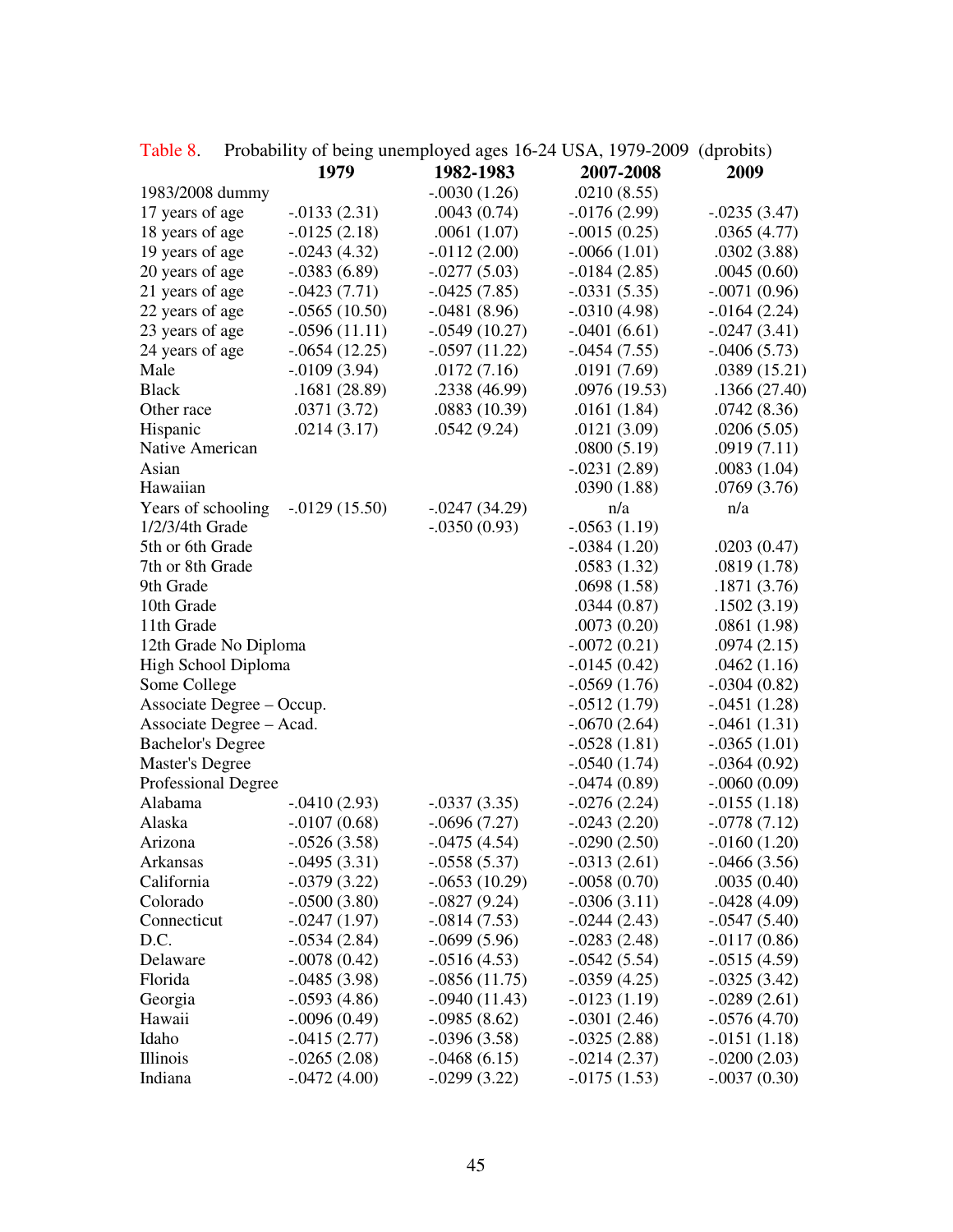| Iowa           | $-.0627(4.88)$ | $-.0734(8.01)$  | $-.0540(6.19)$  | $-.0589(5.90)$  |
|----------------|----------------|-----------------|-----------------|-----------------|
| Kansas         | $-.0761(5.93)$ | $-.0944(9.40)$  | $-.0355(3.43)$  | $-.0600(5.58)$  |
| Kentucky       | $-.0255(1.68)$ | $-0.0246(2.28)$ | $-.0207(1.81)$  | $-.0031(0.25)$  |
| Louisiana      | $-.0338(2.39)$ | $-.0640(6.65)$  | $-.0541(4.38)$  | $-.0554(4.11)$  |
| Maine          | $-.0752(5.00)$ | $-.0490(4.56)$  | $-.0223(2.16)$  | $-.0074(0.65)$  |
| Maryland       | $-.0506(3.91)$ | $-.0816(9.40)$  | $-.0436(4.81)$  | $-.0653(6.82)$  |
| Massachusetts  | $-.0246(1.34)$ | $-.0693(8.46)$  | $-.0393(3.58)$  | $-.0488(4.20)$  |
| Minnesota      | $-.0477(3.68)$ | $-.0726(8.45)$  | $-.0231(2.49)$  | $-.0350(3.50)$  |
| Mississippi    | $-.0620(4.66)$ | $-.0320(2.94)$  | $-0.0161(1.22)$ | $-.0551(3.94)$  |
| Missouri       | $-.0606(4.90)$ | $-.0592(6.35)$  | $-.0254(2.41)$  | $-.0379(3.50)$  |
| Montana        | $-.0459(3.10)$ | $-.0672(6.57)$  | $-.0232(1.84)$  | $-.0607(4.43)$  |
| Nebraska       | $-.0726(5.32)$ | $-.0877(8.92)$  | $-.0577(6.20)$  | $-.0996(10.31)$ |
| Nevada         | $-.0670(4.69)$ | $-.0701(6.39)$  | $-.0368(3.52)$  | $-0.0138(1.11)$ |
| New Hampshire  | $-.0362(2.15)$ | $-.0882(8.11)$  | $-.0361(3.82)$  | $-.0596(5.81)$  |
| New Jersey     | $-.0234(1.82)$ | $-.0612(7.56)$  | $-.0237(2.22)$  | $-.0321(2.89)$  |
| New Mexico     | $-.0158(0.96)$ | $-.0587(5.50)$  | $-.0415(3.16)$  | $-.0618(4.26)$  |
| New York       | $-.0310(2.34)$ | $-.0551(7.94)$  | $-0.0135(1.50)$ | $-.0250(2.66)$  |
| North Carolina | $-.0659(5.57)$ | $-.0657(7.23)$  | $-.0329(3.32)$  | $-.0264(2.40)$  |
| North Dakota   | $-.0685(5.14)$ | $-0.0879(9.06)$ | $-.0626(6.50)$  | $-.0980(9.09)$  |
| Ohio           | $-.0310(2.33)$ | $-.0207(2.62)$  | $-0.0140(1.49)$ | $-.0281(2.87)$  |
| Oklahoma       | $-.0673(4.46)$ | $-.0843(8.98)$  | $-.0503(4.65)$  | $-.0825(7.30)$  |
| Oregon         | $-.0339(2.22)$ | $-0.0194(1.71)$ | $-0.0184(1.53)$ | .0115(0.89)     |
| Pennsylvania   | $-.0379(3.10)$ | $-.0326(4.19)$  | $-.0207(2.26)$  | $-.0548(6.03)$  |
| Rhode Island   | $-.0389(2.66)$ | $-.0542(4.83)$  | $-.0099(0.92)$  | .0047(0.40)     |
| South Carolina | $-.0668(4.84)$ | $-.0841(8.38)$  | $-.0231(1.99)$  | $-.0392(3.20)$  |
| South Dakota   | $-.0705(5.52)$ | $-.0929(10.18)$ | $-.0645(7.04)$  | $-.0920(9.16)$  |
| Tennessee      | $-.0417(3.01)$ | $-.0360(3.51)$  | $-0.0177(1.46)$ | $-0.0119(0.95)$ |
| Texas          | $-.0721(6.95)$ | $-.0910(14.17)$ | $-.0422(5.41)$  | $-.0646(7.81)$  |
| Utah           | $-.0599(4.58)$ | $-.0680(7.32)$  | $-.0654(6.91)$  | $-.0473(4.15)$  |
| Vermont        | $-.0396(3.09)$ | $-.0656(5.81)$  | $-.0297(2.69)$  | $-.0524(4.63)$  |
| Virginia       | $-.0604(4.90)$ | $-.0763(8.68)$  | $-.0557(6.16)$  | $-.0570(5.46)$  |
| Washington     | $-.0274(1.85)$ | $-0.0288(2.72)$ | $-0.0185(1.72)$ | $-.0214(1.89)$  |
| West Virginia  | $-.0037(0.20)$ | .0531(4.06)     | $-0.0292(2.27)$ | $-.0206(1.44)$  |
| Wisconsin      | $-.0516(4.06)$ | $-0.0342(3.65)$ | $-.0298(3.08)$  | $-.0487(4.78)$  |
| Wyoming        | $-.0617(4.27)$ | $-.0706(6.23)$  | $-.0613(6.16)$  | $-.0717(6.67)$  |
| N              | 49,519         | 95,521          | 56,412          | 83,552          |
| Pseudo $R^2$   | .0606          | .0685           | .0660           | .0625           |

Notes: excluded categories 16 years of age;  $1<sup>st</sup>$  grade, Michigan and white Columns 1-3 use Matched Outgoing Rotation Group files of the CPS while column 4 uses the Basic Monthly Files, January -September. T-statistics in parentheses. Sample is the workforce (employed + unemployed).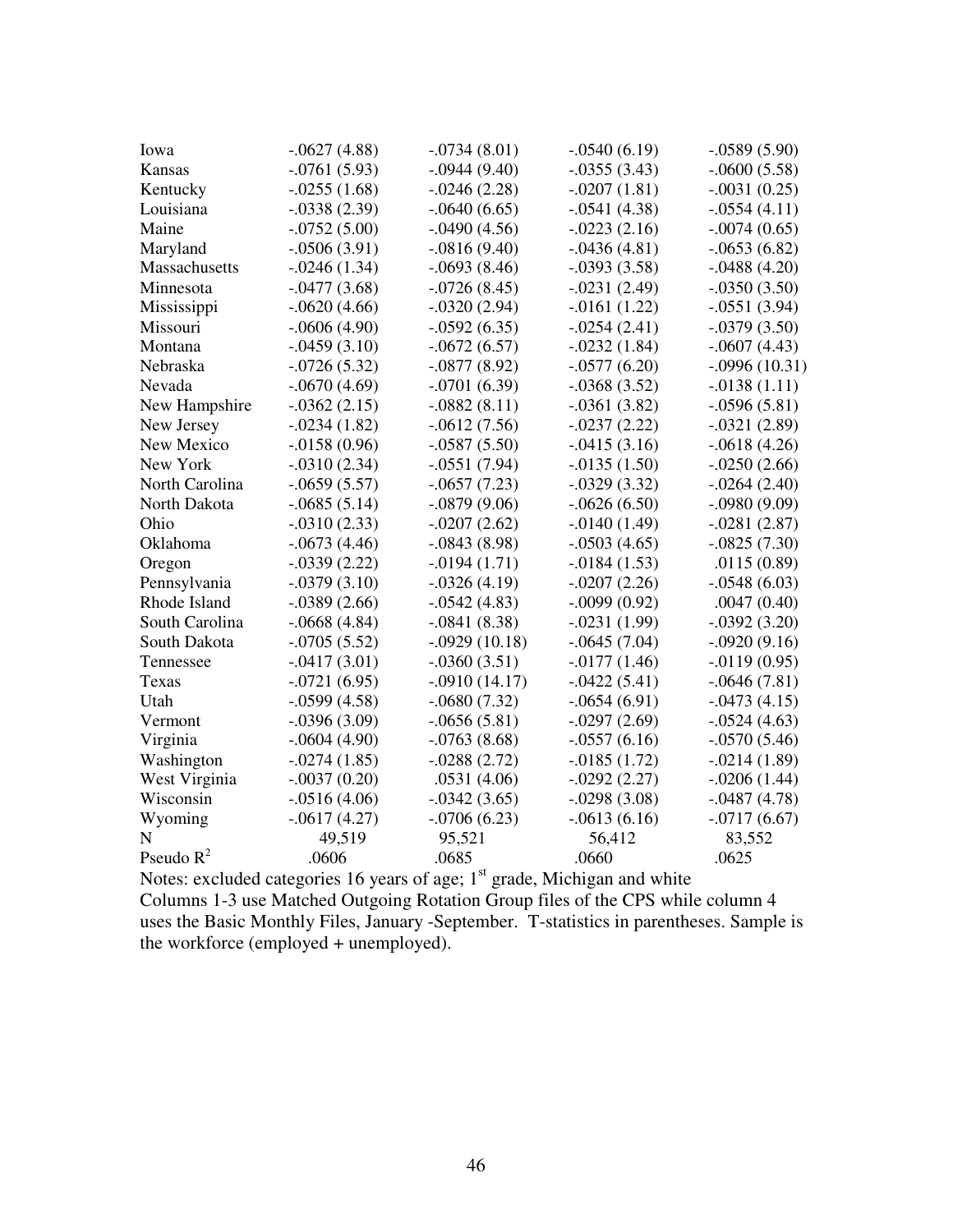|                        | 1981            | 1983-1986       |
|------------------------|-----------------|-----------------|
| Age 17                 | $-.0223(1.50)$  | $-.0330(4.77)$  |
| Age 18                 | $-.0625(5.52)$  | $-.0242(3.59)$  |
| Age 19                 | $-.0677(6.16)$  | $-.0513(7.89)$  |
| Age 20                 | $-.0664(5.77)$  | $-.0585(9.05)$  |
| Age 21                 | $-.0704(6.42)$  | $-.0625(9.68)$  |
| Age 22                 | $-.0679(6.19)$  | $-.0760(11.92)$ |
| Age 23                 | $-.0750(7.20)$  | $-.0821(12.82)$ |
| Age 24                 | $-.0724(6.82)$  | $-.0898(14.07)$ |
| Male                   | $-.0286(7.45)$  | $-.0374(12.23)$ |
| Teaching, nursing      | $-.0362(2.01)$  | $-.0781(6.09)$  |
| Apprentices            | $-.0398(2.56)$  | $-.0474(4.52)$  |
| A level                | $-0.0197(1.13)$ | $-0.0199(1.84)$ |
| O level                | .0174(0.96)     | .0192(1.87)     |
| None                   | .0879(4.14)     | .1914(15.52)    |
| <b>Education</b> dk    | .0751(2.57)     | .1049(8.31)     |
| Mixed race             | .0920(3.06)     | .1558(5.37)     |
| <b>Black</b>           | .1877(9.19)     | .2033(14.61)    |
| Asian                  | .0630(4.00)     | .1352(10.67)    |
| Other                  | .0476(1.72)     | .0248(2.25)     |
| Yorkshire & Humberside | $-.0236(2.98)$  | $-.0432(6.10)$  |
| <b>East Midlands</b>   | $-.0385(4.91)$  | $-.0786(10.85)$ |
| East Anglia            | $-.0400(3.98)$  | $-.0871(10.29)$ |
| South East             | $-.0576(8.66)$  | $-1142(19.00)$  |
| South West             | $-.0386(4.94)$  | $-.0839(11.78)$ |
| <b>West Midlands</b>   | $-.0120(1.48)$  | $-.0387(5.41)$  |
| North West             | .0000(0.00)     | $-0.0196(2.76)$ |
| Wales                  | $-.0088(0.92)$  | $-0.0115(1.33)$ |
| Scotland               | $-.0041(0.49)$  | $-.0281(3.90)$  |
| Northern Ireland       | $-.0272(1.29)$  | $-.0354(2.88)$  |
| N                      | 18917           | 68,503          |
| Pseudo $R^2$           | .1097           | .0685           |

Table 9. Probability of being unemployed in the UK, ages < 25, 1981-1986 (dprobits)

Source: Labour Force Surveys, 1981, 1982-1984

Notes: excluded categories: white; degree or higher and age 16. Sample is the workforce (employed + unemployed). T-statistics in parentheses.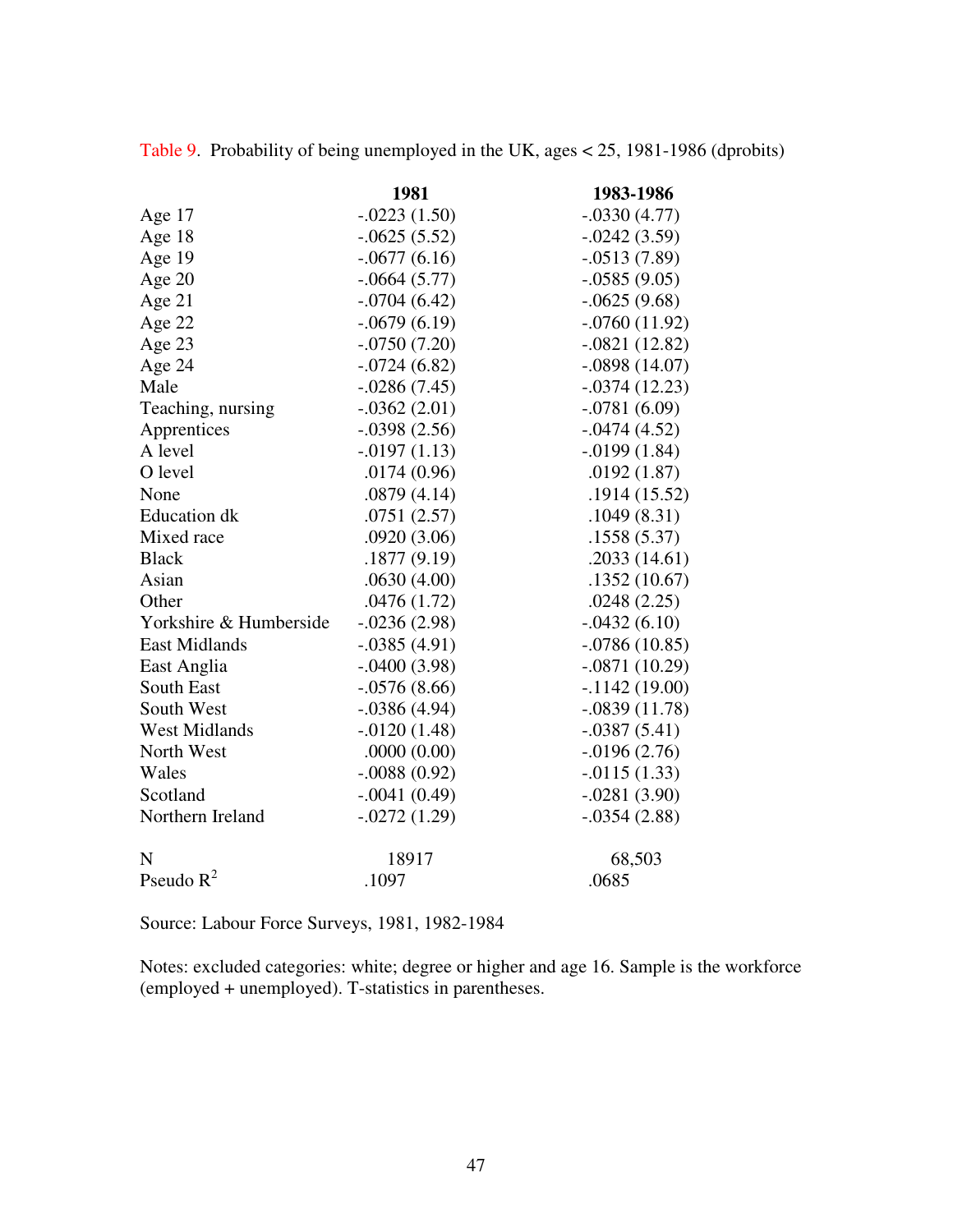Table 10. Probability of being unemployed, UK Q1 2006 - Q3 2009 (LFS) if age<25 (dprobits)

|                           | O1 2006-Q1 2008 | Q2 2008-Q3 2009 |
|---------------------------|-----------------|-----------------|
| 2008 dummy                | $-.0058(1.48)$  | $-.0401(11.31)$ |
| 17 years of age           | $-.0336(7.07)$  | $-.0615(8.84)$  |
| 18 years of age           | $-.0421(8.99)$  | $-.0678(9.82)$  |
| 19 years of age           | $-.0541(11.58)$ | $-.0822(12.01)$ |
| 20 years of age           | $-.0728(16.09)$ | $-.0921(13.58)$ |
| 21 years of age           | $-.0857(19.57)$ | $-.1055(16.11)$ |
| 22 years of age           | $-.0916(21.06)$ | $-1167(18.16)$  |
| 23 years of age           | $-.1097(26.14)$ | $-.1418(23.06)$ |
| 24 years of age           | $-1133(27.09)$  | $-1570(26.21)$  |
| Male                      | .0284(11.38)    | .0435(12.19)    |
| Higher education          | $-.0274(3.49)$  | $-.0441(4.15)$  |
| A-level                   | $-.0340(6.59)$  | $-.0564(8.19)$  |
| <b>GCSE A-C</b>           | .0155(2.89)     | .0015(0.21)     |
| Other qualifications      | .1072 (14.98)   | .1005(10.77)    |
| No qualification          | .1807(22.58)    | .1599(15.43)    |
| DK qualification          | .0614(3.73)     | .0403(1.80)     |
| Immigrant                 | $-.0269(5.72)$  | $-.0459(6.81)$  |
| Mixed race                | .0801(7.03)     | .0865(5.67)     |
| Asian                     | .1266 (17.49)   | .1176(11.71)    |
| <b>Black</b>              | .1979 (17.60)   | .1950(12.42)    |
| Chinese                   | .1084(4.53)     | .0919(2.68)     |
| Other race                | .0785(5.94)     | .1016(5.46)     |
| Rest of North             | $-.0058(0.58)$  | $-.0391(2.89)$  |
| South Yorkshire           | $-.0038(0.34)$  | $-.0123(0.80)$  |
| West Yorkshire            | $-0.0149(1.57)$ | $-.0474(3.74)$  |
| Rest of Yorkshire         | $-.0283(2.81)$  | $-.0550(4.04)$  |
| East Midlands             | $-.0150(1.71)$  | $-.0639(5.63)$  |
| East Anglia               | $-.0303(3.22)$  | $-.0684(5.52)$  |
| Inner London              | .0416(3.59)     | $-0.0199(1.38)$ |
| Outer London              | .0025(0.27)     | $-.0401(3.20)$  |
| <b>Rest of South East</b> | $-.0315(3.91)$  | $-.0742(6.85)$  |
| South West                | $-.0480(5.93)$  | $-.0880(8.19)$  |
| <b>West Midlands</b>      | .0110(1.08)     | $-.0012(0.09)$  |
| <b>Rest West Midlands</b> | $-.0262(2.81)$  | $-.0615(5.03)$  |
| <b>Greater Manchester</b> | $-0.0114(1.19)$ | $-0.0257(1.97)$ |
| Merseyside                | .0338(2.73)     | .0191(1.12)     |
| <b>Rest North West</b>    | $-.0303(3.26)$  | $-.0537(4.26)$  |
| Wales                     | $-0.0119(1.27)$ | $-.0396(3.09)$  |
| Strathclyde               | $-.0051(0.51)$  | $-.0594(4.64)$  |
| <b>Rest Scotland</b>      | $-.0069(0.72)$  | $-.0558(4.43)$  |
| Northern Ireland          | $-.0433(4.72)$  | $-.0604(4.76)$  |
| N                         | 73,205          | 44,203          |
| Pseudo $R^2$              | .0906           | .0868           |

Notes: excluded categories: Tyne and Wear; degree and white. T-statistics in parentheses Sample is the workforce (employed + unemployed)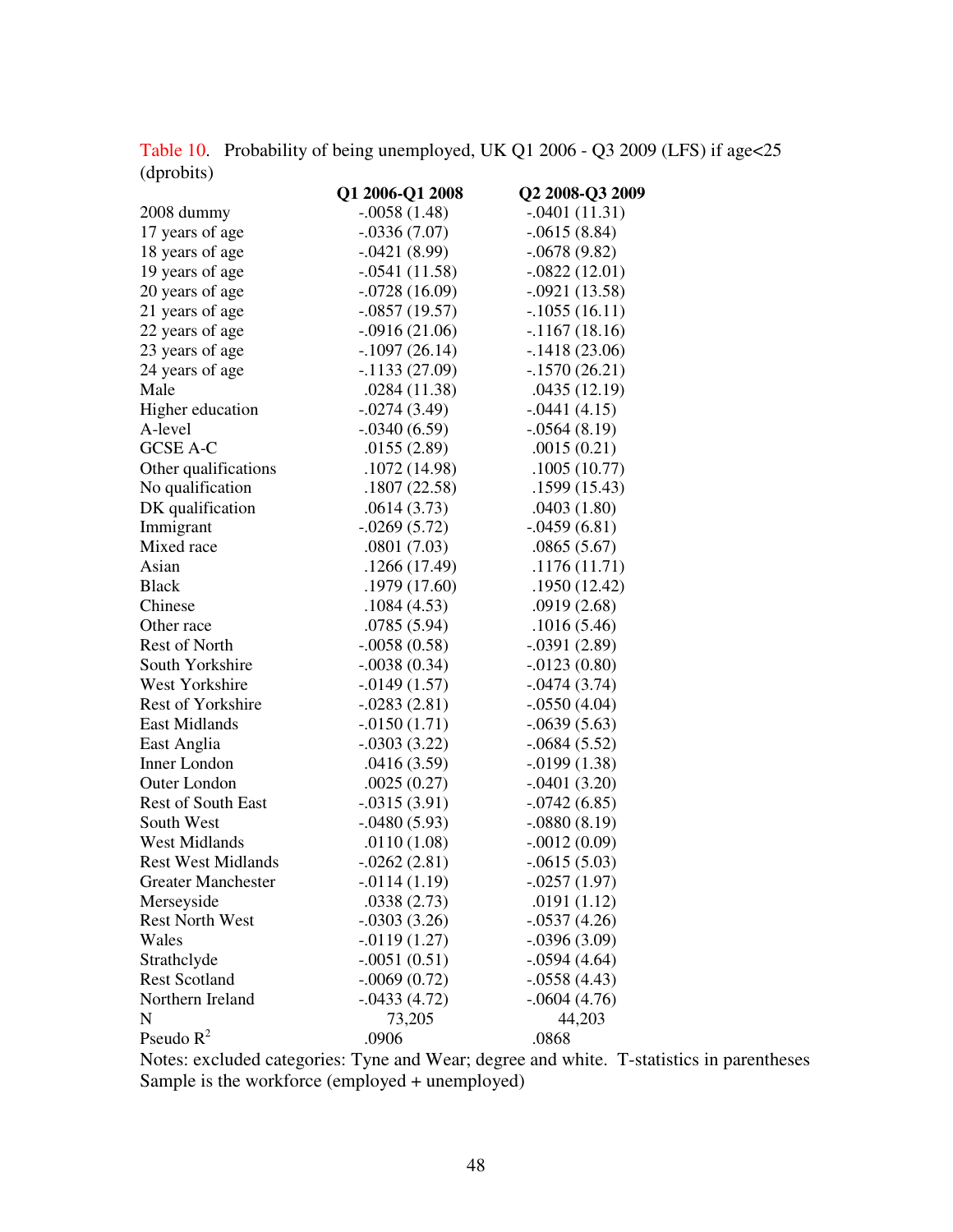|                     | Life satisfaction |                 | Personal job situation |                 |  |
|---------------------|-------------------|-----------------|------------------------|-----------------|--|
|                     | All ages          | Ages 15-24      | All ages               | Ages 15-24      |  |
| $15-24$ years       | .5292(8.07)       |                 | .1905(2.88)            |                 |  |
| $25-34$ years       | .3157(7.33)       |                 | .1920(4.39)            |                 |  |
| 35-44 years         | .1401(3.58)       |                 | .0616(1.56)            |                 |  |
| 55-64 years         | .1782(4.24)       |                 | .2432(5.50)            |                 |  |
| $65+$ years         | .4501(8.73)       |                 | .8422(14.04)           |                 |  |
| 15-24*unemployed    | .3356(2.71)       |                 | .3022(2.46)            |                 |  |
| Male                | $-.0887(3.51)$    | .0114(0.17)     | $-.0605(2.19)$         | $-.1424(1.83)$  |  |
| Student             | 1.0190 (12.16)    | 1.2004(5.34)    | .9937 (10.94)          | 1.4527(6.37)    |  |
| Unemployed          | $-.8326(13.11)$   | $-0.4342(2.18)$ | $-1.6201(3.02)$        | $-.8988(4.44)$  |  |
| Retired             | $-.0875(1.60)$    | .1459(0.23)     | .3044(4.71)            | 1.4380(1.90)    |  |
| Immigrant           | $-.0300(0.57)$    | .1057(0.63)     | $-.2517(4.42)$         | .2020(1.08)     |  |
| ALS 16-19           | .3135(9.11)       | .4683 (2.99)    | .2871(7.35)            | .3504(2.23)     |  |
| ALS $20+$           | .6017(14.93)      | .7603(4.01)     | .4804 (10.63)          | .3172(1.67)     |  |
| No FT education     | $-.1032(0.78)$    | $-.2950(0.45)$  | $-0.2474(1.85)$        | $-.6783(1.11)$  |  |
| ALS refusal         | $-.9315(6.87)$    | .8020(0.95)     | $-.6338(4.00)$         | $-.2667(0.42)$  |  |
| ALS dk              | .0178(0.17)       | $-.1428(0.37)$  | .0556(0.49)            | $-.8026(1.96)$  |  |
| Married             | .2403(5.55)       | $-.4310(3.20)$  | .1867(4.14)            | $-.0889(0.64)$  |  |
| Remarried           | .1728(1.84)       | $-.5037(0.68)$  | .0377(0.37)            | 1.2846 (1.79)   |  |
| Living as married   | .0415(0.76)       | $-.0267(0.26)$  | .0646(1.14)            | $-.1832(1.65)$  |  |
| Previously living   | $-.5177(7.44)$    | $-.2059(1.29)$  | $-.1439(1.98)$         | $-.1243(0.74)$  |  |
| Divorced            | $-0.4273(7.06)$   | $-0.9843(1.73)$ | $-.1935(2.98)$         | .0102(0.02)     |  |
| Separated           | $-0.5139(4.93)$   | $-1.2768(2.38)$ | $-.1959(1.77)$         | $-.7205(1.19)$  |  |
| Widowed             | $-.2223(3.76)$    | $-0.9416(1.20)$ | $-1643(2.39)$          | $-1.6216(1.55)$ |  |
| Austria             | $-.5486(6.04)$    | $-.5539(2.06)$  | $-.1945(2.06)$         | $-.4239(1.45)$  |  |
| <b>Bulgaria</b>     | $-2.5966(28.75)$  | $-1.7749(6.82)$ | $-1.6114(17.49)$       | $-.8949(3.16)$  |  |
| Croatia             | $-.6329(6.86)$    | .0366(0.14)     | $-1.2008(12.56)$       | $-1.1382(3.96)$ |  |
| Cyprus              | $-.1090(0.98)$    | .1161(0.42)     | $-0.4292(3.42)$        | $-.6839(1.80)$  |  |
| Czech Republic      | $-.9037(10.15)$   | $-.8603(3.19)$  | $-.6488(6.81)$         | $-0.7466(2.44)$ |  |
| Denmark             | 1.6149(17.18)     | 1.0524(3.69)    | 1.1195 (11.60)         | .5266(1.70)     |  |
| <b>East Germany</b> | $-.9318(8.59)$    | $-1.0955(3.17)$ | $-.4818(4.17)$         | $-.2476(0.70)$  |  |
| Estonia             | $-1.2494(13.93)$  | $-1.1797(4.79)$ | $-.7254(6.91)$         | $-.6934(2.24)$  |  |
| Finland             | .2364(2.66)       | $-.0952(0.35)$  | 1.2200 (12.49)         | $-.1499(0.46)$  |  |
| France              | $-.7640(8.56)$    | $-.3732(1.41)$  | $-0.7232(7.49)$        | $-.7130(2.39)$  |  |
| Greece              | $-2.0545(23.17)$  | $-1.9977(7.83)$ | $-1.2713(13.20)$       | $-1.1903(3.85)$ |  |
| Hungary             | $-2.1121(23.72)$  | $-1.9002(6.82)$ | $-2.1698(22.06)$       | $-2.2888(7.07)$ |  |
| Ireland             | .5491(6.02)       | $-.3986(1.49)$  | $-.8457(8.75)$         | $-2.0833(7.20)$ |  |
| Italy               | $-1.6602(18.71)$  | $-1.4518(5.52)$ | $-1.4246(15.67)$       | $-1.6471(5.83)$ |  |
| Latvia              | $-1.9387(21.66)$  | $-1.7824(7.60)$ | $-1.0872(11.45)$       | $-.9936(3.80)$  |  |
| Lithuania           | $-2.0630(23.05)$  | $-1.5708(6.19)$ | $-1.3124(13.73)$       | $-1.1747(4.06)$ |  |
| Luxembourg          | .7882(7.14)       | .4392(1.55)     | .6571(5.32)            | $-.2612(0.75)$  |  |
| Macedonia           | $-1.5557(16.81)$  | $-1.4849(5.92)$ | $-1.1912(12.51)$       | $-1.7036(6.14)$ |  |
| Malta               | $-.1825(1.58)$    | $-.0232(0.07)$  | $-.2713(2.25)$         | $-.7810(2.07)$  |  |
| Netherlands         | .9480(10.66)      | .8262(2.91)     | .3003(3.05)            | .4160(1.32)     |  |

Table 11. Life satisfaction and job situation equations, Europe, 2009 (ordered logits)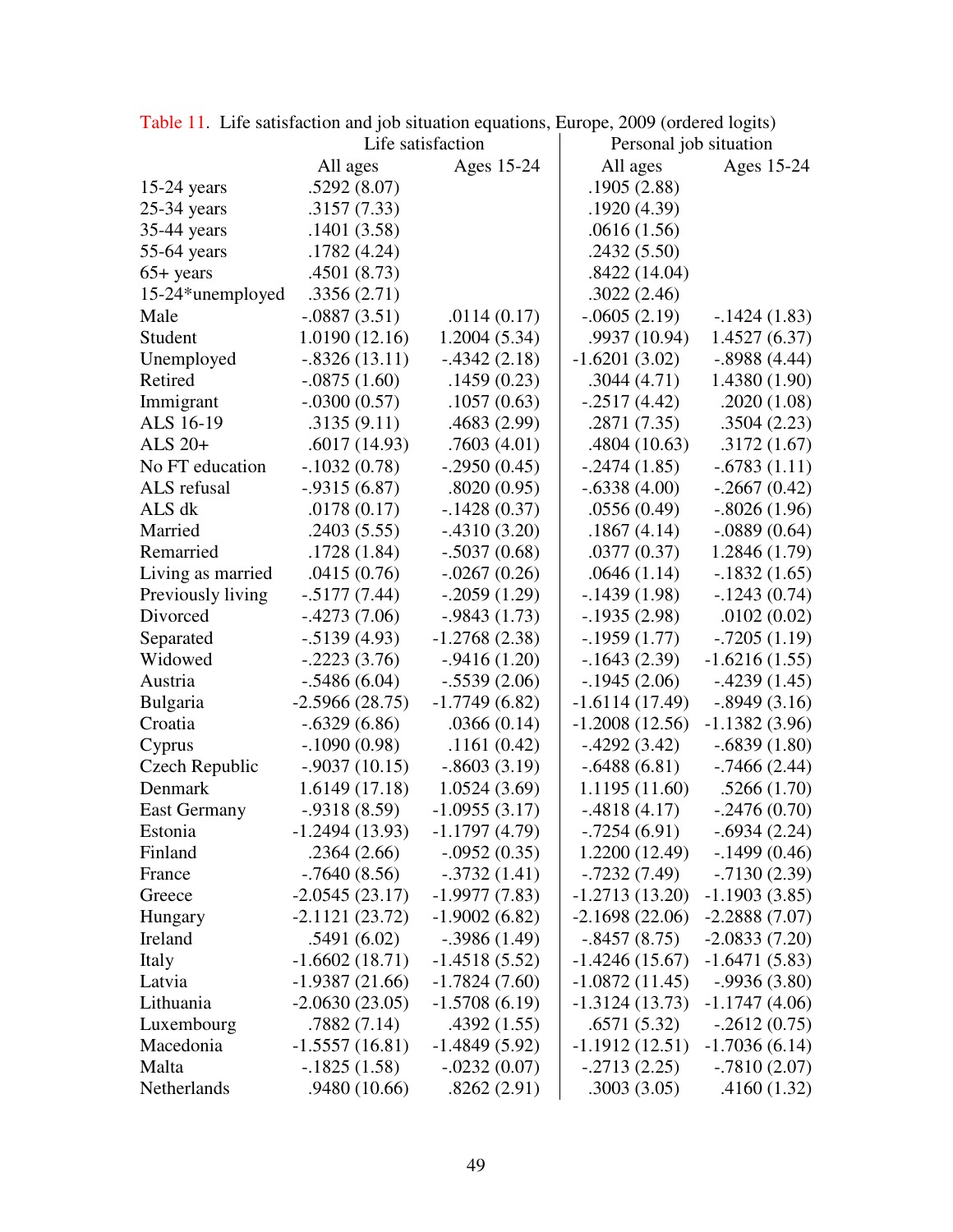| Poland        | $-1.1120(12.28)$ | $-.9892(4.07)$  | $-.8536(8.99)$   | $-.6407(2.37)$  |
|---------------|------------------|-----------------|------------------|-----------------|
| Portugal      | $-1.9456(21.60)$ | $-1.4846(6.02)$ | $-1.2919(13.37)$ | $-1.2939(4.74)$ |
| Romania       | $-1.9955(22.32)$ | $-1.6163(6.26)$ | $-1.3819(13.80)$ | $-1.2968(4.20)$ |
| Slovakia      | $-1.1799(13.20)$ | $-.8552(3.13)$  | $-1.1532(12.13)$ | $-.9063(2.88)$  |
| Slovenia      | $-.3267(3.63)$   | $-.4520(1.81)$  | $-.3963(4.18)$   | $-1.0324(3.68)$ |
| Spain         | $-0.5140(5.64)$  | $-.0447(0.17)$  | $-.6489(6.97)$   | $-.9923(3.57)$  |
| Sweden        | .9161(10.17)     | .5564(2.03)     | .8348(8.68)      | $-.4314(1.31)$  |
| Turkey        | $-1.4681(15.02)$ | $-1.1808(5.09)$ | $-1.4563(15.17)$ | $-1.5514(6.25)$ |
| UK.           | .4153(4.90)      | .5122(2.09)     | .2853(3.08)      | $-.3468(1.25)$  |
| West Germany  | $-.2917(3.24)$   | $-.5151(2.01)$  | $-.2015(2.10)$   | $-.3791(1.33)$  |
| $LR$ 3-4      | $-.0281(0.58)$   | $-.0082(0.06)$  | $-0.0187(0.35)$  | .0568(0.34)     |
| LR 5-6 centre | .0963(2.15)      | .1407(1.02)     | .0806(1.66)      | .1114(0.74)     |
| LR 7-8        | .1493(3.00)      | .1214(0.78)     | .1617(2.98)      | .2349(1.37)     |
| LR right      | .4022(7.05)      | .5943(3.30)     | .3084(5.00)      | .4686(2.38)     |
| LR n/a        | .0222(0.40)      | .4715(2.80)     | .0041(0.07)      | .1551(0.84)     |
| LR dk         | $-.0559(1.09)$   | .2636(1.85)     | $-.0874(1.54)$   | $-.0350(0.22)$  |
| /cut1         | $-3.1719$        | $-3.2802$       | $-1.6555$        | $-2.0788$       |
| /cut2         | $-1.3181$        | $-1.5008$       | .0266            | $-.3943$        |
| /cut3         | 1.8420           | 1.5636          | 2.9507           | 2.5476          |
| N             | 29,517           | 3655            | 24040            | 2800            |
| Pseudo $R^2$  | .1472            | .1053           | .1511            | .1154           |

Notes: excluded categories - Belgium; Age Left school (ALS) <16; Left-right scale - left and single. All equations also include a further fourteen occupation dummies for the employed.

Q1. On the whole are you not at all satisfied; not very satisfied; fairly satisfied or very satisfied with the life you lead? Q2. How would you judge the current situation in each of the following? Your personal job situation - very bad; rather bad; rather good or very good. T-statistics in parentheses.

Source: Eurobarometer #71.1, January-February 2009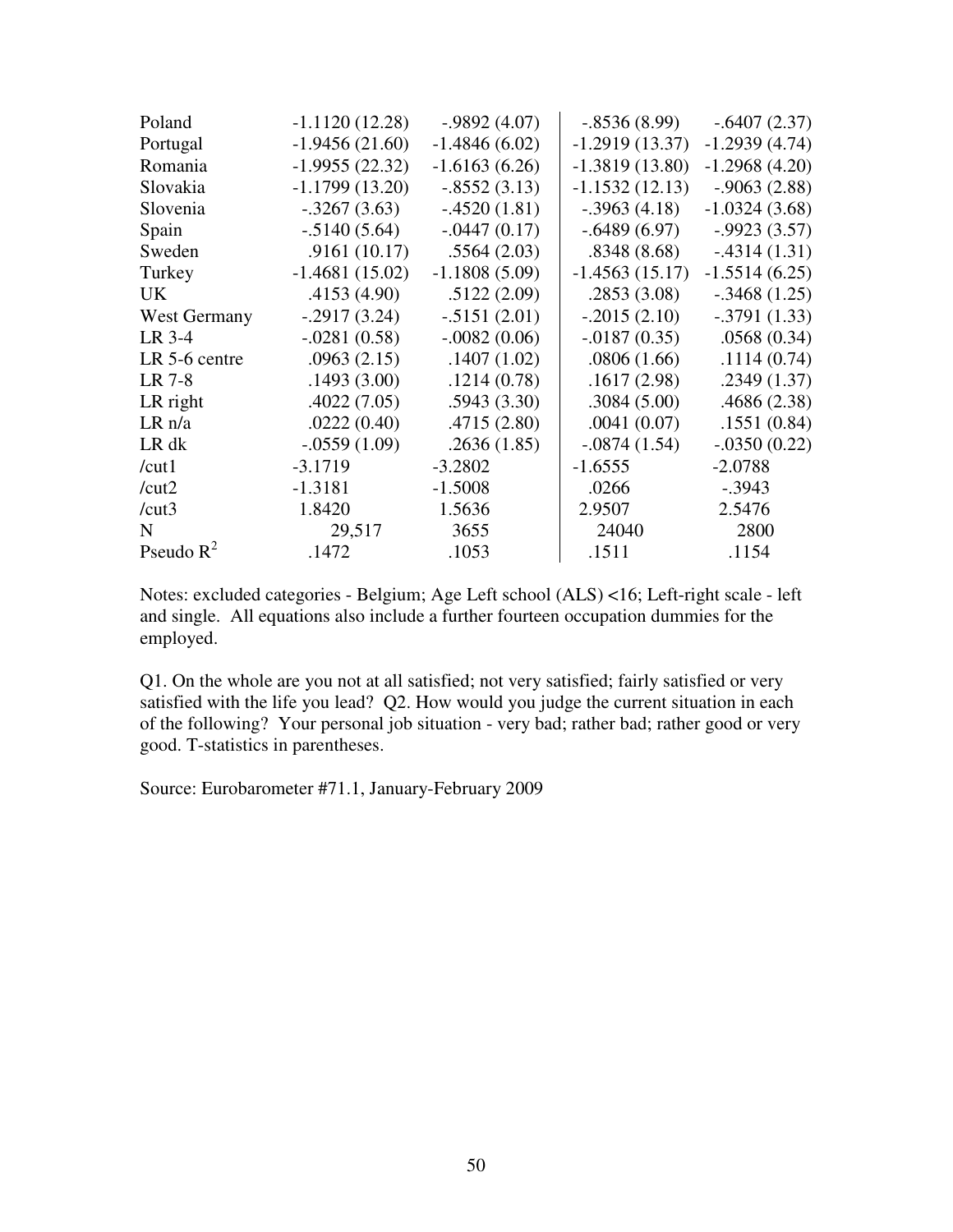| radio 12. Ente sausiaction, Onited Blaces, 2000 (Ordered rogus) |                  |                 |                  |                 |
|-----------------------------------------------------------------|------------------|-----------------|------------------|-----------------|
|                                                                 | All ages         | Ages 18-24      | All ages         | Ages 18-24      |
| $15-24$ years                                                   | .4052(18.07)     |                 | .4652(20.59)     |                 |
| $25-34$ years                                                   | .0912(7.16)      |                 | .1660(12.90)     |                 |
| 35-44 years                                                     | .0099(0.91)      |                 | .0180(1.65)      |                 |
| 55-64 years                                                     | .2036(20.06)     |                 | .2361(23.08)     |                 |
| $65+$ years                                                     | .3185(25.86)     |                 | .4283 (34.24)    |                 |
| 15-24*unemployed                                                | .3588 (5.98)     |                 | .2350(3.90)      |                 |
| Male                                                            | $-.0879(12.69)$  | .1519(4.16)     | $-1333(19.02)$   | .1160(3.15)     |
| Unemployed                                                      | $-0.9683(53.28)$ | $-.5011(8.19)$  | $-0.7469(40.46)$ | $-4576(7.41)$   |
| Self employed                                                   | .0901(7.59)      | $-.0951(1.05)$  | .1174(9.81)      | $-.1057(1.17)$  |
| Homemaker                                                       | .0202(1.56)      | .1582(1.95)     | .0964(7.30)      | .1934(2.37)     |
| Student                                                         | .0351(1.27)      | .2915(6.88)     | .1150(4.13)      | .2666(6.20)     |
| Retired                                                         | .0036(0.33)      | .4330(0.93)     | .1209(10.76)     | .3933(0.84)     |
| Disabled                                                        | $-1.3051(85.80)$ | $-0.9282(6.94)$ | $-1.0384(65.58)$ | $-.8390(6.24)$  |
| <b>Black</b>                                                    | $-.0010(0.08)$   | $-.2767(4.46)$  | .0866(6.51)      | $-1919(3.06)$   |
| Asian                                                           | $-.3075(11.27)$  | $-.5877(5.00)$  | $-.2511(9.14)$   | $-.5522(4.69)$  |
| Hawaiian                                                        | $-1351(1.90)$    | $-.1214(0.59)$  | $-.0949(1.33)$   | $-.0646(0.31)$  |
| Native American                                                 | $-.0380(1.35)$   | $-.3632(3.17)$  | .0747(2.62)      | $-.2864(2.49)$  |
| Other race                                                      | $-.1647(4.05)$   | $-.1503(0.84)$  | $-.1038(2.54)$   | $-1179(0.66)$   |
| Multi-race                                                      | $-1994(7.55)$    | $-.4291(3.92)$  | $-1499(5.65)$    | $-.4003(3.65)$  |
| Hispanic                                                        | $-.0233(1.56)$   | $-1429(2.52)$   | .1202(7.92)      | $-.0541(0.94)$  |
| Schooling Grades 1-8                                            | $-.0522(0.67)$   | $-.2327(0.54)$  | .0152(0.20)      | $-.1658(0.38)$  |
| Schooling Grades 9-11                                           | $-.0271(0.35)$   | $-.2592(0.63)$  | .0155(0.20)      | $-.2391(0.57)$  |
| High school graduate                                            | .1667(2.19)      | $-.0772(0.19)$  | .1283(1.67)      | $-.0692(0.17)$  |
| 1-3yrs college                                                  | .2830(3.71)      | .1098(0.27)     | .1567(2.04)      | .0756(0.18)     |
| College graduate                                                | .6481(8.50)      | .5422(1.31)     | .3691(4.80)      | .4436(1.07)     |
| Schooling n/a                                                   | .2791(2.49)      | .4414(0.63)     | .1465(1.30)      | .3553(0.51)     |
| Divorced                                                        | $-0.8142(82.51)$ | $-.8077(4.64)$  | $-.5925(57.78)$  | $-0.7508(4.28)$ |
| Widowed                                                         | $-.6338(58.22)$  | $-1.0359(2.05)$ | $-0.4619(41.32)$ | $-0.9984(1.97)$ |
| Separated                                                       | $-1.0393(44.38)$ | $-.8547(4.95)$  | $-.8093(34.17)$  | $-.8032(4.64)$  |
| Single                                                          | $-.8293(72.61)$  | $-4228(7.94)$   | $-.6096(51.82)$  | $-.3991(7.36)$  |
| Living as married                                               | $-.5801(26.19)$  | $-4149(5.67)$   | $-.4539(20.33)$  | $-.3747(5.08)$  |
| Year <sub>2</sub>                                               | $-.0337(0.61)$   | .4770(2.07)     | $-.0490(0.88)$   | .4662(2.02)     |
| /cut1                                                           | $-4.8912$        | $-5.3989$       | $-4.2766$        | $-5.1012$       |
| /cut2                                                           | $-3.1857$        | $-3.5090$       | $-2.5643$        | $-3.2092$       |
| /cut3                                                           | .1052            | $-1443$         | .7645            | .1742           |
| Income dummies                                                  |                  |                 | 9                | 9               |
| $\mathbf N$                                                     | 396,794          | 13,544          | 396,793          | 13,544          |
| Pseudo $R^2$                                                    | .0561            | .0322           | .0660            | .0373           |

Notes: all equations include 50 state dummies plus Guam, Puerto Rico and US Virgin Islands. Excluded categories ages 45-54; wage worker and no schooling Source: Behavioral Risk Factor Surveillance System Survey (BRFSS), 2008. Q. In general, how satisfied are you with your life? Very dissatisfied; dissatisfied; satisfied or very satisfied. T-statistics in parentheses.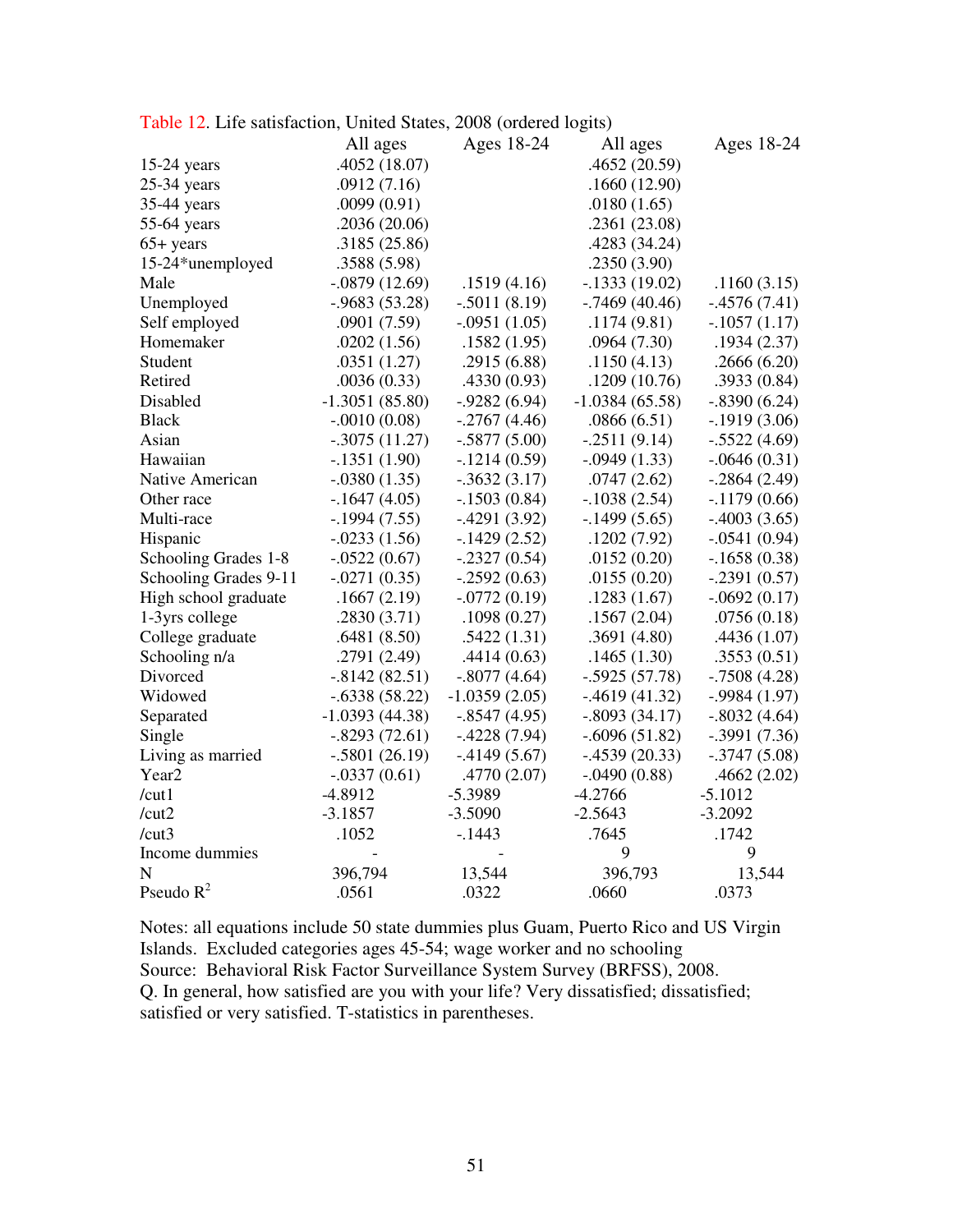|                                        |                   | Table 19. The impact of youth unchiployment sage 29 on addit outcomes two decades fater at age 40 in 2004/9 (TCDS) |                 |                  |                  |
|----------------------------------------|-------------------|--------------------------------------------------------------------------------------------------------------------|-----------------|------------------|------------------|
|                                        | Life satisfaction | Life satisfaction                                                                                                  | Health status   | Job satisfaction | Log weekly wage  |
|                                        | Ordered logit     | Ordered logit                                                                                                      | Ordered logit   | Ordered logit    | <b>OLS</b>       |
| Unemployed age $\leq$ 23 - 1270 (2.62) |                   | $-1169(2.40)$                                                                                                      | $-.1534(3.05)$  | $-.1965(3.65)$   | $-.0770(3.82)$   |
| Unemployed age 33                      | .0440(0.31)       | .0620(0.44)                                                                                                        | $-.0689(0.48)$  | $-1182(0.69)$    | $-.2256(3.52)$   |
| Unempd*Unemp≤23                        |                   | $-.9090(2.17)$                                                                                                     |                 |                  |                  |
| Male                                   | $-.4474(7.94)$    | $-.4446(7.89)$                                                                                                     | $-.0648(1.11)$  | $-.4094(5.90)$   | .3674(14.32)     |
| PT employee                            | $-.0878(1.22)$    | $-.0857(1.19)$                                                                                                     | $-1152(1.54)$   | $-.0860(1.12)$   | $-0.7876(29.18)$ |
| FT self-employed                       | .2211(2.86)       | .2208(2.86)                                                                                                        | $-.0061(0.08)$  | .5117(5.76)      |                  |
| PT self-employed                       | $-.2716(1.56)$    | $-.2687(1.54)$                                                                                                     | .0489(0.28)     | .3987(2.07)      |                  |
| Unemployed                             | $-0.7668(3.62)$   | $-.2938(0.97)$                                                                                                     | $-.8126(3.93)$  |                  |                  |
| Student                                | $-.5316(1.24)$    | $-.5310(1.24)$                                                                                                     | $-.2219(0.54)$  |                  |                  |
| Govt. scheme                           | $-.1702(0.19)$    | $-.1819(0.20)$                                                                                                     | $-.9344(0.86)$  |                  |                  |
| Temporary sick                         | .3544(0.70)       | .3478(0.68)                                                                                                        | $-2.2099(4.13)$ |                  |                  |
| Permanent sick                         | 1.4352(9.85)      | $-1.4431(9.90)$                                                                                                    | $-3.2899(1.72)$ |                  |                  |
| Home maker                             | $-.2506(2.15)$    | $-.2503(2.15)$                                                                                                     | $-.4910(4.15)$  |                  |                  |
| Retired                                | $-.2715(0.54)$    | $-.2728(0.54)$                                                                                                     | $-1.7514(3.41)$ |                  |                  |
| Married                                | 1.1321 (11.66)    | 1.1272(11.62)                                                                                                      | .1543(11.56)    |                  |                  |
| Living together                        | .6872(5.83)       | .6888(5.84)                                                                                                        | .2507(2.07)     |                  |                  |
| Separated                              | $-.2207(1.32)$    | $-.2352(1.40)$                                                                                                     | .2174(1.27)     |                  |                  |
| Divorced                               | $-.0020(0.02)$    | $-.0085(0.07)$                                                                                                     | .1341(1.09)     |                  |                  |
| Widowed                                | $-.6509(2.34)$    | $-.6742(2.42)$                                                                                                     | .2870(1.02)     |                  |                  |
| Yorks & Humber                         | .1673(1.36)       | .1679(1.37)                                                                                                        | $-.2394(1.90)$  | .0783(0.57)      | .0463(0.92)      |
| <b>East Midlands</b>                   | .0946(0.75)       | .0937(0.74)                                                                                                        | $-.2073(1.62)$  | .2620(1.88)      | .0664(1.29)      |
| East Anglia                            | $-.0579(0.40)$    | $-.0600(0.42)$                                                                                                     | $-.1961(1.32)$  | .0228(0.14)      | $-.0503(0.85)$   |
| South East                             | .0000(0.00)       | .0004(0.00)                                                                                                        | $-1926(1.79)$   | .0383(0.33)      | .1682(3.95)      |
| South West                             | .1476(1.20)       | .1493(1.22)                                                                                                        | $-.2075(1.65)$  | .1825(1.35)      | .0460(0.92)      |
| <b>West Midlands</b>                   | .1787(1.45)       | .1793(1.46)                                                                                                        | $-.1990(1.59)$  | .1748(1.29)      | .0929(1.87)      |
| North West                             | .0469(0.39)       | .0486(0.40)                                                                                                        | .0191(0.15)     | .1047(0.78)      | .0203(0.41)      |
| Wales                                  | .1570(1.17)       | .1643(1.23)                                                                                                        | .0518(0.37)     | .4009(2.63)      | .0101(0.18)      |
| Scotland                               | .0460(0.38)       | .0484(0.40)                                                                                                        | $-.3379(2.70)$  | $-.0056(0.04)$   | .0555(1.12)      |

Table 13. The impact of youth unemployment <age 23 on adult outcomes two decades later at age 46 in 2004/5 (NCDS)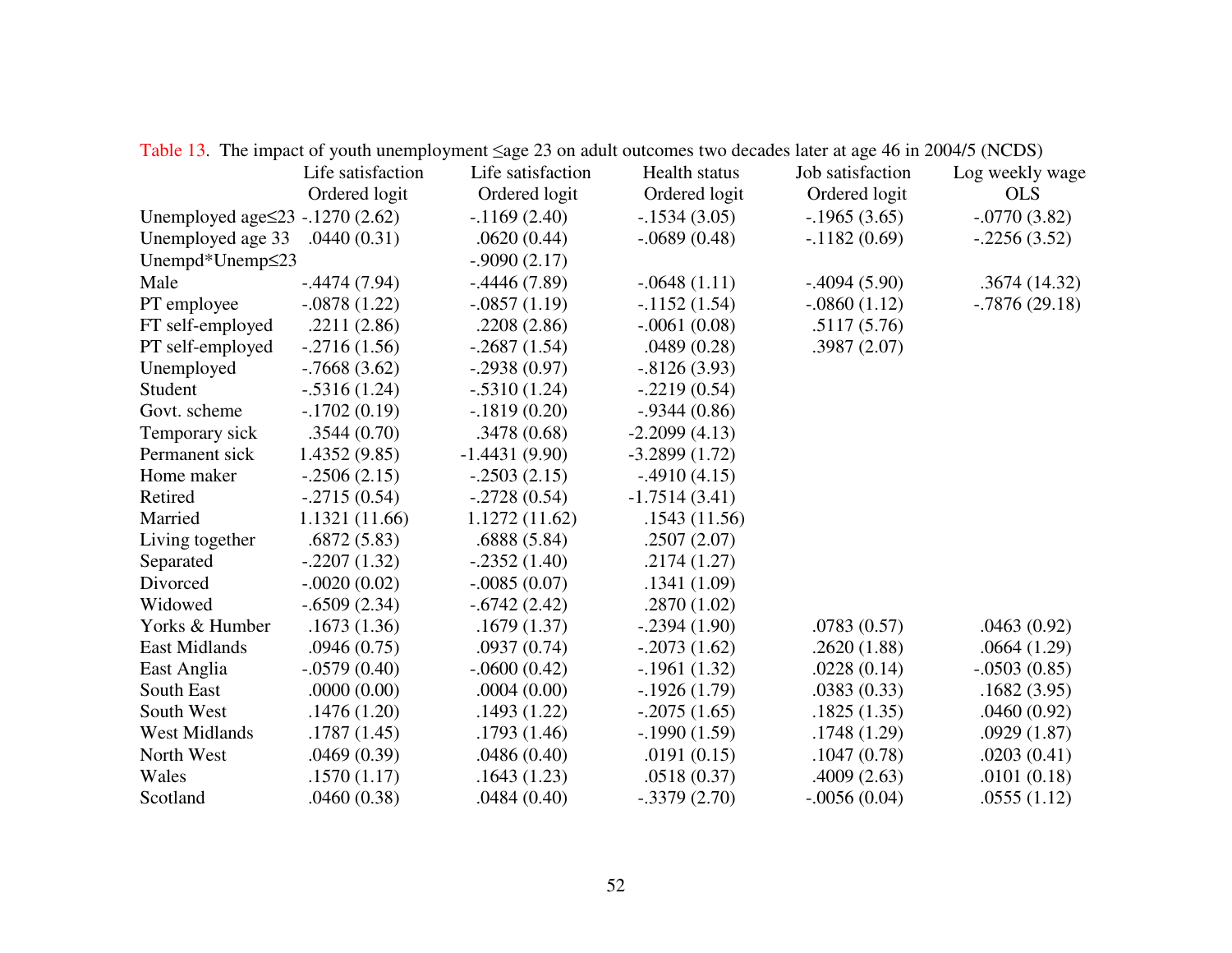| CSE's grade 2-5      | $-.1800(1.99)$  | $-.1854(2.05)$  | $-.0274(0.30)$  | $-.0092(0.09)$ | .0283(0.74)     |
|----------------------|-----------------|-----------------|-----------------|----------------|-----------------|
| <b>GCSE A-C</b>      | $-.2520(3.08)$  | $-.2581(3.15)$  | .1820(2.19)     | $-.0972(1.04)$ | .1301(3.71)     |
| AS levels $(1)$      | $-1.1583(2.85)$ | $-1.1620(2.86)$ | $-.2951(0.72)$  | $-.2452(0.54)$ | .1545(0.99)     |
| A-levels $(\geq=2)$  | $-.3435(3.14)$  | $-.3482(3.18)$  | .3449(3.02)     | .0799(0.64)    | .3549(7.60)     |
| Diploma              | $-.1251(0.93)$  | $-1263(0.94)$   | .3107(2.22)     | $-1866(1.22)$  | .3438(16.16)    |
| Degree               | $-.2082(2.04)$  | $-.2145(2.10)$  | .2620(2.48)     | $-.1448(1.22)$ | .5988 (13.70)   |
| Higher degree        | $-.0229(0.15)$  | $-.0244(0.16)$  | .2920(1.75)     | .1570(0.89)    | .7290(1.14)     |
| House mortgage       | $-.2995(4.32)$  | $-.3025(4.36)$  | $-0.0116(0.16)$ |                |                 |
| Rent                 | $-.7285(7.11)$  | $-.7323(7.15)$  | $-.1058(1.02)$  |                |                 |
| Social class i PMS   | .2101(1.05)     | .2197(1.10)     | .2459(1.19)     | .1868(0.83)    | .0124(0.15)     |
| Social class ii PMS  | .1868(1.05)     | .1938(1.09)     | .0231(0.13)     | .0510(0.25)    | $-.0884(1.20)$  |
| Social class iii PMS | .3132(1.86)     | .3198(1.90)     | $-.0088(0.05)$  | .2167(1.12)    | $-.1288(1.85)$  |
| Social class iv PMS  | .3237(1.81)     | .3308(1.85)     | $-.1051(0.57)$  | .2440(1.19)    | $-.1751(2.35)$  |
| Social class v PMS   | .2357(1.25)     | .2434(1.29)     | $-.2590(1.33)$  | .1888(0.88)    | $-.1417(1.82)$  |
| IQ score NCDS2       | $-.0023(1.22)$  | $-.0023(1.24)$  | .0018(0.93)     | $-.0004(0.19)$ | .0024(3.01)     |
| Malaise NCDS4        | $-.1250(13.39)$ | $-.1245(13.33)$ | $-.1424(15.05)$ | $-.0557(5.31)$ | $-0.0148(3.78)$ |
| Industry dummies     | N <sub>o</sub>  | N <sub>o</sub>  | N <sub>o</sub>  | 58             | 58              |
| cut1                 | $-6.4392$       | $-6.4424$       | $-5.1878$       | $-3.8119$      | 6.0671          |
| cut2                 | $-5.9477$       | $-5.9509$       | $-3.4554$       | $-2.8358$      |                 |
| cut3                 | $-5.2196$       | $-5.2224$       | $-1.8254$       | $-2.4125$      |                 |
| cut4                 | $-4.6091$       | $-4.6112$       | .4221           | $-.4425$       |                 |
| cut5                 | $-3.8722$       | $-3.8736$       |                 |                |                 |
| cut6                 | $-2.6808$       | $-2.6812$       |                 |                |                 |
| cut7                 | $-1.9470$       | $-1.9465$       |                 |                |                 |
| cut8                 | $-.5206$        | $-0.5189$       |                 |                |                 |
| cut <sub>9</sub>     | 1.3464          | 1.3481          |                 |                |                 |
| cut10                | 2.6866          | 2.6884          |                 |                |                 |
| $\mathbf N$          | 6187            | 6187            | 6196            | 5503           | 3755            |
| Pseudo $R^2/R^2$     | .0470           | .0472           | .0751           | .0196          | .4991           |

Source: National Child Development Study, 1958 birth cohort Notes: excluded categories: North; no qualifications; own house outright: FT employee; no husband. Workers only columns 4 & 5. T-statistics in parentheses.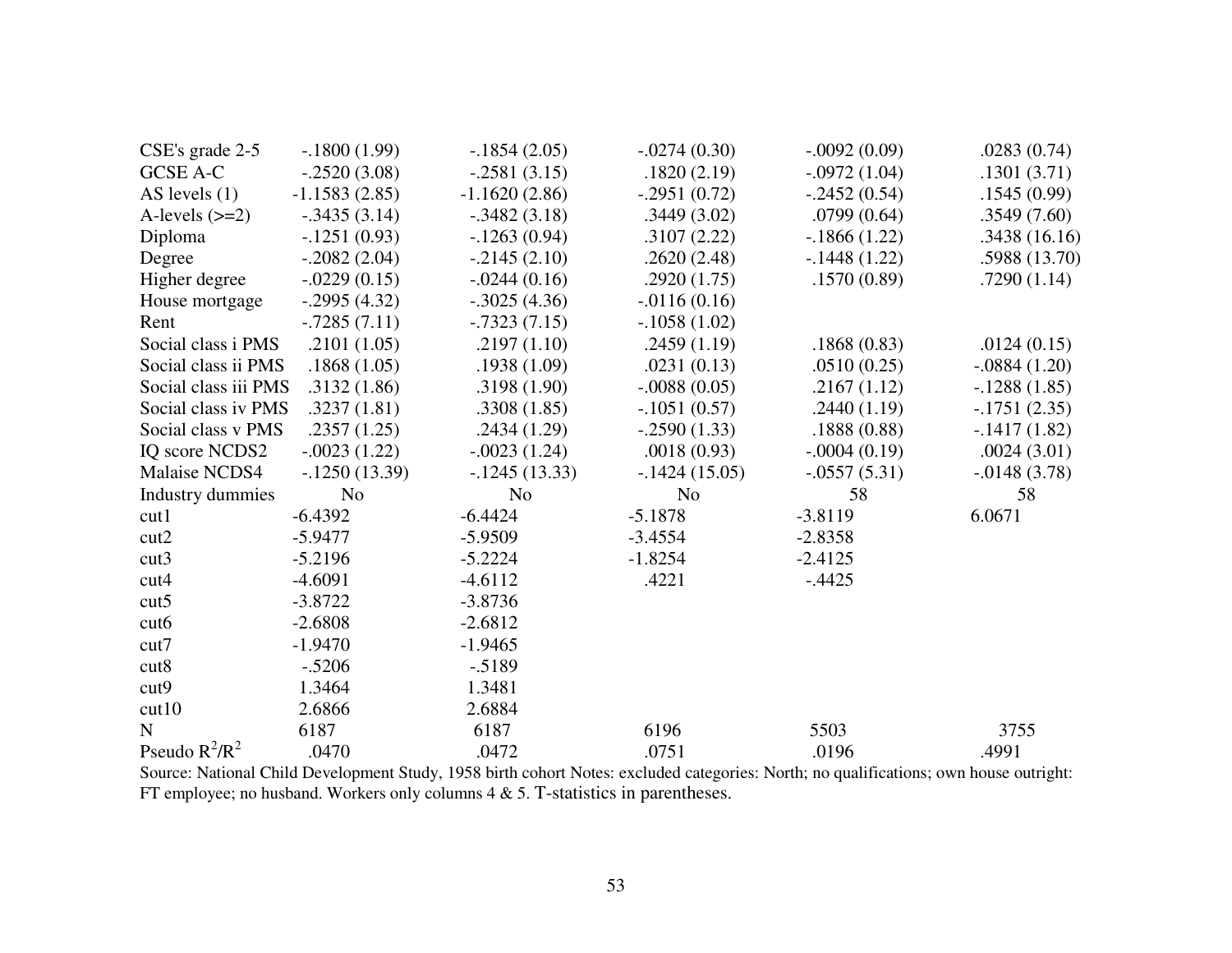

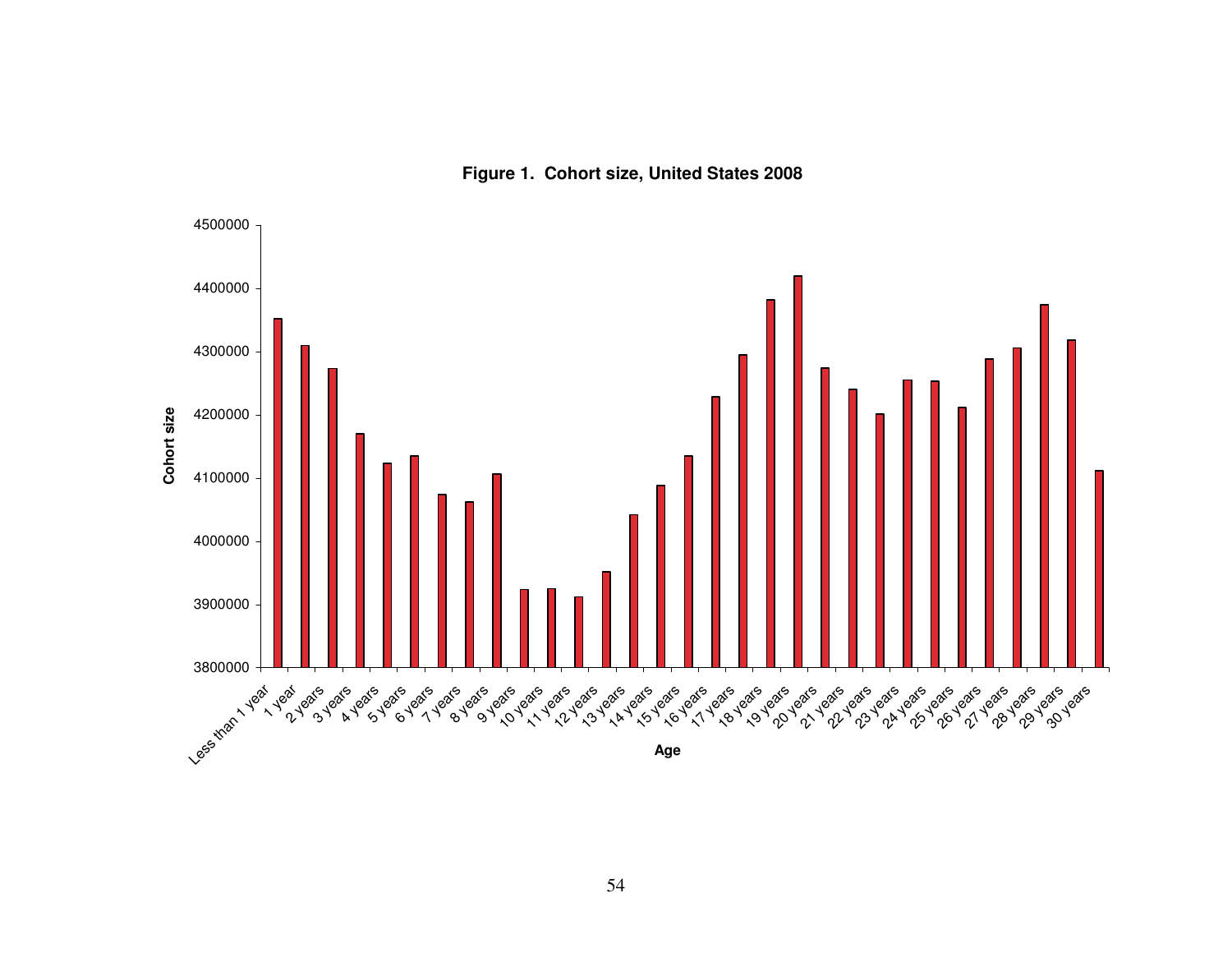**Figure 2. Cohort size, UK 2008**



**Age**